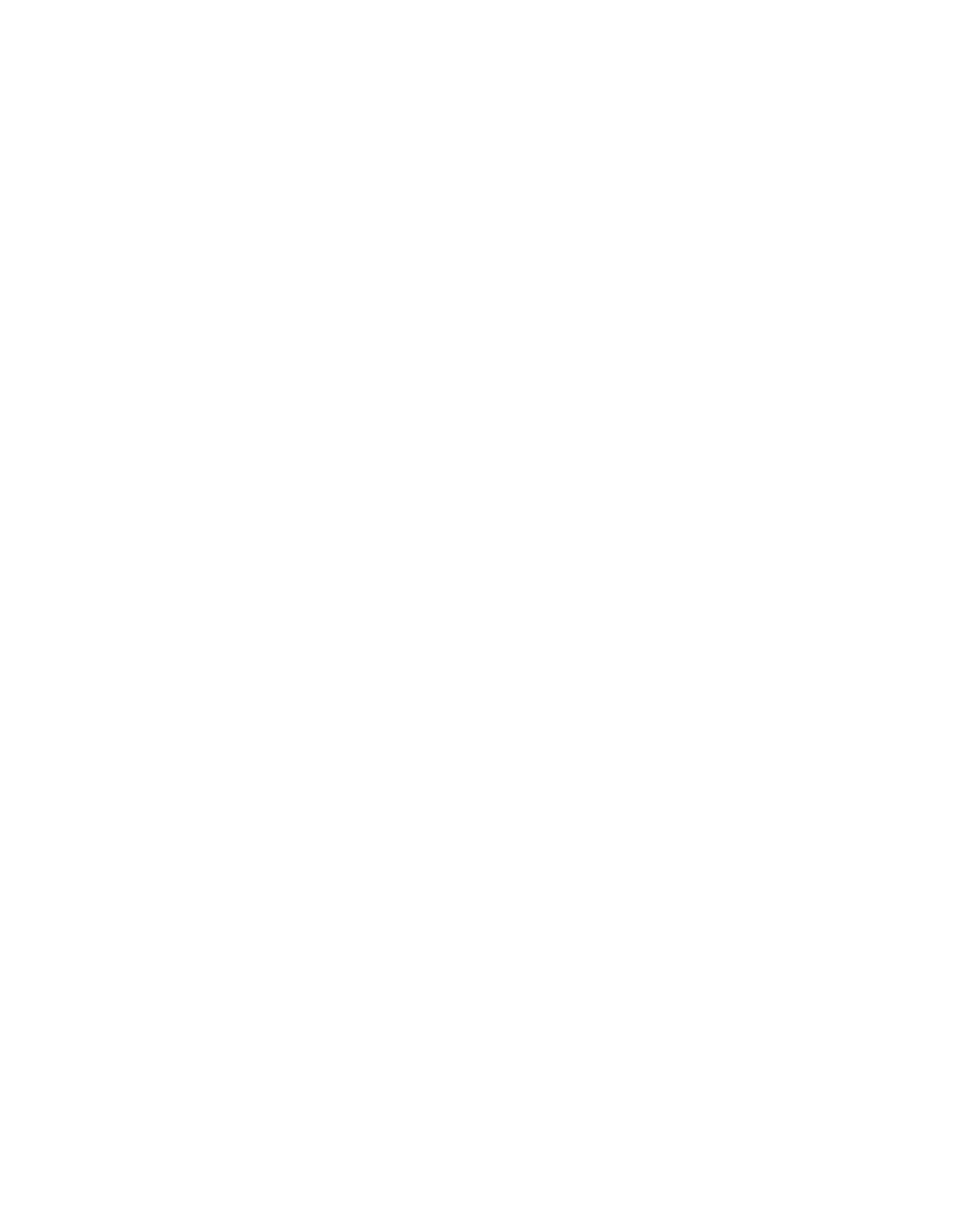### Acknowledgment of Sponsorship

This work was sponsored by the American Association of State Highway and Transportation Officials, in cooperation with the Federal Highway Administration, and was conducted as part of the National Cooperative Highway Research Program, which is administered by the Transportation Research Board of the National Academies.

### Author Acknowledgements

This report was performed under National Cooperative Highway Research Program Project 17-50 by CH2M HILL, Inc., in conjunction with Highway Safety Manual Lead States. These states include Alabama, California, Florida, Illinois, Louisiana, Maine, Michigan, Missouri, New Hampshire, Ohio, Utah, Virginia, and Washington. The workshop was held in conjunction with the Support States including Pennsylvania, Nevada, New Mexico, Kansas, Idaho and Maryland, and the HSM Pooled Fund States, most of which are already lead and support states, including Mississippi, North Carolina, Oklahoma, Oregon, Wisconsin, and West Virginia. The Federal Highway Administration and American Associate of State Highway Transportation Officials also have provided support for this project. The project is managed by Mark Bush, National Cooperative Highway Research Program Senior Program Officer.

### Disclaimer

The opinions and conclusions expressed or implied in the report are those of the meeting participants. They are not necessarily those of the Transportation Research Board, the National Academies, or the program sponsors.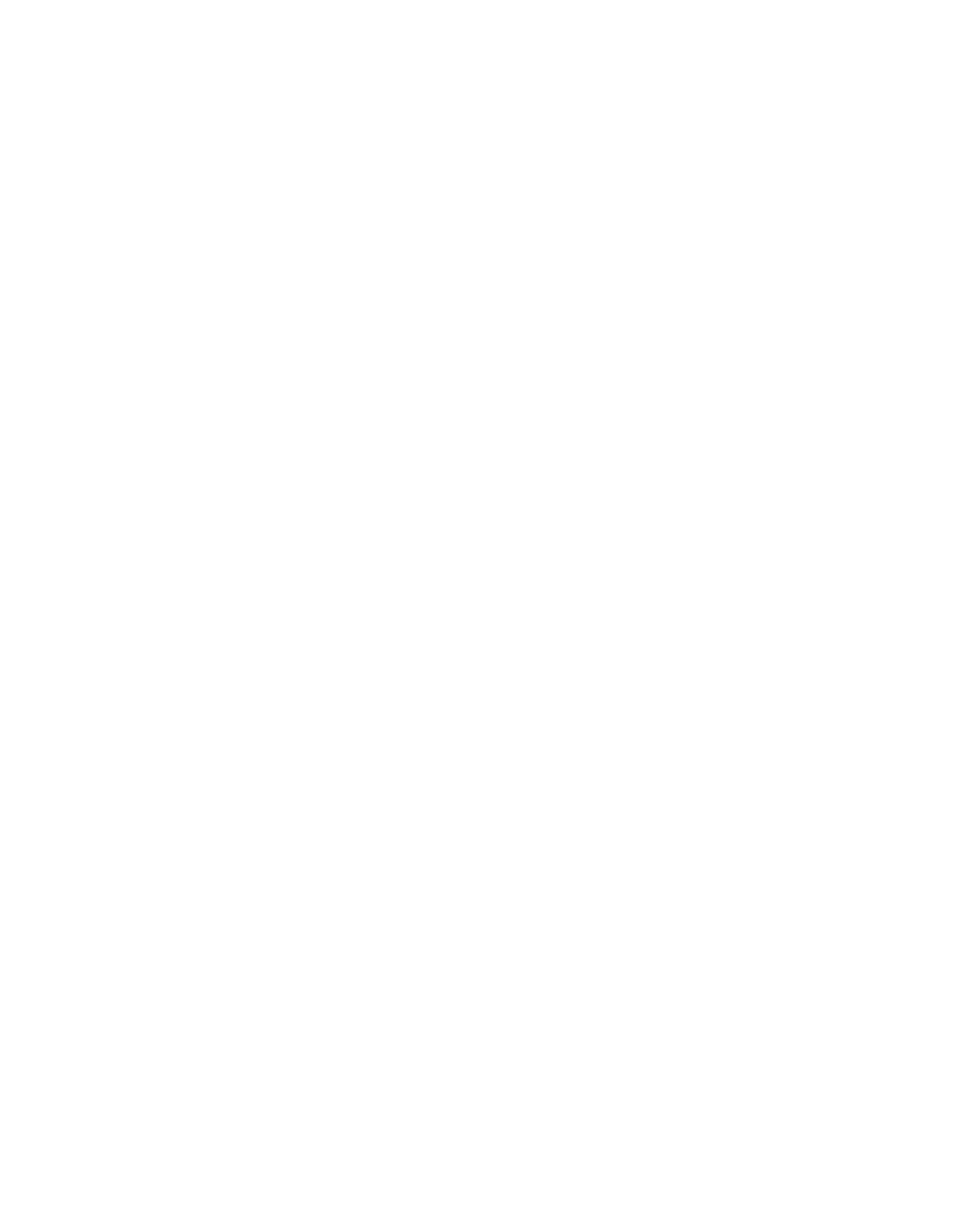## **Contents**

| <b>Section</b><br>Page                                                                                                                                                                                                                   |
|------------------------------------------------------------------------------------------------------------------------------------------------------------------------------------------------------------------------------------------|
|                                                                                                                                                                                                                                          |
|                                                                                                                                                                                                                                          |
|                                                                                                                                                                                                                                          |
|                                                                                                                                                                                                                                          |
|                                                                                                                                                                                                                                          |
|                                                                                                                                                                                                                                          |
|                                                                                                                                                                                                                                          |
| AASHTO Overview: State Implementation Efforts, HSM Second Edition, Strategic Plan<br>for Future Editions - Illinois Department of Transportation (IDOT) 3<br>FHWA Overview: Roadway Safety Data Program, HSM Implementation Pooled Fund, |
| EDC3 Data Driven Safety Analysis Initiative - Federal Highway Administration 4<br>TRB Overview: Highway Safety Performance Committee (ANB25) - Washington                                                                                |
| Day 1: Session 2 - Data: Innovative Approaches for Obtaining and Managing Data for the HSM . 6                                                                                                                                           |
| Enterprise Data Collection and Management - Utah Department of Transportation                                                                                                                                                            |
| Advances in Comprehensive, Real-Time Crash Data - Tennessee Department of                                                                                                                                                                |
|                                                                                                                                                                                                                                          |
| Non-Signalized Intersection Inventory for SPF Development, SPF Development and                                                                                                                                                           |
|                                                                                                                                                                                                                                          |
|                                                                                                                                                                                                                                          |
| Pairing the Strategic Highway Safety Plan and Safety Analyst: How Michigan Moved to<br>Implement Safety Analyst and the Michigan SHSP, Michigan Department of                                                                            |
| Deriving Contributing Factors Using Safety Analyst - Washington Department of                                                                                                                                                            |
|                                                                                                                                                                                                                                          |
| Integrating HSM Performance Metrics into the Transportation Management Process -                                                                                                                                                         |
|                                                                                                                                                                                                                                          |
|                                                                                                                                                                                                                                          |
| Day 1: Session 4 - HSM Case Studies (Part C and D): Corridor and Site Specific Crash Prediction                                                                                                                                          |
|                                                                                                                                                                                                                                          |
| Design Decision Making for Shoulder Width-IHSDM Application - Arizona Department                                                                                                                                                         |
|                                                                                                                                                                                                                                          |
| Safety Decision Making: Roundabouts - Nevada Department of Transportation                                                                                                                                                                |
| Intersection and Freeway Analysis - Maryland Department of Transportation  15                                                                                                                                                            |
| HSM Applications for Larger Projects and Alternative Evaluation - Minnesota                                                                                                                                                              |
|                                                                                                                                                                                                                                          |
|                                                                                                                                                                                                                                          |
| Day 1: Session 5 - Increasing HSM Implementation and Communicating to the Various Users  18                                                                                                                                              |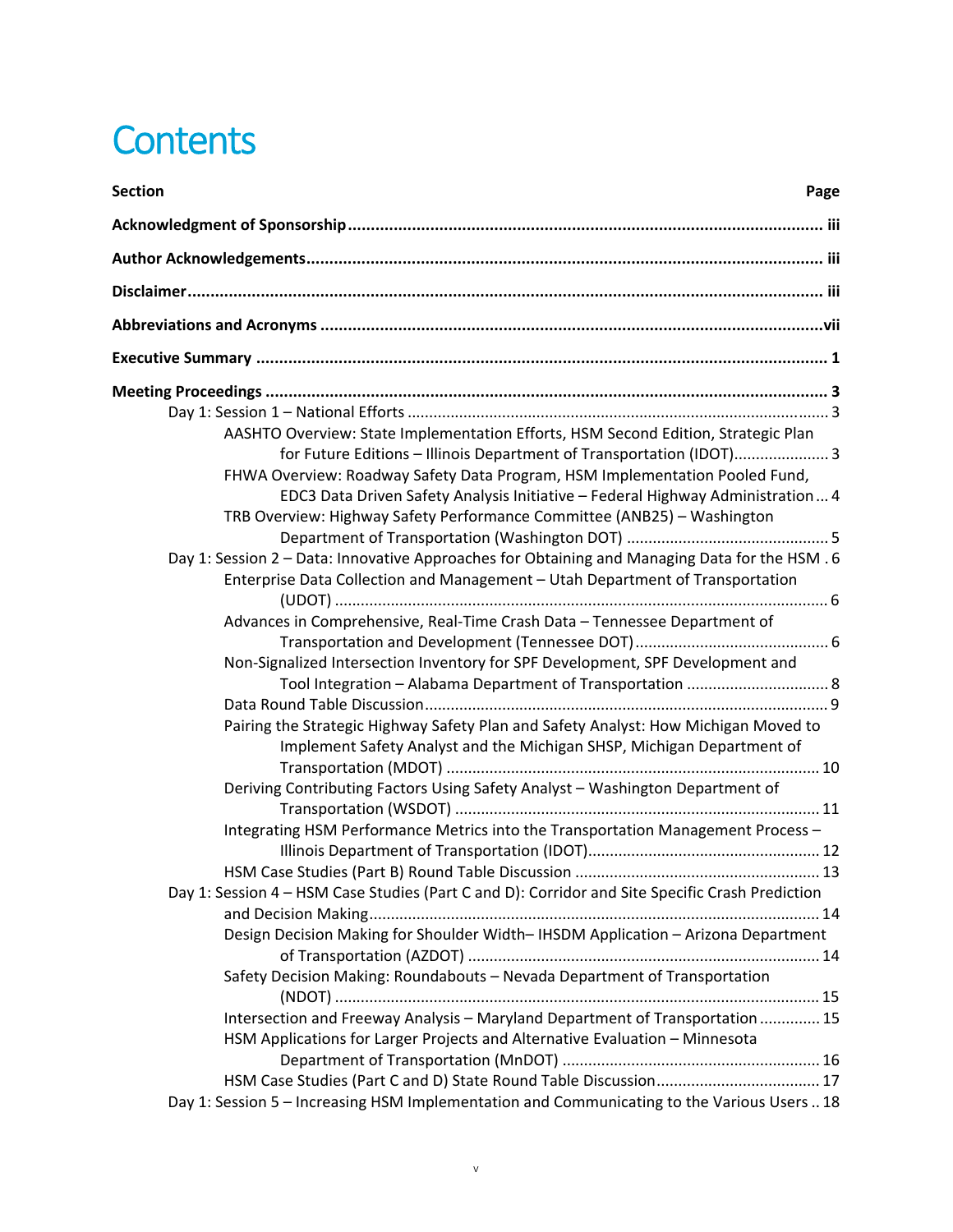| Decision to Develop SPFs, SPF Development - Massachusetts Department of                   |  |
|-------------------------------------------------------------------------------------------|--|
|                                                                                           |  |
| SPF Calibration Lessons Learned - Maine Department of Transportation 20                   |  |
| All Models are wrong, but Some are Useful - Louisiana Department of Transportation        |  |
|                                                                                           |  |
|                                                                                           |  |
|                                                                                           |  |
| Calibration Process and Results Evaluation - Ohio Department of Transportation            |  |
|                                                                                           |  |
| Using Custom Safety Performance Functions - Oklahoma Department of                        |  |
|                                                                                           |  |
| Florida SPF Development and Calibration - Florida Department of Transportation            |  |
|                                                                                           |  |
| Calibration and SPF Development (Part 2) Roundtable Discussion - Continuation 25          |  |
| Day 2 Session 3 - Policy, Guidance, Training: Building Blocks of Institutionalization  26 |  |
| Integrating the HSM into Virginia's Multimodal Construction Program Prioritization -      |  |
|                                                                                           |  |
| Design Exception Policy - Missouri Department of Transportation (MoDOT) 26                |  |
| HSM Analysis in Policy - New Jersey Department of Transportation (NJDOT)  27              |  |
| Policy, Guidance, Training: Building Blocks of Institutionalization Roundtable            |  |
|                                                                                           |  |
|                                                                                           |  |
| More than Design to a Budget - Kansas Department of Transportation (KDOT)  30             |  |
| Approaches for supporting HSM use for Local Agencies - Oregon Department of               |  |
|                                                                                           |  |
| HSM Implementation Strategies and Resources Roundtable Discussion 31                      |  |
|                                                                                           |  |
| HSM User Needs Survey - Louisiana Department of Transportation (LADOTD) 33                |  |
| AASHTOWare Safety Analyst Update - Ohio Department of Transportation (ODOT) 33            |  |

#### **Appendixes**

- A Peer Exchange Agenda
- B List of Participants
- C Lead State Attendee Survey Summary
- D References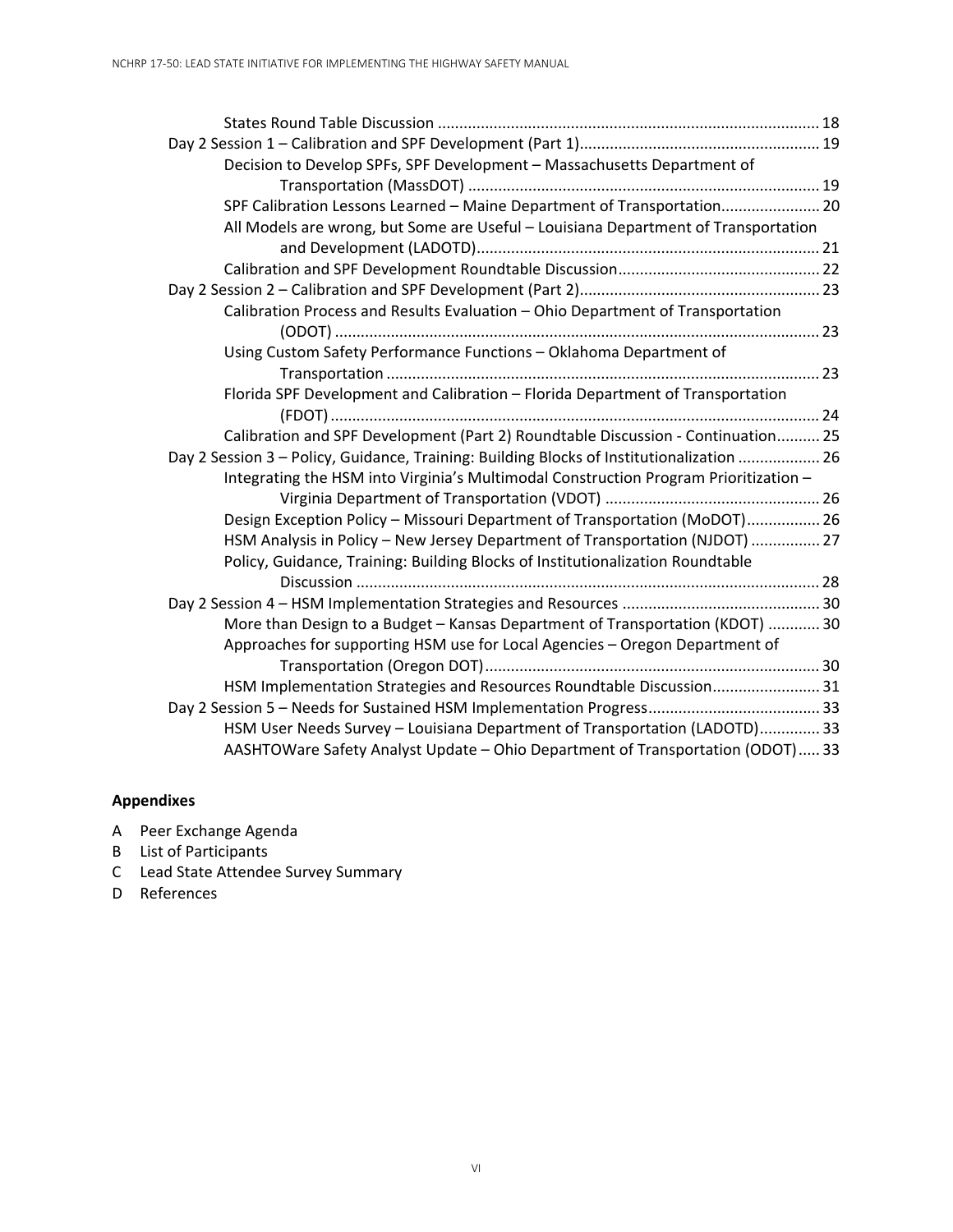## Abbreviations and Acronyms

| <b>AASHTO</b> | American Association of State Highway and Transportation Officials |
|---------------|--------------------------------------------------------------------|
| <b>AADT</b>   | average annual daily traffic                                       |
| <b>ARAN</b>   | automatic road analyzer                                            |
| <b>ARTS</b>   | all roads transportation safety                                    |
| BC            | Benefit/Cost                                                       |
| Caltrans      | California Department of Transportation                            |
| <b>CARE</b>   | <b>Critical Analysis Reporting Environment</b>                     |
| <b>CDIP</b>   | Crash Data Improvement Program                                     |
| <b>CMF</b>    | crash modification factor                                          |
| <b>CRF</b>    | crash reduction factor                                             |
| <b>CURE</b>   | cumulative residual                                                |
| <b>DDSA</b>   | data driven safety analysis                                        |
| <b>DOT</b>    | Department of Transportation                                       |
| EB            | <b>Empirical Bayes</b>                                             |
| EDC3          | Every Day Counts - third round                                     |
| <b>FAQ</b>    | <b>Frequently Asked Questions</b>                                  |
| <b>FDOT</b>   | Florida Department of Transportation                               |
| <b>FHWA</b>   | Federal Highway Administration                                     |
| GIS           | geographic information system                                      |
| <b>HCM</b>    | <b>Highway Capacity Manual</b>                                     |
| <b>HSIP</b>   | Highway Safety Improvement Program                                 |
| $\mathbf{I}$  | Interstate                                                         |
| <b>IDOT</b>   | Illinois Department of Transportation                              |
| IRI           | International roughness index                                      |
| <b>ISATe</b>  | Enhanced Interchange Safety Analysis Tool                          |
| <b>IHSDM</b>  | Interactive Highway Safety Design Model                            |
| <b>KDOT</b>   | Kentucky Department of Transportation                              |
| <b>LADOTD</b> | Louisiana Department of Transportation and Development             |
| LCF           | local calibration factor                                           |
| LiDAR         | light detection and ranging                                        |
| LRS           | linear referencing system                                          |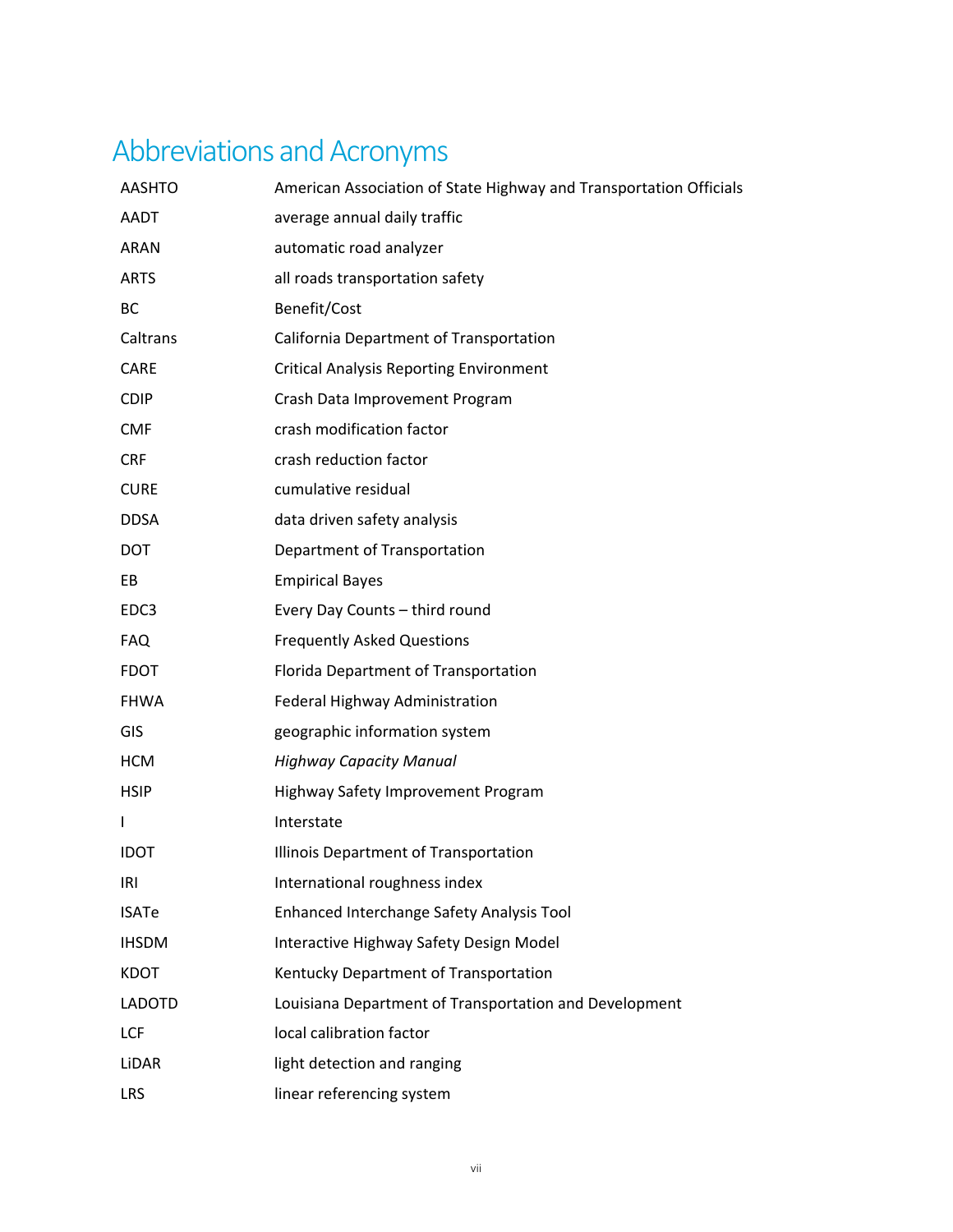| <b>MAP-21</b> | Moving Ahead for Progress in the 21 <sup>st</sup> Century Act |
|---------------|---------------------------------------------------------------|
| MassDOT       | Massachusetts Department of Transportation                    |
| <b>MDOT</b>   | Michigan Department of Transportation                         |
| <b>MIRE</b>   | Model Inventory of Roadway Elements                           |
| <b>MnDOT</b>  | Minnesota Department of Transportation                        |
| <b>MoDOT</b>  | Missouri Department of Transportation                         |
| <b>MPO</b>    | metropolitan planning organization                            |
| NB.           | negative binomial                                             |
| <b>NCHRP</b>  | National Cooperative Highway Research Program                 |
| <b>NDOT</b>   | Nevada Department of Transportation                           |
| <b>NHDOT</b>  | New Hampshire Department of Transportation                    |
| <b>NHI</b>    | National Highway Institute                                    |
| <b>NHS</b>    | national highway system                                       |
| <b>NHTSA</b>  | National Highway Traffic Safety Administration                |
| <b>NJDOT</b>  | New Jersey Department of Transportation                       |
| <b>ODOT</b>   | Ohio Department of Transportation                             |
| <b>PDO</b>    | property damage only                                          |
| PennDOT       | Pennsylvania Department of Transportation                     |
| <b>PSI</b>    | potential for safety improvement                              |
| <b>RHR</b>    | roadside hazard rating                                        |
| <b>RSA</b>    | roadway safety audit                                          |
| <b>RSA</b>    | Road Safety Audit                                             |
| <b>RSDP</b>   | Roadway Safety Data Program                                   |
| SА            | Safety Analyst                                                |
| <b>SHSP</b>   | Strategic Highway Safety Plan                                 |
| <b>SPF</b>    | safety performance function                                   |
| <b>SR</b>     | <b>State Road</b>                                             |
| SRI           | Safer Road Index                                              |
| TB            | terabytes                                                     |
| <b>TRB</b>    | <b>Transportation Research Board</b>                          |
| <b>TRCC</b>   | <b>Traffic Record Coordinating Committee</b>                  |
| <b>TRIMS</b>  | Tennessee Roadway Information System                          |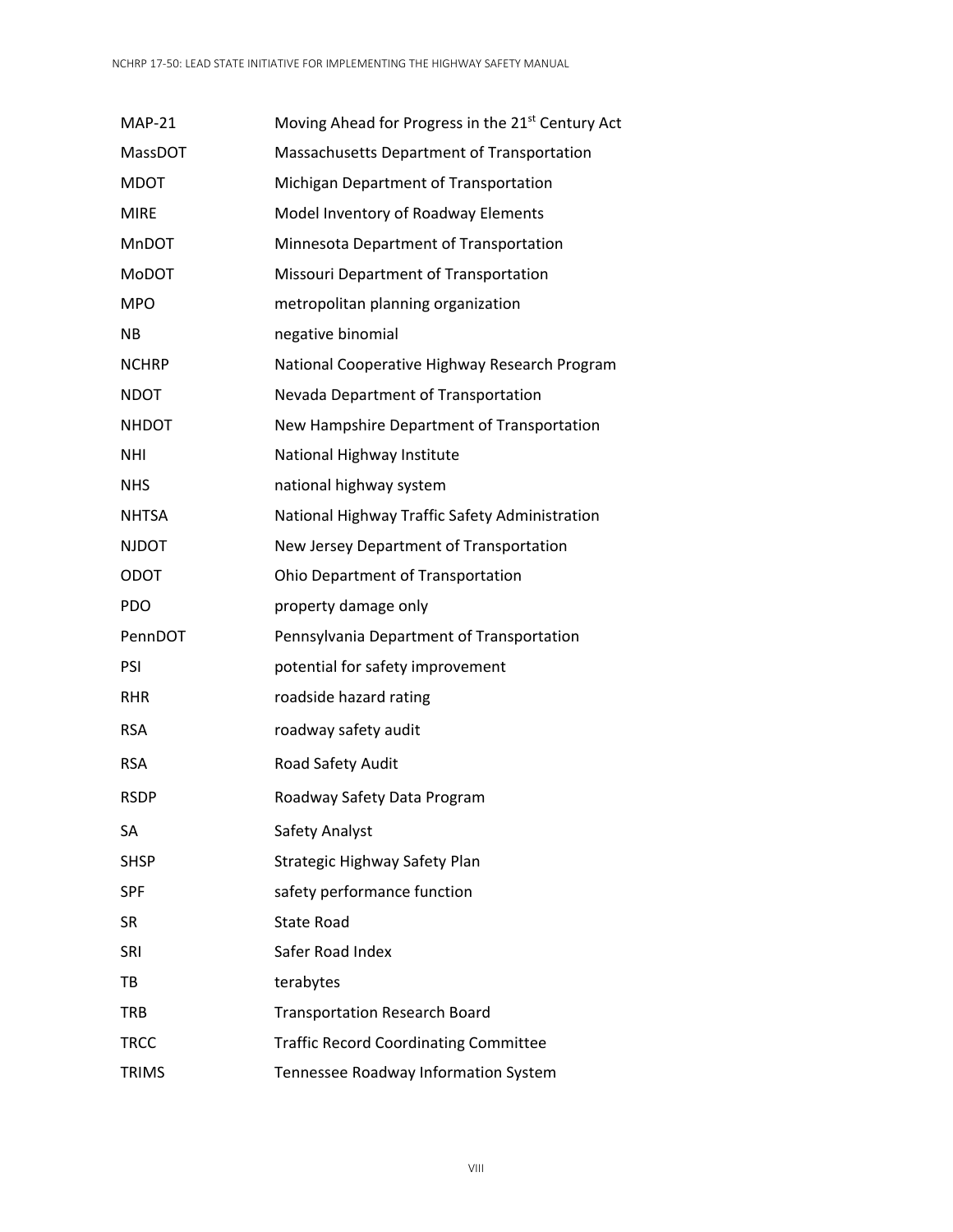- UDOT Utah Department of Transportation
- usRAP U.S. Road Assessment Program
- VDOT Virginia Department of Transportation
- WSDOT Washington Department of Transportation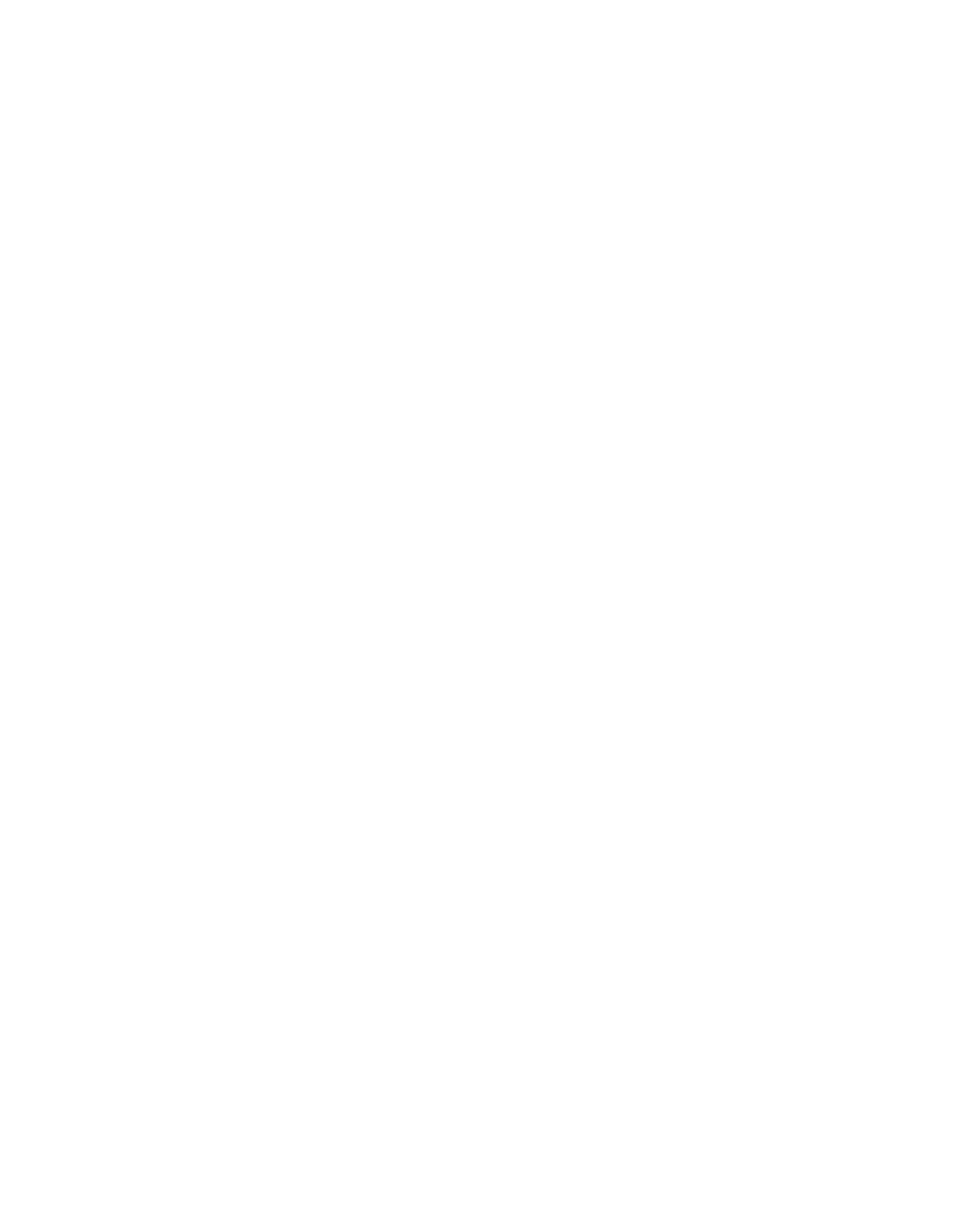### Executive Summary

This report summarizes the presentations and discussions for the *Highway Safety Manual* (HSM) Lead State Third Peer Exchange held through the National Cooperative Highway Research Program (NCHRP) 17-50, *Lead State Initiative for Implementing the Highway Safety Manual* Project. The meeting was held in conjunction with the Transportation Research Board (TRB) Highway Safety Performance Committee, ANB25. Attendees included representatives from the American Association of State Highway and Transportation Officials (AASHTO), the Federal Highway Administration (FHWA), state departments of transportation (DOTs), academia, and the private sector. The format of the workshop provided opportunities to share challenges and best practices. Topics generally were introduced by brief presentations and followed by facilitated discussion. The presentations were provided in electronic format at the peer exchange and are posted on the NCHRP 17-50 Project SharePoint Site along with other shared resources.

### **Objective**

The objectives of the NCHRP 17-50 Project are (1) to help with the widespread effective implementation of the HSM across the country through monitoring progress, (2) provide technical assistance, and organize and facilitate two peer exchanges, and (3) develop an HSM User Guide based on the experiences and examples of the lead states. The User Guide will be utilized to assist highway agencies in implementing the HSM.

### Introduction

The HSM has the potential to bring about major changes in the accuracy and completeness of safety analyses conducted by highway agencies. However, as with any new analysis tool, the HSM will be effective only if it is implemented by the state agencies. Recent experience has shown that one of the best approaches to encourage states to implement new methods is to share experiences and best practices. Lead state initiatives and peer exchanges are becoming an increasingly common approach to spread new information that is ready for implementation by highway agencies. As such, a Safety Performance Function National Summit was held in Chicago, Illinois, in July 2009 (http://ict.illinois.edu/conferences/spfsummit09/index.htm), and an HSM Lead State Peer Exchange was held in Schaumburg, Illinois, in November 2010 (http://ict.illinois.edu/conferences/hsmworkshop2010/).

As part of the NCHRP 17-50 Project, four peer exchanges were planned to bring together representatives from 13 states that are leading the way on HSM implementation. These states benefit directly from the peer exchange and will provide information and examples to other highway agencies.

The first NCHRP 17-50 peer exchange took place on August 10 and 11, 2011, in Irvine, California. The second peer exchange took place on August 27 through 29, 2012, in Baltimore, Maryland. The third one took place on August 31 through September 01, in Nashville, Tennessee. The agenda for the third peer exchange is provided in Appendix A. These 2-day workshops provided an informal setting in which state representatives and other invited guests shared their HSM implementation experiences, including best practices, successes, and lessons learned. The workshop format supported networking and information sharing between peers. This was accomplished through states' 10- to 15-minute presentations, followed by facilitated discussions. The topics focused on state implementation status, capacity building, HSM calibration, data, HSM implementation best practices, policy, case studies, and resources and support. This report summarizes the proceedings from the NCHRP 17-50 HSM Lead States Third Peer Exchange and the evaluation comments received from the participants. A list of attendees is provided in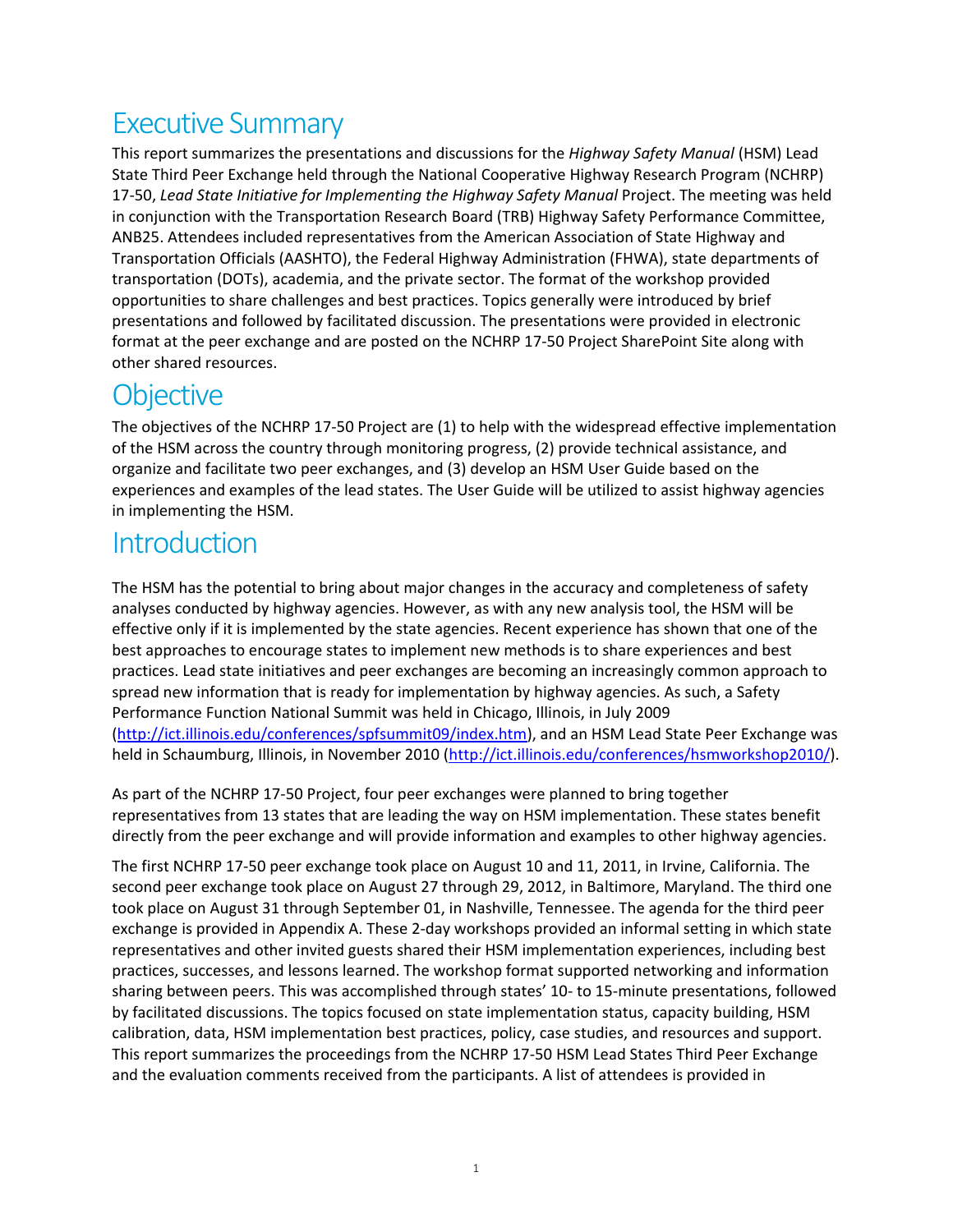Appendix B. A summary of the Lead State Attendee Survey is provided in Appendix C and references are listed in Appendix D.

> *The goal of the HSM Lead State Initiative is to advance implementation of the HSM.*

> > *The goal of this HSM Lead State Peer Exchange is that each state learns at least one item that it can bring back to its agencies to advance HSM implementation.*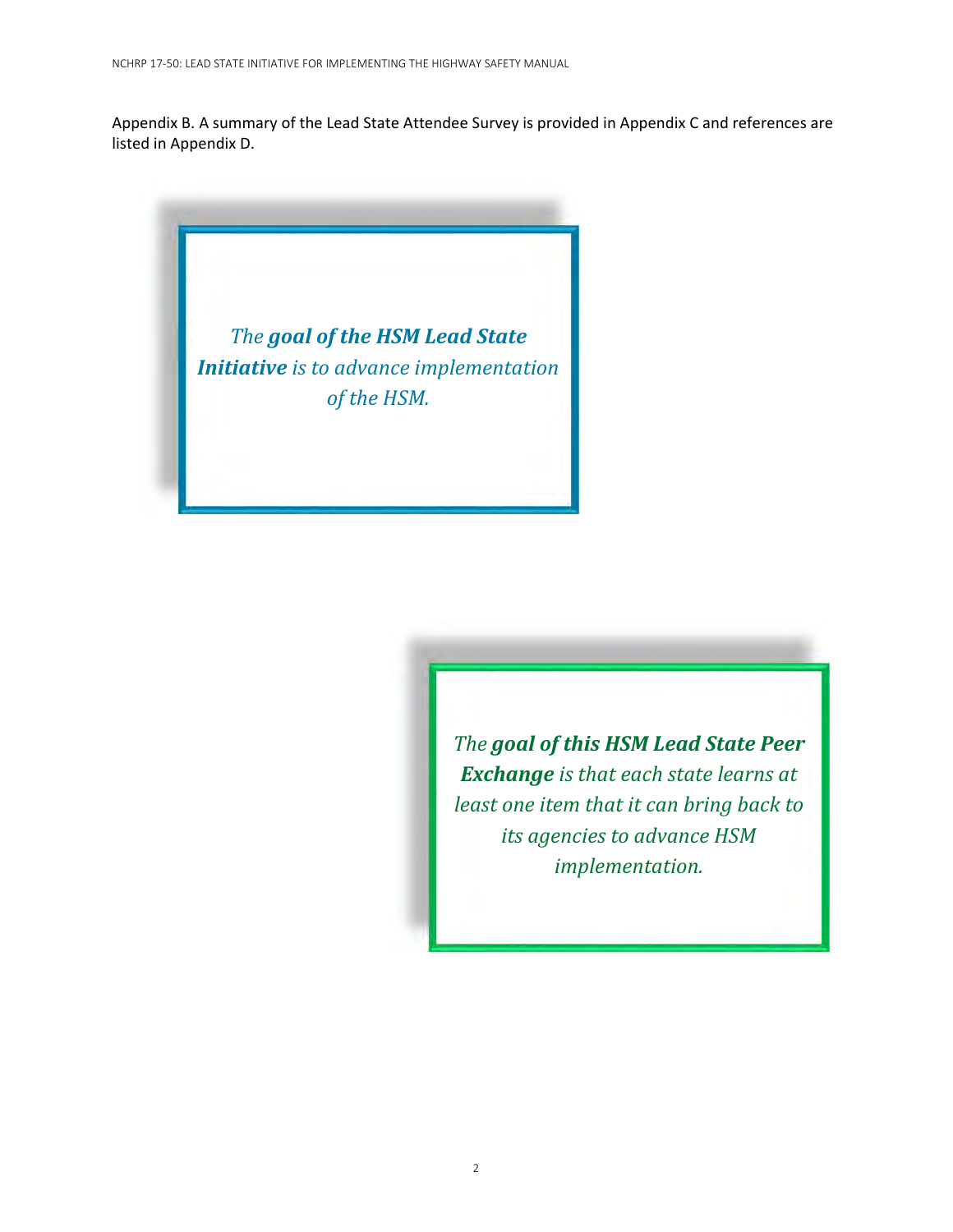### Meeting Proceedings

### Day 1: Session 1 – National Efforts

AASHTO Overview: State Implementation Efforts, HSM Second Edition, Strategic Plan for Future Editions – Illinois Department of Transportation (IDOT)

#### *Priscilla Tobias, AASHTO Task Group Chair*

The AASHTO overview of HSM implementation status was made by Priscilla Tobias, state safety engineer for Illinois Department of Transportation (IDOT).

The HSM first edition created a major shift in how safety was considered in the management of transportation system. The areas that the HSM addressed include planning, design, operations and evaluation of the transportation system. Since the publication of the HSM, significant collaboration has occurred between AASHTO, TRB, and FHWA to advance the implementation of the HSM. It was a team effort, and all parties have been working to identify gaps and needs related to the HSM. Through all those efforts, a series of guidebooks, analysis tools, and procedures have been produced, and many research projects are ongoing.

A list of HSM-related research projects since the publication of the HSM, some of which have been completed already while the others are still ongoing, was provided. These research projects addressed technical issues with HSM Part A, Part C, Part D, human factors, crash predictive models, Crash Modification Factors (CMFs), etc. The history of the HSM implementation pooled-fund study as well as the purpose of the study were also mentioned in the AASHTO overview.

Several aspects of the HSM implementation at state level were discussed. Many states are now using the HSM. Since the publication of the HSM, most states have already had some type of HSM training for their users. Regarding safety performance function (SPF) development, different states are at varying stages. Many states have calibrated the HSM SPFs based on their jurisdiction-specific data. The CMFs in HSM Part D are also widely used. For example, IDOT has used the CMFs in Part D for the benefit/cost analysis. High quality data are critical for both the SPF development and SPF calibration; therefore, the state DOTs should identify the appropriate sources to obtain the needed data, or to collect it when such data are not available. Some states, for example, Illinois, have also developed the HSM User Guide to illustrate the step-by-step procedures for applying the HSM methodology in engineering practices. For policy, many states have required that consultants use the HSM for design exception analysis.

The second edition of the HSM was also discussed. The research project will be completed within 4 years. With the contract being executed in 2015, the HSM second edition is expected to be published in 2019. To ensure the high quality of the HSM second edition, a Steering Group, comprised of safety management representatives, roadway design engineers, and traffic engineers from AASHTO, was created to provide input for the HSM second edition and ensure that research work is proceeding in the right direction. The Steering Group acts as liaison between the project technical advisory panel and their various subcommittees, and it will be part of the AASHTO Task Group as well. New materials will be introduced in the HSM second edition, without creating any inconsistencies with the existing material.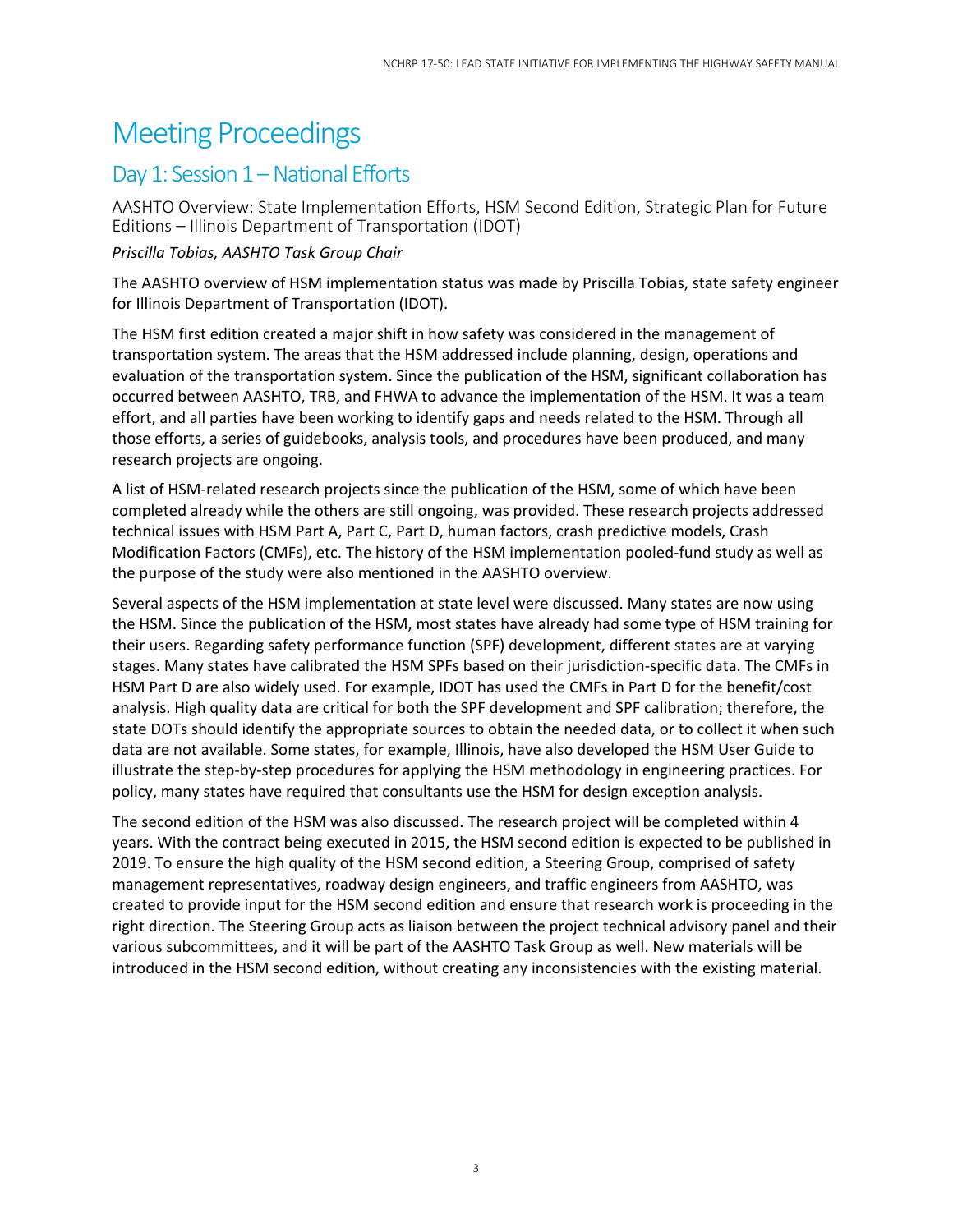FHWA Overview: Roadway Safety Data Program, HSM Implementation Pooled Fund, Every Day Counts (EDC3) Data Driven Safety Analysis Initiative – Federal Highway Administration

#### *Ray Krammes and Jerry Roche*

The FHWA overview covered the Roadway Safety Data Program (RSDP), the HSM implementation pooled-fund study, and the data driven safety analysis (DDSA) initiative.

The motivation for the RSDP is that improving safety data systems and analysis capabilities could help decision makers to achieve more informed decisions, which leads to better targeted safety investment and greater reductions in fatalities and serious injuries. Improving data and analysis capabilities is one of the strategies for FHWA to reach a new lower plateau in terms of fatalities and serious injuries.

FHWA implemented the RSDP through developing guidance, providing a variety of resources and tools, providing technical assistance, and helping develop and deliver training. In terms of guidance development, FHWA issued the Highway Safety Improvement Program (HSIP) guidance suite several years ago and the notice of proposed rulemaking for the Moving Ahead for Progress in the  $21<sup>st</sup>$  Century Act (MAP-21) guidance on state safety data systems last year. Specifically, the subset of the model inventory roadway elements (MIRE) that FHWA proposed was based on the requirements for applying the SPFs and the HSM on all public roads. FHWA also has developed a list of resources, informational guides, and tools, both to improve the data systems for the HSM application and to directly support the implementation of the HSM. FHWA has created some targeted technical assistance programs as well as a variety of fairly general technical assistance programs. FHWA also has tried to assemble a suite of resources to be responsive to small or large requests from state DOTs. FHWA provides a wide suite of safety analysis, HSM and interactive highway safety design module (IHSDM) courses, either in person or web-based, through National Highway Institute (NHI) or the FHWA Resource Center. Based on feedback received over the years, the FHWA is planning to develop more basic courses to complement the courses that have been developed already.

The HSM implementation pooled-fund study is funded by the 16 participating states that pooled their assets together for the study, and the FHWA's role is to manage the funding and facilitate the studies to help these 16 states achieve their study goals. The objective of the study is to advance the implementation of the HSM, not in the leading states or the participating states only, but in all states. To tackle the early big issues for HSM implementation, a number of SPF-related projects have been funded and completed, and a nearly complete suite of resources on whether SPF should be calibrated or developed is available. In addition, several other projects are underway for the HSM implementation pooled-fund study.

The vision of the DDSA is to incorporate safety performance into all highway investment decisions. The benefits for DDSA include informed decision-making, optimizing investment, and improving safety. By quantifying the safety impacts associated with roadway planning and design, more informed decisions can be made by weighing safety with other project goals. By applying the most current analytical methods, agencies have powerful tools to optimize investments and the safety of all users. State, local, and tribal agencies can proactively apply safety countermeasures at roadway locations identified as having the highest potential for improvement, thereby effectively reducing fatalities and serious injuries. There are many opportunities for DDSA initiative, both for safety management and for project development. Solid progress has been made on safety management, but there is much to accomplish for project development. A variety of activities are underway, including a DDSA "How To" webinar series, videos, and training. FHWA is tracking the states' progress on HSM implementation through the EDC program. For both safety management and project development, six states have advanced to a higher implementation stage since the beginning of EDC this January. For project development, 28 states have requested DDSA assistance through the FHWA EDC program, resulting in 47 requests.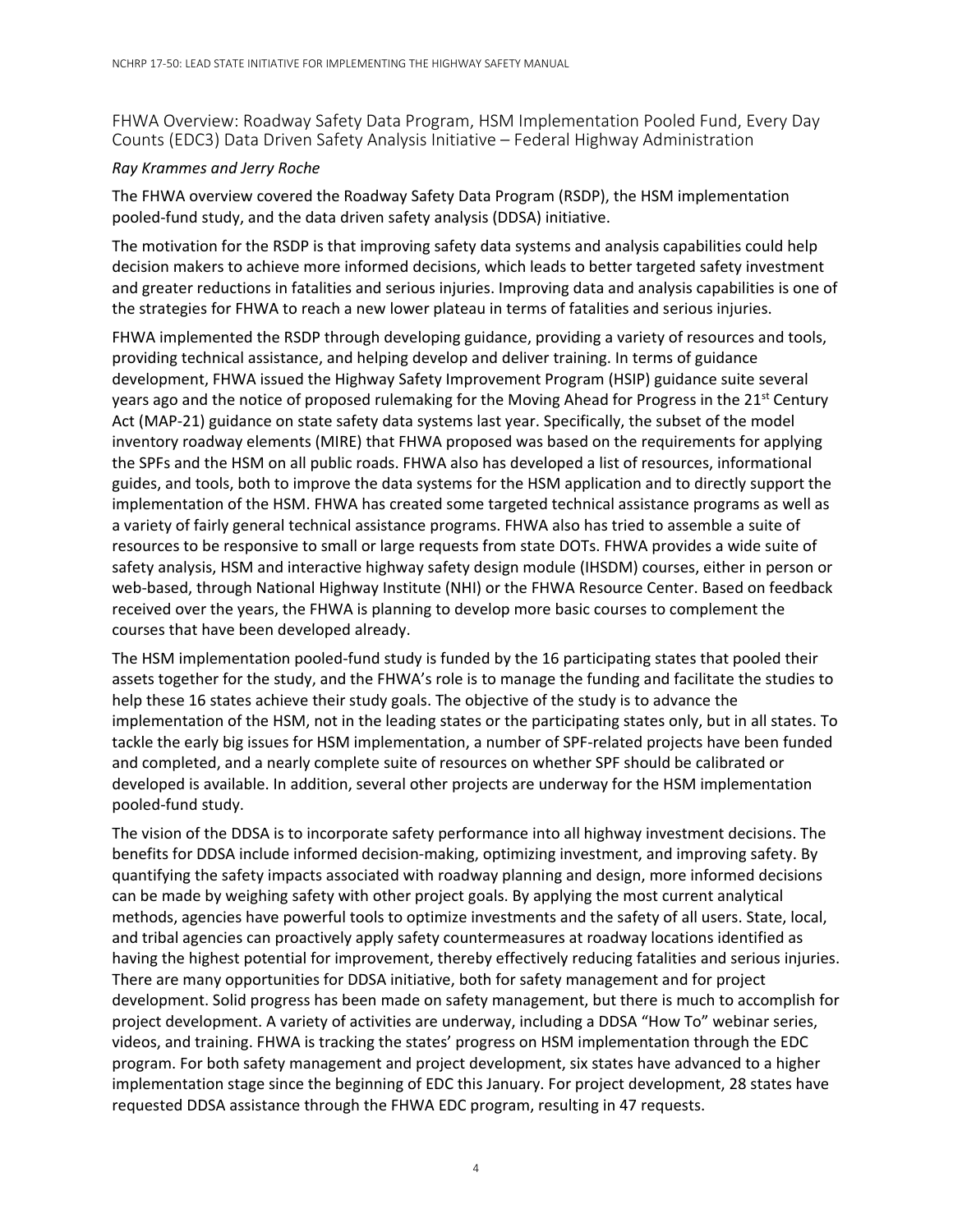TRB Overview: Highway Safety Performance Committee (ANB25) – Washington Department of Transportation (Washington DOT)

#### *Ida Van Schalkwyk*

The TRB overview included the historical overview of the TRB ANB25 committee; its current structure; the importance of partnerships among TRB ANB25 committee, AASHTO and FHWA; current NCHRP problem statements; and how to get involved with TRB ANB25 committee.

The TRB ANB25 Committee deals with the advancement, integration, and institutionalization of quantitative highway safety information to support transportation decision-making at all levels. The function of the committee is to foster the continual development, validation, and increased knowledge of science-based methods, procedures, and measures that will increase the safety of the nation's highways and roadways. The committee is comprised of multiple subcommittees that serve different roles as a whole.

The history of the TRB ANB25 committee began in 1999, the year in which the idea of HSM originated. In 2001, the TRB Joint Subcommittee for the Development of a Highway Safety Manual was formed, followed by the formation of the TRB Task Force for the Development of a Highway Safety Manual in 2003. With the publication of the HSM first edition in 2010, the TRB Task Force became the Highway Safety Performance Committee (ANB25) in the same year.

The HSM first edition was the result of strong collaborative partnership among TRB ANB25 committee, AASHTO, and FHWA. Within this partnership, each partner has a specific role and respects the role of the other. Specifically, AASHTO oversees the policy-related fields and is the owner of the HSM, and the TRB ANB25 committee is in charge of all technical issues. FHWA's efforts are focused on providing support for the implementation of the HSM.

With the goal of having sound research in the HSM, the TRB ANB25 committee works very closely with AASHTO to identify high priority research needs to fill in gaps and move the HSM forward. Recent research problem statements identified and developed by the TRB ANB25 committee include estimating CMFs from surrogate safety measures, evaluation of severity SPF approaches, implementation and training materials for the HSM second edition, incorporating safety planning in the HSM, and pedestrian and bicycle SPFs for the HSM.

The TRB ANB25 committee encourages involvement in committee activities through different means. The focus of the committee is to move the science of safety forward, and the committee will continue its strong interaction with the user community.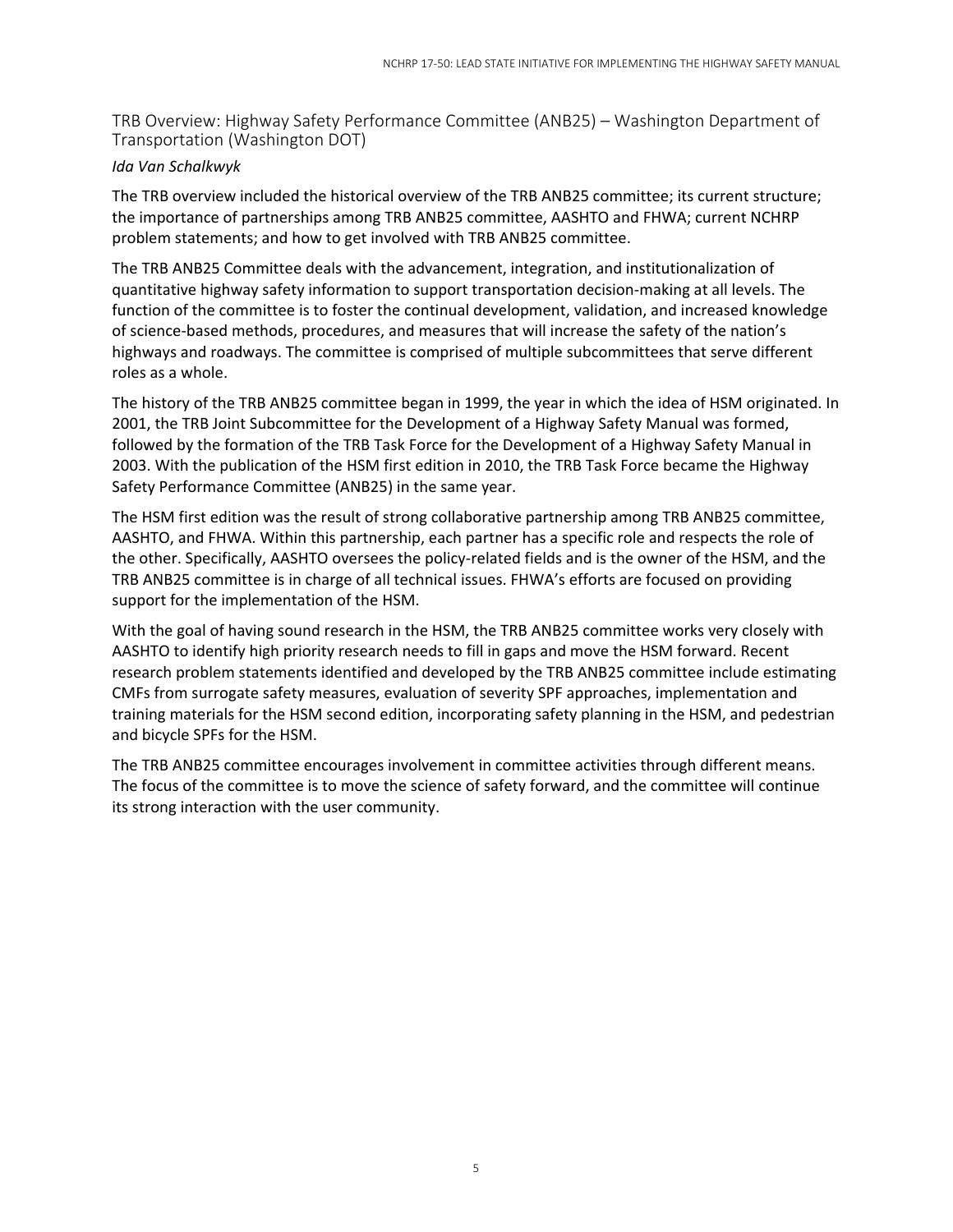### Day 1: Session 2 – Data: Innovative Approaches for Obtaining and Managing Data for the HSM

#### Enterprise Data Collection and Management – Utah Department of Transportation (UDOT) *Scott Jones*

Multiple groups within UDOT collected the data separately to support their own functions, which caused inconsistency among data from different sources. The UDOT's goal is to develop a database to allow all business systems to work together seamlessly. There should be no duplication or manipulating data in the database, and all data should be accessible through one portal. All the data should be updated as projects are completed.

To obtain the data for use in making safety, pavement, and roadway asset management decisions, the UDOT started the Utah Roadway Imaging/Inventory project. Data for 6,000 miles of roadway segments and 300 miles of ramps and collectors on state-maintained roads were collected. The data collection cost is being shared across multiple UDOT divisions, including the System Planning and Programming, Central Maintenance, and Central Traffic and Safety. The initial cost was \$2 million to \$2.5 million for each cycle, and the cost for ongoing data collection will be shared across multiple UDOT divisions.

Mobile light detection and ranging (LiDAR) was used for the data collection efforts because the device offered the level of precision required. Data were collected for roadway features including shoulder width, median width, horizontal and vertical geometric characteristics, and signs and traffic signals. Each cycle of collected data is 15 terabytes (TB) in size. UDOT created a data portal for disseminating the collected data both internally and to the public.

Several lessons were learned from the UDOT roadway inventory projects. First, the agency should ensure that it has the ability to store, distribute, analyze, and utilize the collected data before any real data collection efforts. Second, to ensure the success of the project, it is critical to build support from senior leadership. Third, the agency should prepare to work extensively with the vendor on activities such as selecting data items to delivering the data. Lastly, the agency should be prepared to address the fact that additional data users might be identified after the data collection is completed.

For data management, the UDOT is working on integrating all business systems using an Oracle platform. Oracle arranged a week-long session with each business unit to identify all data available from them. With this database, UDOT is able to understand the inventory for different assets. UDOT can also combine the roadway and roadside data with the crash data for safety analysis. For this reason, the project was funded through the HSIP funding.

The UDOT has used the collected data for multiple projects. One example is the U.S. Road Assessment Program (usRAP) Safer Roads Investment Plan project, which is based on data for approximate 40 safety-related roadway design and traffic control attributes. Outputs from the project include specific countermeasures to be implemented, specific implementation locations, quantitative cost estimates, quantitative safety benefits, cost-effectiveness measures, and benefit-cost ratio, which could be in the form of either tables, maps, or spreadsheets.

Advances in Comprehensive, Real-Time Crash Data – Tennessee Department of Transportation and Development (Tennessee DOT)

#### *Brian Hurst*

In 2007, the Tennessee Roadway Information System (TRIMS) housed all roadway inventory data. The Tennessee Department of Transportation (TDOT) created a 5-year, \$12 million contract to inventory all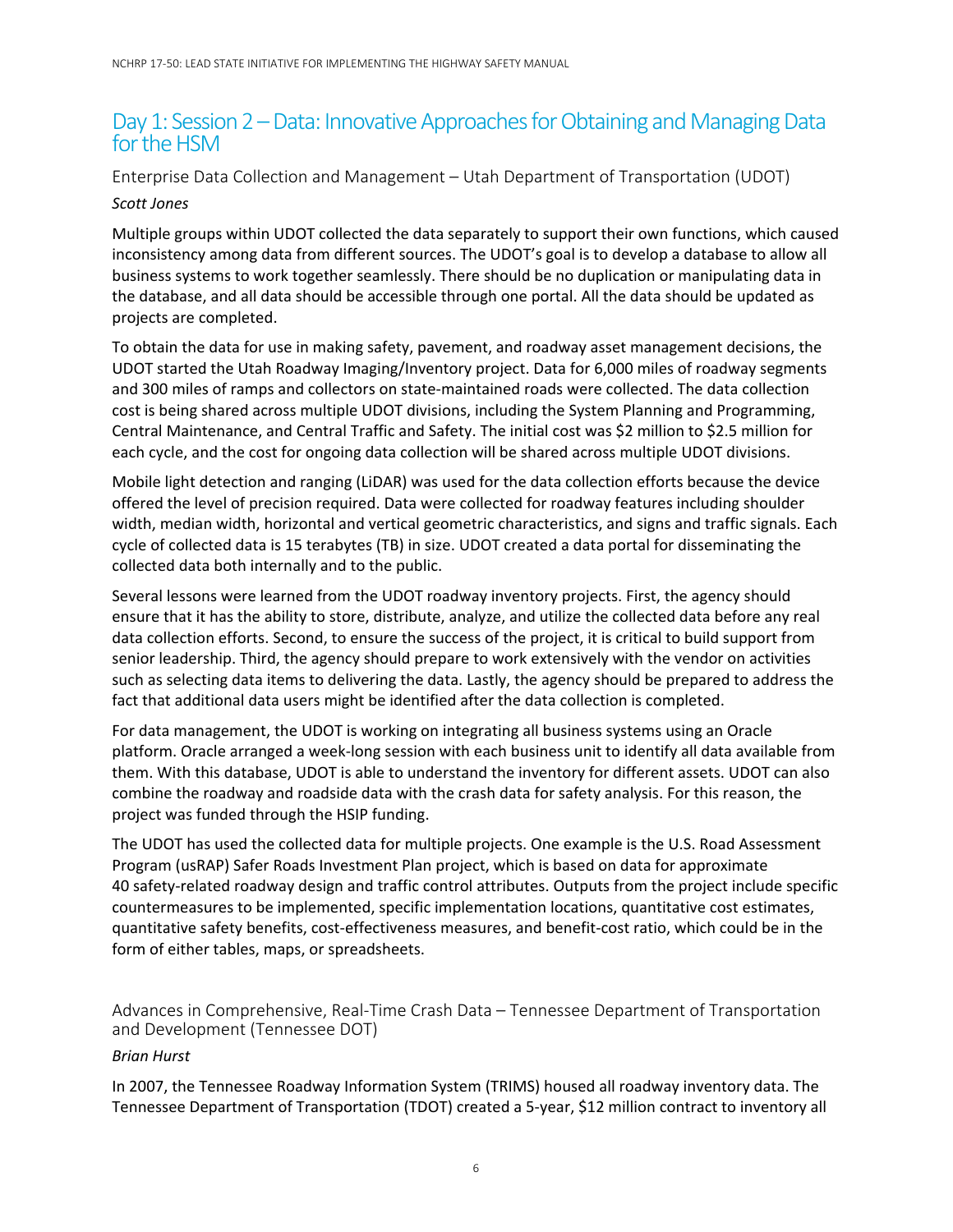roadways in Tennessee. Data including stopping sight distance, passing sight distance, and horizontal and vertical curve were collected.

The Tennessee's Project Safety Office was created in 2010. High quality data are needed for data-driven decision-making to save lives. However, the crash data were so outdated that TDOT was not able to determine the latest crash types or crash trends, such as distracted driving, lane-departure crashes, and fatal or serious injury crashes.

In 2011, TDOT hired a consultant to store local crash data. There were some challenges on obtaining current data, mainly because of delays in getting crash data reported and uploaded into the system.

TDOT made major improvements on data collection in 2012. The TRIMS contract was completed and all data, including the data for local roadway systems, were collected completely. TDOT partnered with the Tennessee Department of Safety and worked with the Kentucky Transportation Cabinet to learn their process on mandating of electronic reporting and real time data.

TDOT contracted a new consultant to store and maintain crash data in 2013. Based on the data, the Project Safety Office was able to identify data driven concerned areas on local routes. TDOT also partnered with the Tennessee Department of Safety through Tennessee Traffic Record Coordinating Committee (TRCC) and the Strategic Highway Safety Plan (SHSP) to draft a legislative bill mandating that "all crash report shall be completed and submitted electronically."

In 2014, the Project Safety Office conducted Roadway Safety Audits (RSA) on local routes based on the crash data. Under its partnership with the Tennessee Department of Safety, an official legislation bill was passed in 2014 that requires all crash data shall be submitted electronically after January 1, 2015.

With all these efforts, TDOT now owns real time crash data for all roads to support real time decision making. TDOT also created a new version of TRIMS (E-TRIMS, Enhanced) that enables users to access data anytime and anyplace.

Tennessee has made contact with the HSM lead states. Meanwhile, a HSM task force between TDOT and FHWA Tennessee Division has been created. TDOT also is working with two local universities on SPF calibration and development.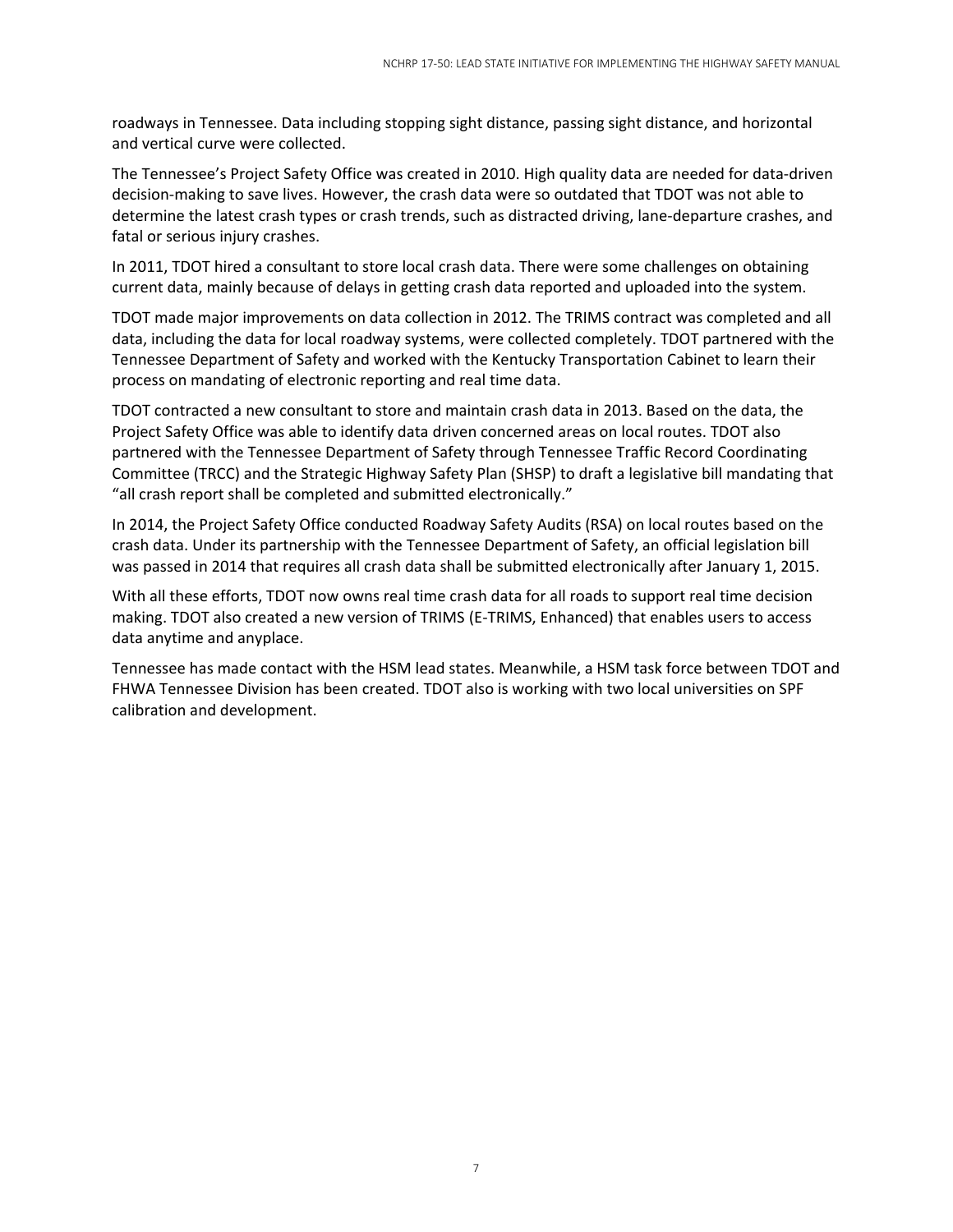Non-Signalized Intersection Inventory for SPF Development, SPF Development and Tool Integration – Alabama Department of Transportation

#### *Tim Barnett*

The presentation began with some statistics on intersection crashes. According to the National Highway Traffic Safety Administration (NHTSA), of the 9,412,000 crashes in the U.S. in 2011, 47.6 percent were intersection or intersection-related crashes. Therefore, to improve the overall roadway safety, it is critical to achieve a deeper understanding of intersection characteristics by analyzing intersection inventory data. To identify the contributing factors for intersection crashes and further develop appropriate countermeasures, the correlation between intersection inventory parameters and the existing crash data needs to be investigated.

The intersection inventory was nonexistent in Alabama. The goal of the project is to collect georeferenced roadway data associated with non-signalized intersections along state routes in Alabama. In this project, a data collection methodology and an online geographic information system (GIS) tool were developed, and a pilot study was conducted to obtain a statistical representation of the intersections. The level of effort for statewide implementation was also evaluated.

There are approximately 300,000 intersections in Alabama, with roughly 30,000 of these listed in the state system. This project will be focused on non-signalized intersections along state routes in Alabama; the signalized intersections are being handled in a separate project. Meanwhile, the study will be limited to three-leg and four-leg intersections. The GIS link-node linear reference system and remote sensing from existing aerial and street view imagery will be utilized.

Nine types of non-signalized intersections, both in rural and urban, were included in this study. For each category of intersection, 30 sites were randomly selected across the state for the data collection. Intersection inventory data were collected for 270 intersections. The definition of "rural" and "urban" areas is based on FHWA guidelines, which classify "urban" areas as place inside urban boundaries where the population is greater than 5,000 persons. The 270 intersections are evenly distributed for rural and urban, 135 intersections for rural and 135 intersections for urban.

A data collection methodology was developed for intersections. The intersection inventory data are classified into two levels, that is, the intersection-level and the leg-level. Meanwhile, a standardized leg numbering method was developed in this study. With this method, major roads will be numbered first, followed by numbering of the minor roads.

Many intersections are poorly aligned in the state of Alabama. In order to develop the SPF, for each intersection type, the intersection inventory data were collected for at least 30 intersections. Generally, it took about 20 minutes to collect all the information for one intersection. For the statewide data collection, the Alabama DOT is looking for a way to collect the intersection inventory data automatically so that the data collection efforts could be shortened.

Crash data from the critical analysis reporting environment (CARE) were used. Of the approximately 290,000 crashes that occurred from 2009 to 2013 in Alabama, 60 percent happened at intersections or were intersection-related. For the investigated intersections, 2,127 crashes were captured when a 600 foot buffer was used. The number of crashes at each intersection was normalized with the average annual daily traffic (AADT). The effect of intersection inventory, such as skew angle and turn lane, on crash frequency was analyzed based on the intersection inventory and crash data. Alabama will utilize the intersection inventory data as a resource to develop the SPFs for intersections.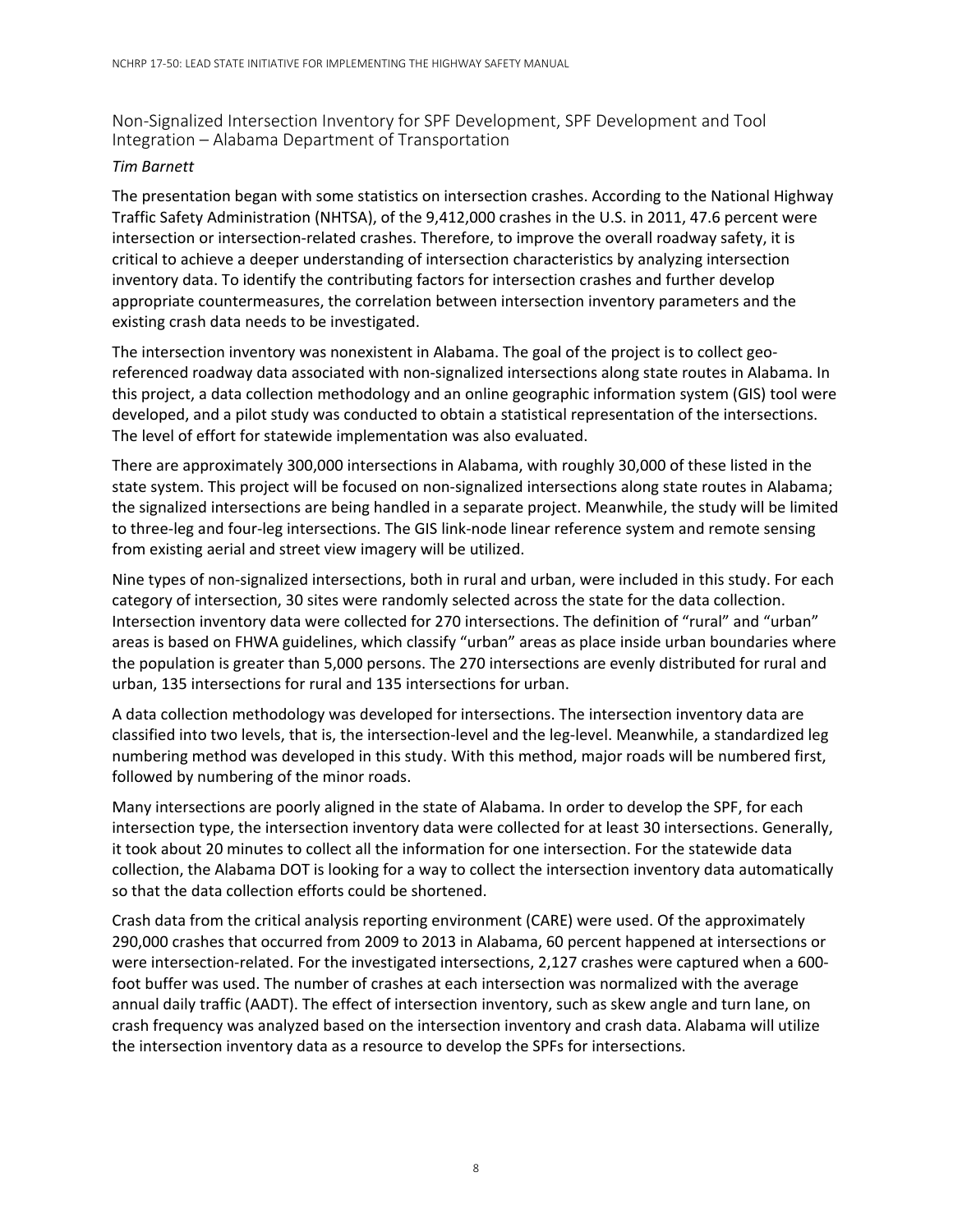#### Data Round Table Discussion

The following information on data maintenance was shared in the state round table discussion session:

- The Alabama DOT runs the roadway inventory database using the Lidar data collection system every year. The Lidar system allows that once the data are collected and a complete roadway inventory is created, the Lidar screen will show only the changes to the roadways next time the Lidar is run.
- In Utah, lots of roadway assets are going into an asset management system. The Utah DOT had some difficulties in fitting the new data collection into the system and identifying the differences between the new and existing data collection devices. The Utah DOT's short-term strategy is to keep collecting the roadway inventory data using the Lidar system.
- Four or five states are moving toward collecting and maintaining roadway inventory data using the Lidar data collection system.
- An ongoing NCHRP project by University of Wisconsin at Madison was introduced during the discussion. The project is aimed at developing new methods to extract horizontal and vertical alignment data with the purpose of fixing the gaps in the existing data collection methods.
- FHWA is working on developing a data collection method for large intersections.
- FDOT is contracting a third-party vendor to collect data for non-motorized roadway users. These data can be packaged up in GIS format and sold to the state DOTs. The data will be used for analyzing safety issues with bicyclists and pedestrians.
- The Virginia Department of Transportation (VDOT) collected continuous pavement friction data for all the routes on national highway system (NHS) roads as well as 20 percent of county roads. An SPF was developed based on the friction reading, curvature, and AADT. VDOT obtained a new data collection truck through the FHWA pavement group, which will be used in four states for a pilot study. The new device can map routing and collect international roughness index (IRI) and all pavement friction related data.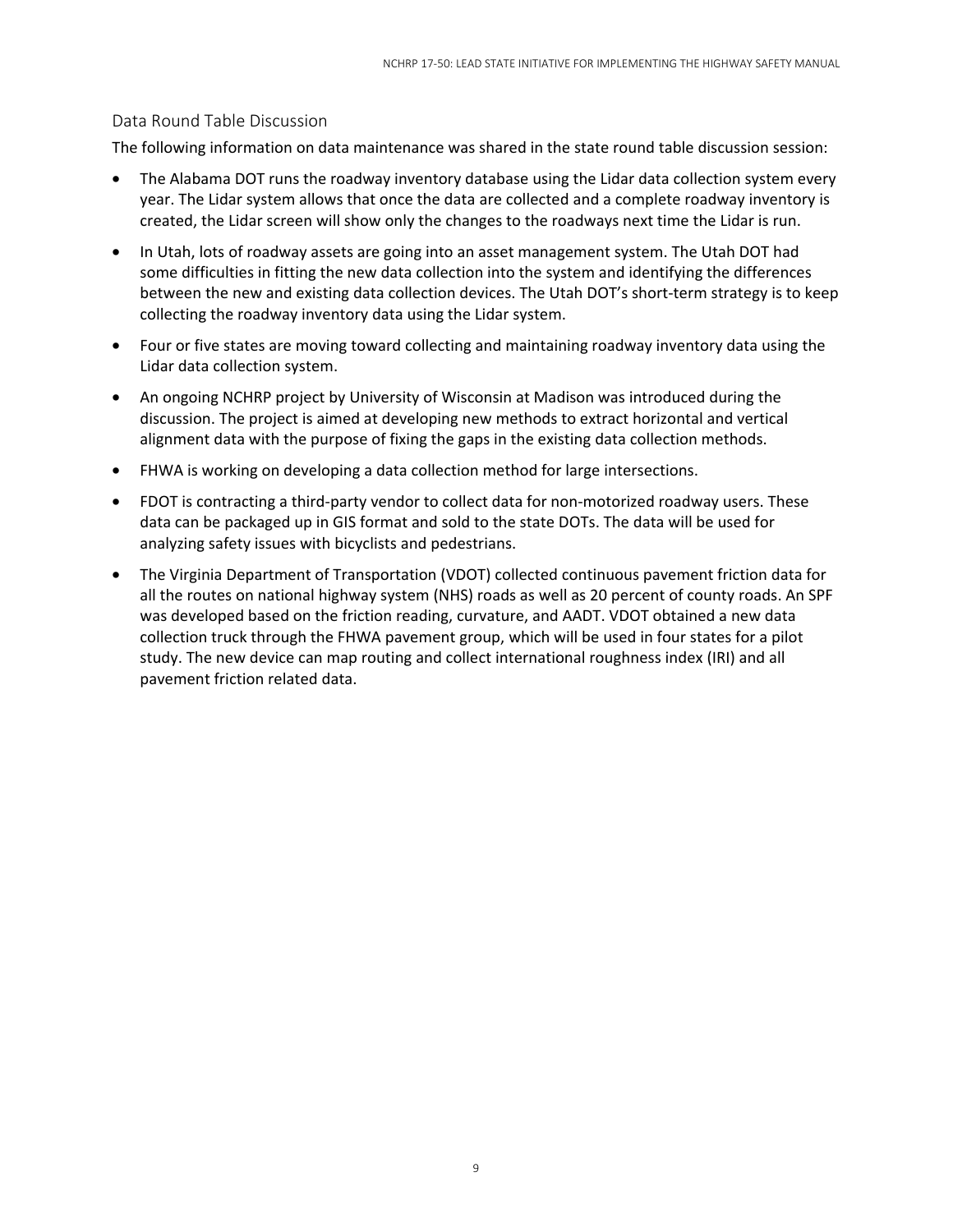### Day 1: Session 3 – HSM Case Studies (Part B): Programming Planning and Network **Screening**

Pairing the Strategic Highway Safety Plan and Safety Analyst: How Michigan Moved to Implement Safety Analyst and the Michigan SHSP, Michigan Department of Transportation (MDOT)

#### *Tracie Leix*

The presentation was about how to use the Safety Analyst (SA) to implement the SHSP in Michigan. Michigan has been using the SA since the beginning of its data collection efforts. However, it took a couple of years for the SA to function properly. Many data owners were not aware that they owned. However, the iterative process helped MDOT build relationships with these data owners.

The first step for MDOT on SA application was to generate the High Crash based on the crash and roadway features data. With that, they continue to do the Five Percent Report and Transparency Report. Previously, the roadway segments were limited to either 0.2 or 1 mile for the High Crash Report. The SA made it possible to implement the sliding window analysis, which could cover intersections and freeway ramps as well as roadways.

MDOT previously had a mainframe system that did a peer group analysis based on volume and facility type but that system no longer works. Several events pushed MDOT to further incorporate the SA into their engineering practices. MDOT had some issues with the continued push of raising speed limits. Also, MDOT is monitoring some specific crashes. Meanwhile, they must respond to specific inquiries from the regions and transportation service centers.

MDOT has used the SA for a few years now. Output for various divisions is gaining understanding by users. They started to look at crashes that involved commercial vehicles, vulnerable users, and pedestrian and bicyclists, which are all Michigan SHSP emphasis areas.

For the purpose of mapping crashes statewide, MDOT started the development of a linear reference system (LRS) in the mid-1990s. Their crash data have improved since 2002, including the accuracy of crash location and other crash attributes. For the 2013 SHSP update, the SA was used for four emphasis areas, lane departure, work zone, lighting condition, and surface condition.

Eleven action teams were created to support the MDOT SHSP. Each action team is required to flag the crashes that are applicable to their respective emphasis area. The benefit for flagging the crashes is that the SA software will only work on these flagged crashes instead of the whole crash database. The action teams use a 150-foot buffer to capture intersection related crashes. To deal with the difficulties with the lane departure crashes, those crashes were broken into three categories, multiple-vehicle crashes, single-vehicle parking related crashes, and single-vehicle other crashes.

MDOT mapped the SA analysis results and provided it to its regions and transportation service centers. The locations are prioritized based on certain criteria and coded with different colors. Two examples, one for high proportion of pedestrian crashes and the other for high proportion of impaired crashes, were shared in the presentation.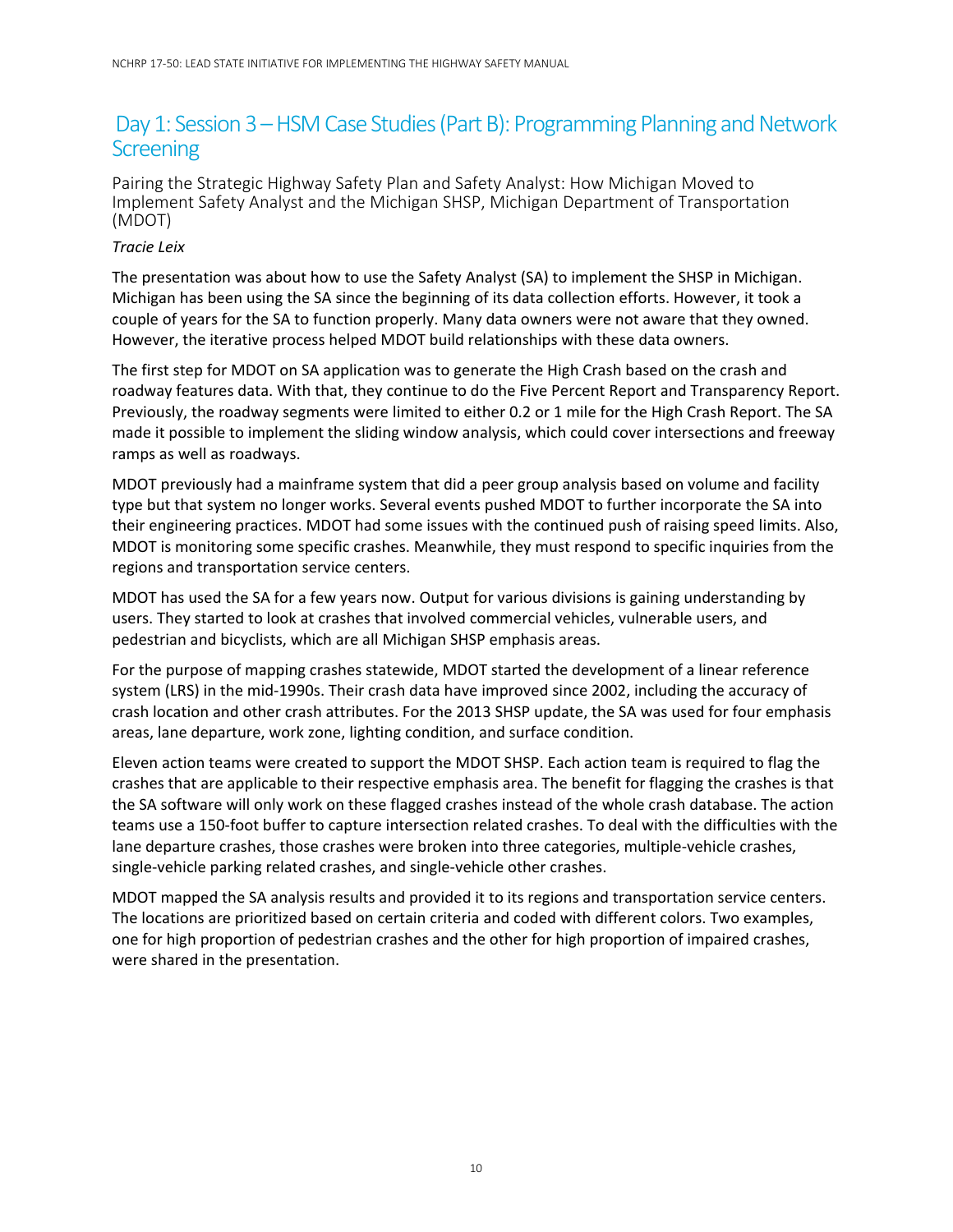Deriving Contributing Factors Using Safety Analyst – Washington Department of Transportation (WSDOT)

#### *Ida Van Schalkwyk*

The WSDOT presentation was comprised of three parts. The way that WSDOT currently uses the SA was discussed first, and an example of contributing factor analysis using the SA was provided then. The presentation was concluded after some discussion on the organizational structure of WSDOT, some of their ongoing efforts, and the importance of the contributing factor analysis and the SA for WSDOT.

Currently, WSDOT is using the SA more for network screening and the development of priority array. WSDOT's process of utilizing the SA, beginning with the network screening and ending with development of prioritized list of projects, was reviewed first. WSDOT passed 70 percent of the HSIP funding to the local highway system, which is under the jurisdiction of the local program office. This process, however, is for the state highway system.

A rural two-lane segment was discussed as an example in the presentation. Five years of crash data were collected for the roadway segment, resulting in 117 crashes in total. The AADTs for the segment are relatively low, ranging from 15,000 to 17,000. The SA analysis results indicated that driveway-related crashes, crashes for vehicles stopped in traffic, and left-turn crashes were over-represented.

The contributing factor is the core to finding countermeasures and mitigation that targets the actual need, and focus on the contributing factors increases the chances for success. Meanwhile, the contributing factor analysis is becoming a core part of WSDOT's practical solutions. The basis of design documentation specifically calls out contributing factor analysis.

WSDOT shifts focus on highway safety from a vehicle perspective to a multimodal approach. WSDOT does not have a safety office and safety is a shared responsibility across offices. Traditionally, it was led by the Multimodal Safety Executive Committee, which was comprised of division heads. The director of Quality Assurance and Transportation System Safety now is overseeing the SHSP, safety program, and policies related to safety performance and implementation at WSDOT.

WSDOT will roll out its practical solutions in October 2015 to shift toward a performance-based approach. Regardless of whether it is a safety project, safety is always a baseline need for the project.

It is critical that the planners and engineers have the latest knowledge to allow them make sound decisions. WSDOT funded a research project to develop four different sets of SPFs, from SA macro level screening models to the most robust approach, including random parameter models and severity distribution models. WSDOT currently is working on an implementation plan for making these SPFs part of its toolbox. WSDOT is also working on developing training materials for staff.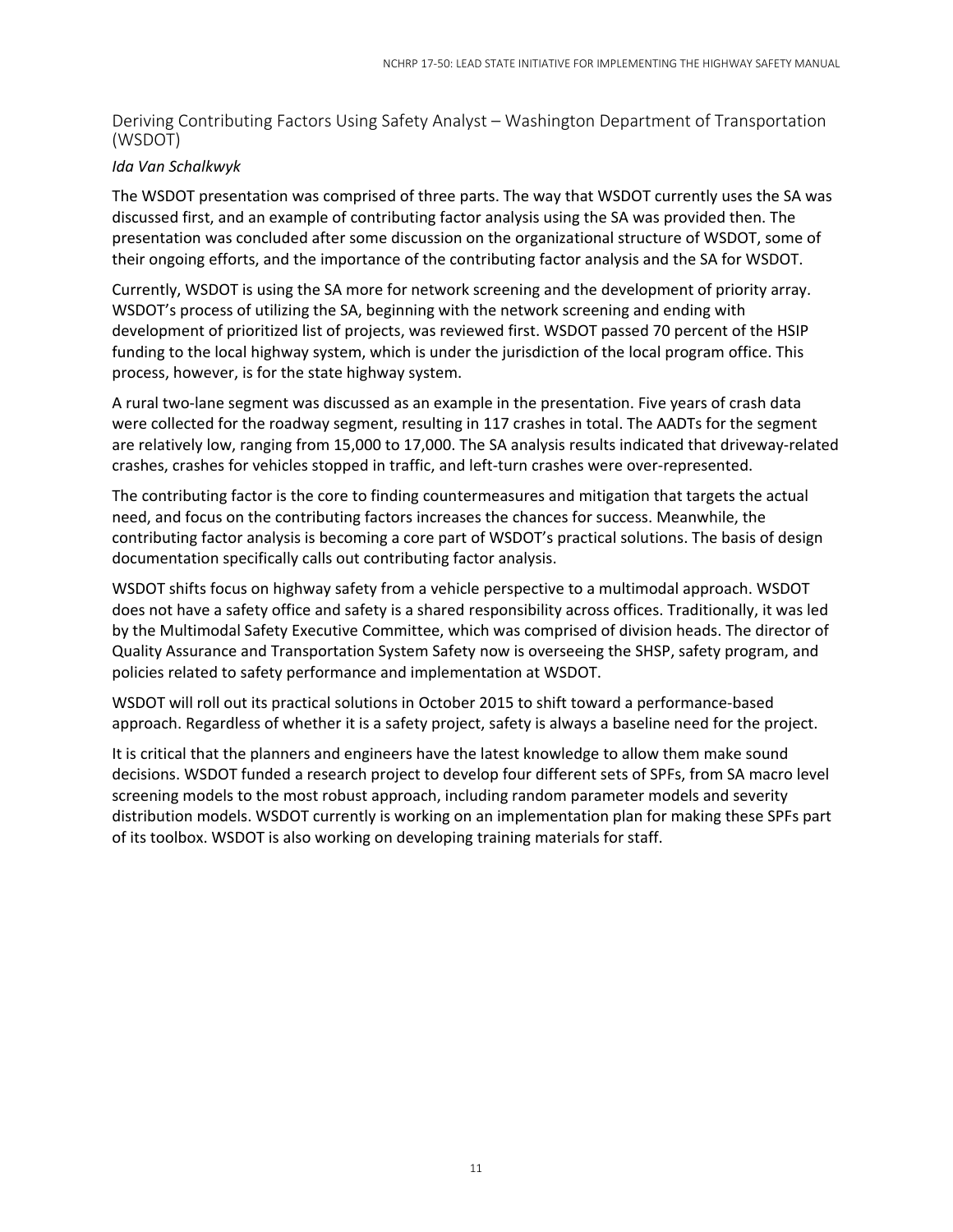Integrating HSM Performance Metrics into the Transportation Management Process – Illinois Department of Transportation (IDOT)

#### *Priscilla Tobias*

The HSM Part B discusses safety in the transportation management process, which begins with planning and programming, and ends with evaluation and performance measurement. The HSIP is merely the funding mechanism; the goal is to direct all funds (not only the HSIP) to all the projects. IDOT has incorporated safety into the overall transportation management process in their engineering practices.

IDOT developed the SPF for fatal (K), incapacitating (A) and non-incapacitating (B) crashes on state routes based on the roadway inventory and 5-year crash data. The negative binomial (NB) distribution was adopted to model the crash frequency using AADT and segment length. The peer groups defined by the SA were adopted. SPFs were developed for 20 peer groups, 12 for roadway segments and 8 for intersections.

IDOT developed the SPFs for network screening purposes. The performance metric used for network screening is the weighted potential for safety improvement (PSI), which indicates how much a site's performance exceeds expectation from the perspective of safety. The weights assigned to fatal (K), incapacitating injury (A), and non-incapacitating injury (B) crashes are 25, 10, and 1, respectively. The weights are selected with the purpose of pulling out roadway sites with most of the fatal (K) and incapacitating injury (A) crashes. The PSI is equivalent to the excess expected average crash frequency in HSM part B. The regression-to-the-mean bias is addressed using the Empirical Bayesian (EB) method. IDOT applied the most robust data-driven approach for network screening.

IDOT applied the developed SPFs and the PSI safety performance metrics to generate the 5 percent locations for the FHWA Five Percent Report. The FHWA Five Percent Report becomes the fundamental basis for the whole IDOT safety program. IDOT established a "Safer Road Index" (SRI) rating system and created safety tiers and levels of service for safety. The SRI can assist with incorporating safety into planning, project selection, and programming process. It can also bring safety to the same level as pavements and bridges condition assessments in IDOT.

The IDOT state system safety tiers were developed based on PSI as well as fatal and A-injury crashes, and can be used as a performance metric for programming process and project selection. The safety tiers were first provided in the 2015 Five Percent Report and go beyond the simple "Yes/No" answer of being a Five Percent location. Instead of using "Pass/Fail", the Five Percent Report classified the roadway locations into the safety tiers of 5 percent, high, medium, low, or minimal. The safety tier is similar to a grading scale and the advantage is that it is able to determine what is and is not working. Two examples, one for intersection and the other for roadway segment, were provided in the presentation to illustrate how to classify roadway locations of one peer group into different safety tiers and how the safety tier method can help DOT engineers better manage their safety programs.

IDOT is considering evaluating pavements and safety together to prioritize projects. IDOT is using condition rating system (CRS) to evaluate the loss of load carrying capacity (or structural breakdown) and IRI to evaluate the excessive roughness that impacts functional usability and causes drive discomfort. IDOT will select SRI as a performance metric on safety to establish safety risk based on historical severe crashes and exposure. The SRI values will be utilized with the CRS and IRI values for allocating program funding.

Similar to the state system tier approach, a comparable process was used to rank the local roadways into different tiers. Since no SPFs are available for the local roadways yet, an interim method was developed to identify the 5 percent roadway sites for the local system. The local roadway Five Percent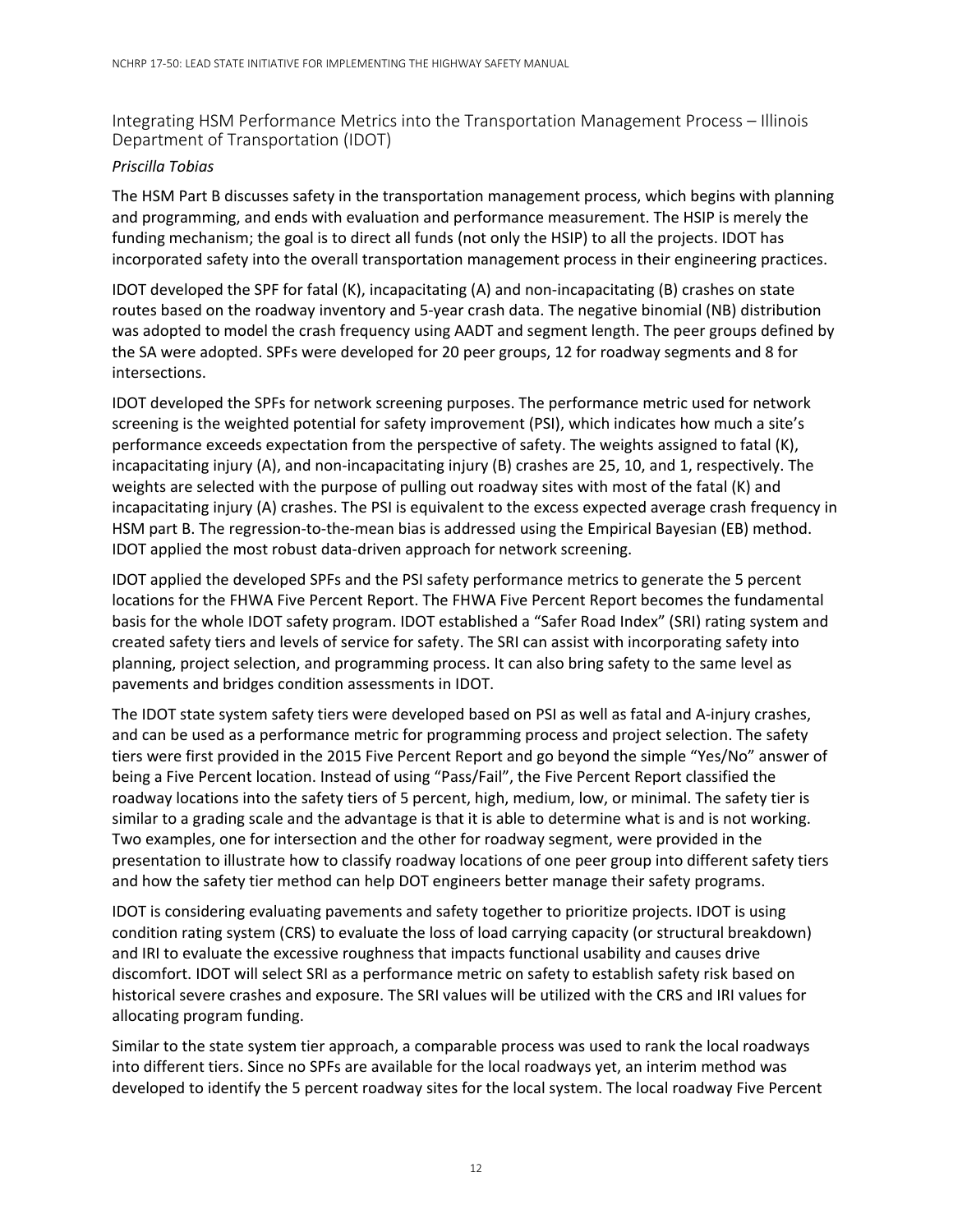analysis covered 132,000 miles of roadway segments and 100,000 intersections, and 5-year KAB crashes (85,000 total) were used for the analysis.

The Five Percent safety tiers were developed for local roadway segments and intersections separately. The local system roadway segment safety tiers were developed based on frequency of KA and KAB crashes, and the entire local system was divided into three tiers. The local system intersections safety tiers were developed based on KAB weighted and KA crash rates. That is, all intersections of the same peer group were ranked from high to low, first by KAB weighted crash rate, and then by KA crash rate. The analysis results for the entire local system will be provided to the local agencies for their safety analysis.

In conclusion, the Five Percent process has been instrumental in assisting districts and other local agencies to prioritize projects. The tier approach has received positive feedback from districts and others. Network screening tools can be used for project prioritization in both the state and local systems.

#### HSM Case Studies (Part B) Round Table Discussion

Several states shared their experiences on the network screening process in the state round table discussion.

For the question of crash severity weighting in network screening process, several states described their own ways of practicing. In Virginia, the potential for safety improvement (PSI) was calculated for both fatal plus all injury crashes and total crashes. The Virginia DOT is in the process of moving from using 3 year PSIs to using 5-year PSIs. In Oregon, a weight of 100 for KA, 10 for BC, and 1 for property damage only (PDO) crashes was applied for the network screening process.

For the HSIP funds splitting between state and local systems, Oregon DOT created an all roads transportation safety (ARTS) program in which the state and local programs are competing equally for the HSIP funds. Likewise in North Carolina, all projects must compete for funds under the same rules. The Virginia DOT has always done the HSIP project solicitation statewide. To help local agencies apply for the funds, the Virginia DOT has developed some inclusion rules for the cities. In Massachusetts, the state DOT only owns 10 percent of the roadways. The Massachusetts DOT used the systemic approach for the network screening process, and the majority of the HSIP funds were allocated to regionally developed projects.

Several state DOTs also discussed the support they got from their agency leadership on the network screening process. The Nevada DOT used SA for the network screening process, which was supported by their leadership. In Louisiana, the central office developed a project list and distributed the list to the districts and local agencies. The Tennessee DOT conducted the network screening process for multiple purposes. Instead of using the SA, the Tennessee DOT used a self-developed HSIP software. For Tennessee DOT, support from their upper leadership is readily accessible.

The detailed network screening process was also discussed. The Oregon DOT used the sliding window analysis for the network screening process that traversed the entire roadway system. The Michigan DOT is planning to install SA in computers for all regions so that they can do the network screening process themselves. In Alabama, CARE includes detailed roadway and traffic data elements and is used for the network screening purpose. Over-represented roadway sites could be identified easily based on the CARE analysis results.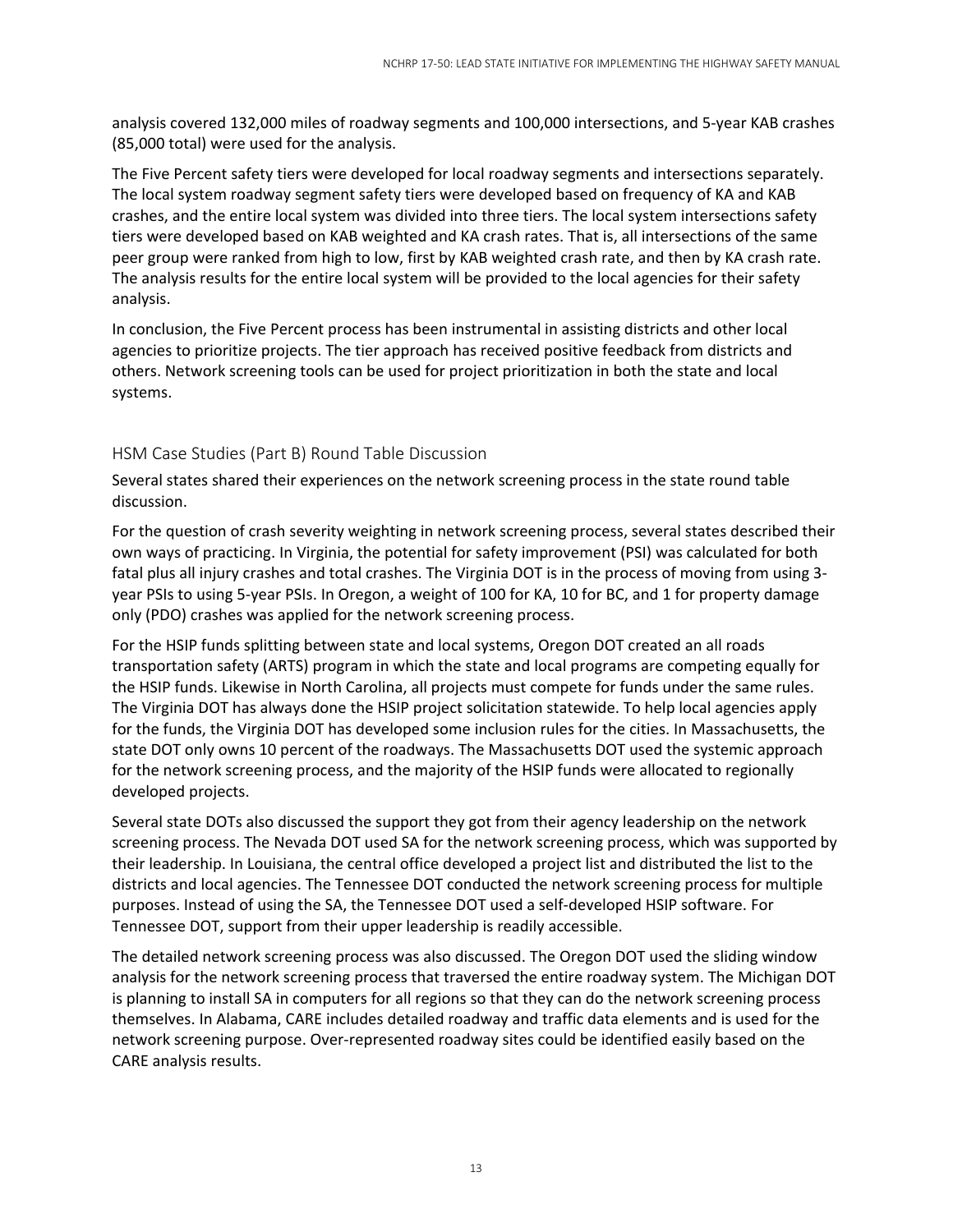### Day 1: Session 4 – HSM Case Studies (Part C and D): Corridor and Site Specific Crash Prediction and Decision Making

Design Decision Making for Shoulder Width– IHSDM Application – Arizona Department of Transportation (AZDOT)

#### *Kohinoor Kar*

AZDOT has purchased multiple copies of the HSM since it was published. Meanwhile, they have provided various levels of training, including the HSM overview training, the IHSDM training, and the safety management system workshop, to their staff in the past several years. AZDOT has also funded a series of ongoing or completed research projects on HSM implementation.

This presentation focused on how to apply the IHSDM to compare the safety performance of different design alternatives. The State Route (SR) 264 project in northeast Arizona was selected for the discussion. The SR 264 is a rural two-lane two-way undivided road in Navajo County, Arizona. The travel lanes are 12-foot width, and the shoulders are 0 to 1 foot width. The crash data for different calendar years, as well as the observed and projected AADTs for different segments, were provided. The HSM crash predictive models have not been calibrated with the Arizona data yet. However, because the alternative is to compare the relative number of crashes for different design alternatives, calibrating the models was unnecessary.

Different design alternatives were proposed for the corridor. Major design elements include widening the shoulders from 0 to 1 foot to 5 feet or 8 feet, and improving super-elevation to bring the corridor into compliance with AASHTO recommendations. Additional design elements, including centerline and shoulder rumble strips, flattening of side slopes, and installing guardrail, were also proposed.

The corridor was split into two separate segments to be constructed independently, and each segment was evaluated separately for prioritization purposes. The potential reduction in total number of expected crashes over the 20-year analysis period was calculated. The expected crashes were calculated for three conditions, existing conditions, roadway segments with 5-foot shoulders (Alternative A), and roadway segments with 8-foot shoulders (Alternative B).

The analysis results indicate that, as compared with existing conditions and Alternative A, Alternative B will experience the least number of crashes in the 20-year analysis time period. However, the benefit/cost (B/C) ratio for Alternative A will be higher than that for either existing conditions or Alternative B.

Conclusively, results show that Alternative A was the most cost-effective alternative for the corridor. IHSDM provides a user-friendly interface for implementing the HSM predictive method to real world project applications. IHSDM can be used to quantify the safety benefits for a wide variety of proposed improvements; however, improvements that can be evaluated using IHSDM are restricted to those identified in Part C of the HSM.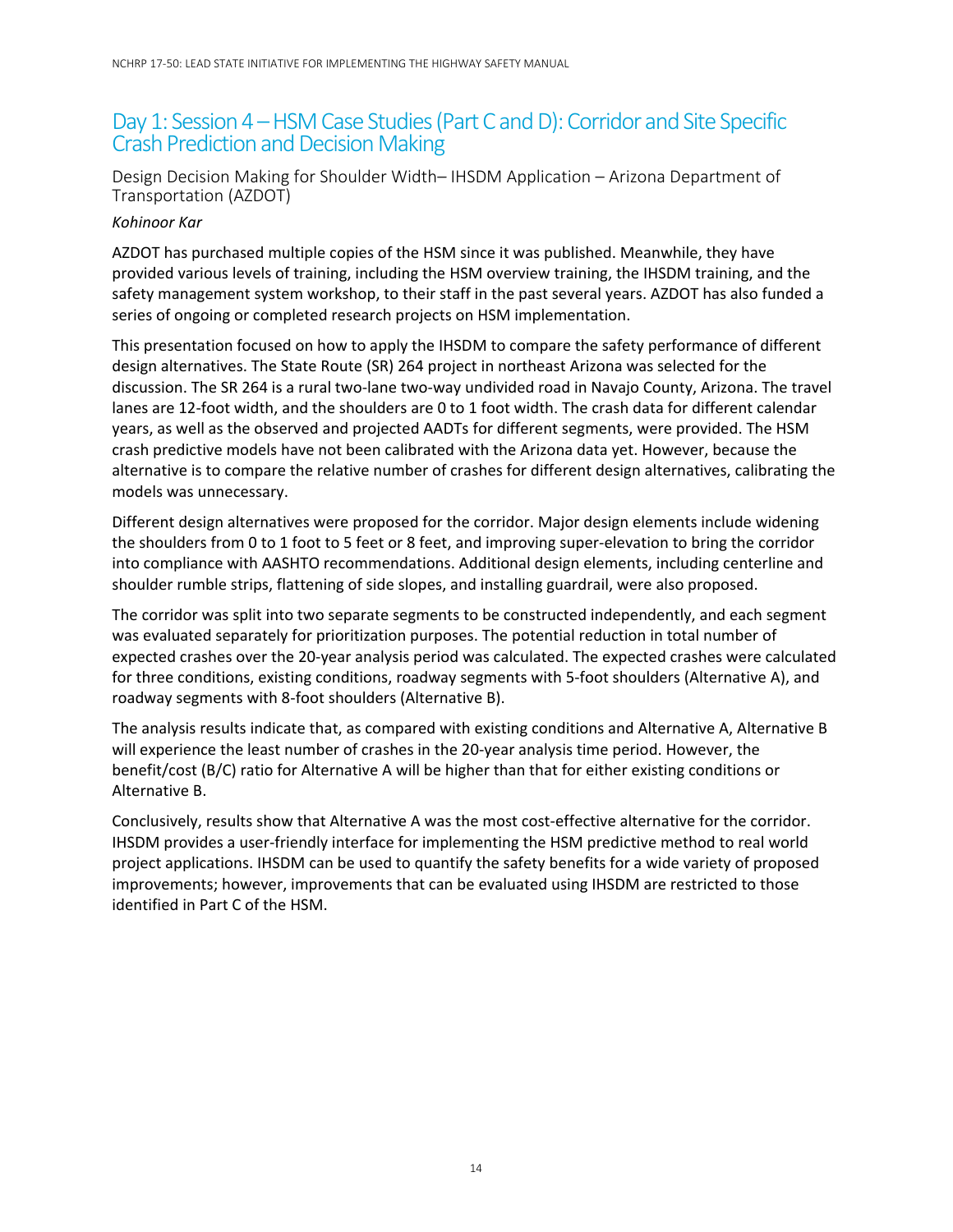#### Safety Decision Making: Roundabouts – Nevada Department of Transportation (NDOT) *Ken Mammen*

This presentation briefly discussed how NDOT used the HSM to analyze the safety performance of roundabouts. The presentation covered three parts, beginning with an introduction of the locations of the roundabouts in Nevada. In the second part, it discussed the process of how to apply the HSM analysis worksheet to evaluate the safety performance of the roundabouts and the B/C ratio analysis. Finally, conclusions and recommendations on roundabouts were discussed.

Two roundabout projects in Nevada were discussed in the presentation. The first project is the intersection between SR 227 and the Spring Creek Parkway at Spring Creek, Elko County, Nevada. The second project is the intersection between SR 431 and SR 28 on Mount Rose Highway in Washoe County, Nevada. It was mentioned that the first project did not meet signal warrants.

The safety performance of three scenarios, which are existing conditions, roundabout (Alternative 1) and traffic signal (Alternative 2), were evaluated separately. The NCHRP 17-38 spreadsheet was used to calculate the expected number of crashes for different scenarios. For each scenario, the predicted and expected crash frequencies, for both fatal and injury crashes and property damage only crashes, were calculated. A CMF from the FHWA CMF Clearinghouse was selected to account for the safety benefits for converting a stop-controlled intersection into a single-lane roundabout. The CMF is 0.28 with an adjusted standard error of 0.11.

The analysis results indicate that for both projects, Alternative 1 will have better safety performance than Alternative 2. For both projects, the total expected crashes will decrease 72 percent after the installation of the roundabout. Meanwhile, for both projects, the total expected crashes will decrease only 49.8 percent after the stop-controlled intersections are converted into signalized intersections.

The B/C ratio for the two projects were also calculated. The B/C ratio is 9.69 for the first project and 10.75 for the second project. NDOT is moving forward with educating its division offices. NDOT is gathering information from other sites where roundabouts are being implemented.

#### Intersection and Freeway Analysis – Maryland Department of Transportation

#### *Ruihua Tao*

The Maryland DOT shared its experiences on HSM implementation. The process of developing the Maryland SPF local calibration factors (LCF) was introduced first. Two case studies, one for intersection and the other for freeway, were discussed in the second part.

The Maryland DOT developed LCFs through a two-phase study. In phase I, all SPFs included in the HSM first edition were calibrated with roadway inventory and crash data from Maryland. To calibrate the SPFs for roadway segments, 1,324 roadway segments, including 430 roadway segments in rural and 891 roadway segments in urban, were selected across the state of Maryland. Meanwhile, 1,068 intersections, including 555 stop-controlled intersections and 513 signalized intersections, were randomly selected to calibrate the SPFs for intersections. The LCFs for roadway segments ranged from 0.58 to 2.26. For intersections, the LCFs ranged from 0.12 to 0.46.

The phase II study is ongoing and the project is focused on calibrating the SPFs for freeway segments and interchanges. Data collection efforts have been completed, and separate databases have been created for freeway segments, speed change lanes, and ramps. The entire project is anticipated to be completed by the end of 2015.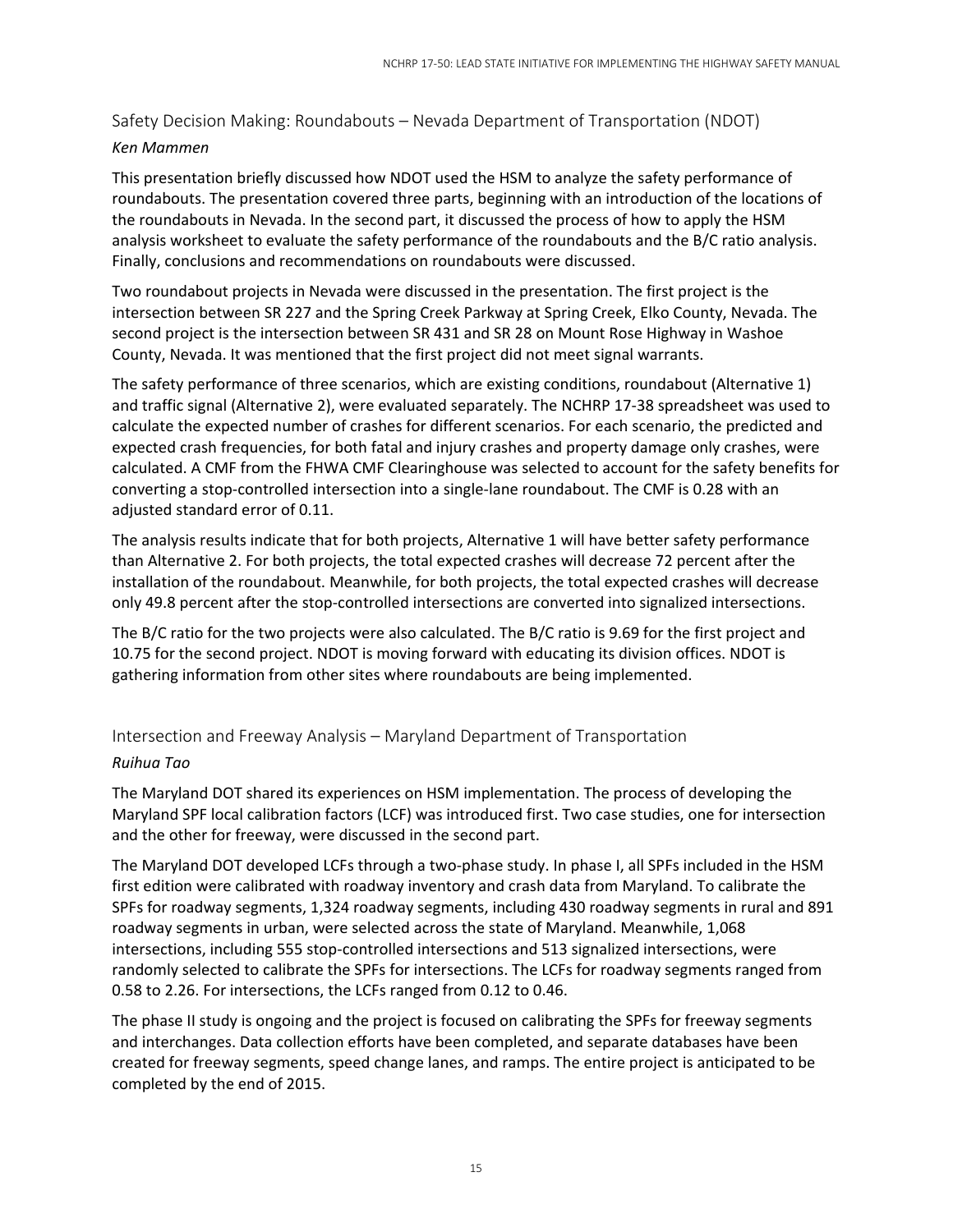The Maryland DOT has completed six case studies on HSM implementation, including four for intersections, one for freeways, and one for roadway corridors. The case studies for the intersection between MD 23 and Grafton Shop Road, and the I-495 freeway were discussed in the presentation.

The intersection case study was discussed first. Two alternatives were developed for the intersection between MD 23 and Grafton Road. Alternative 1 is to re-strip the intersection to add a left-turn and a bike lane on the major road. Alternative 2 is to widen the intersection to add a left-turn and right-turn lane on the major road. The predicted crash frequency for the base condition was found to be very close to the observed crash frequency. However, crash reduction from neither Alternative 1 nor Alternative 2 was very significant.

The freeway case study was for I-495, a major freeway around Washington DC metropolitan area. It was mentioned that congestion was observed all seasons on I-495. The scope of this study includes three interchanges, I-495 at MD 185, I-495 at US 1, and I-495 at MD 295. The purpose of this study was to evaluate the safety performance of these three interchanges to identify the priority of safety improvements for the interchanges. The case study found that for no-build conditions, the total crashes are expected to increase 8 percent because of the increase on AADT. For safety improvements, high priority should be given to freeway segments and speed change lanes at all three interchanges.

HSM Applications for Larger Projects and Alternative Evaluation – Minnesota Department of Transportation (MnDOT)

#### *Derek Leuer*

MnDOT shared its experiences on HSM applications for larger projects and alternative evaluation in the presentation. Two projects, the Minnesota Trunk Highway 371 and the US Trunk Highway 53, were discussed as examples in the presentation.

The "ability of influence" chart was discussed first. Usually at the planning stage of a project, the agencies can exert great influence on the project, and any changes during this stage will cause little (if any) increase in expenditures. However, when the project moves to the stage of facility operation, the agencies will have limited influence on the project, and any change will greatly increase expenditures. Therefore, the ability to influence at the beginning of a project is preferred.

Background of the Minnesota Trunk Highway 371 was introduced. This is a four-lane expansion project from Nisswa to Pine River and the road serves as the major north/south arterial for that region. The roadway is located within a tourism destination area with heavy traffic during the weekend. The current AADTs for different segments along the corridor range between 8,000 and 12,000, and are projected to increase to 11,000 to 22,000 in the future. Phase 1 of the project is a 10-mile segment between Nisswa and Jenkins, with a total construction cost of approximate \$58 million. Phase 2 of the project, which is from Jenkins to Pine River, is a 5-mile segment and the project has not been funded yet.

There were some arguments as to whether the Minnesota Trunk Highway 371 should travel through the City of Pequot Lakes or go around it, or whether the intersections should be converted into signalized intersections or even interchanges. The same issues exist for the City of Jenkins as well as the City of Pine River.

An HSM analysis was conducted for the various alternatives for the 15-mile corridor. It was observed that some of the alternatives will experience even more severe crashes than the no-build scenario. The selected alternative was a four-lane on the existing alignment with the Pequot lakes bypass with interchange.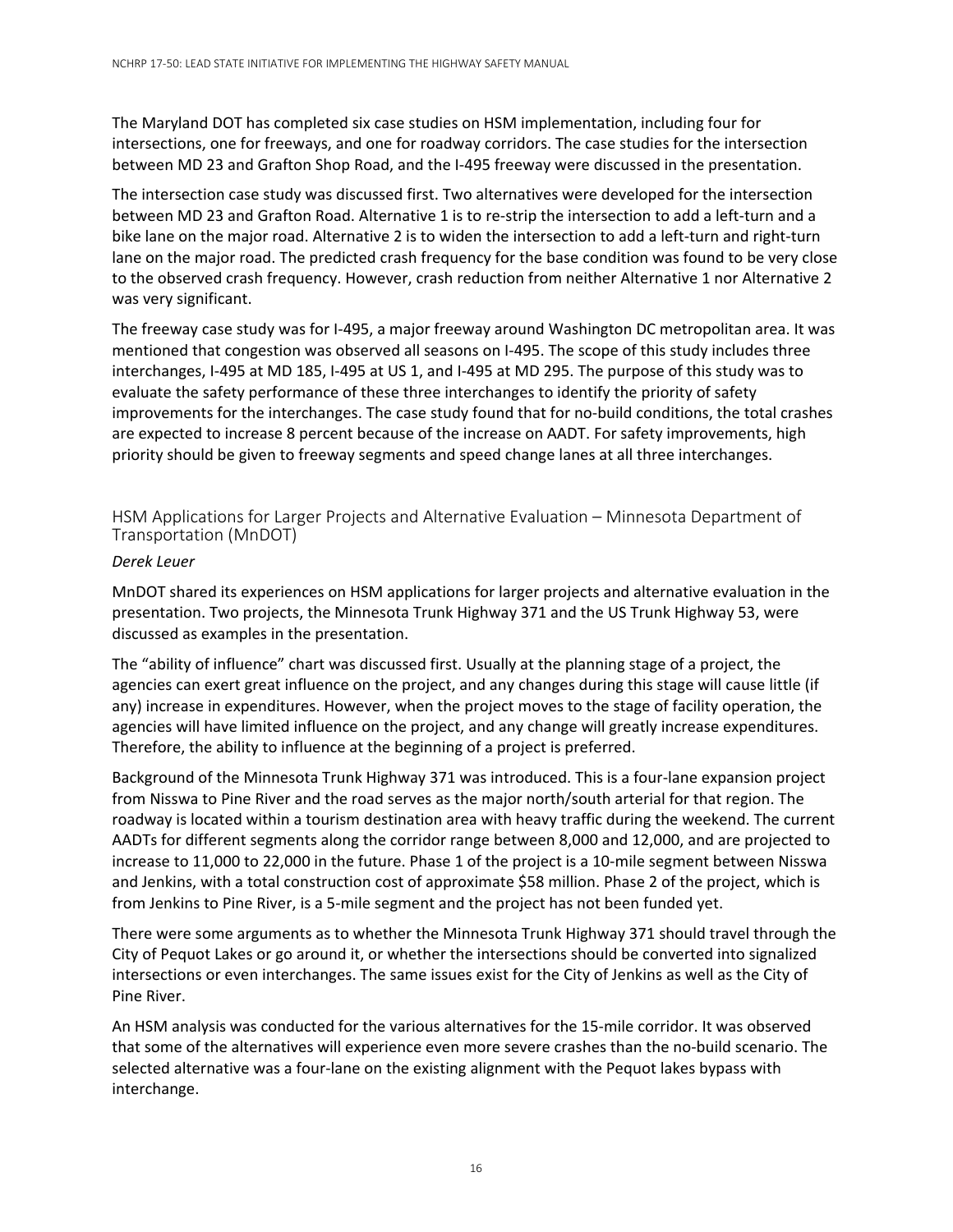The benefits of the HSM analysis are multiple. First, the HSM analysis can provide an objective answer about which alternative is the safest and helps explaining why. Second, the HSM analysis can give quantifiable numbers to justify costs and decisions. Meanwhile, the cost for the HSM analysis is lower, which is only about \$40,000 for a \$58 million project. Using the HSM analysis is preferable to using only the statewide averages, and better decisions can be made for intersections. More importantly, the HSM analysis results can be used to either justify a project or to cut unneeded portions of a project.

Conversely, the HSM analysis is not good for unusual circumstances, such as non-traditional intersections and interchanges. Also, alternative intersections are not fully vetted yet. Finally, the public is not comfortable with numbers of reported crashes from the HSM analysis.

The background of the U.S. Trunk Highway 53 was introduced. The AADT is 23,000 for the US Trunk Highway 53, and MnDOT needs to relocate the roadway within a short timeline. Several design alternatives were developed for the project, and MnDOT applied the HSM to evaluate the safety performance of different cross section design alternatives, and used the analysis results to support its decision making.

#### HSM Case Studies (Part C and D) State Round Table Discussion

The crash costs used by the state DOTs for safety analysis was discussed. It was recognized that there is a variety of crash costs used across different states. To facilitate the regulatory impact analysis within the agency, the U.S. DOT Office of the Secretary published a cost for fatal crashes and the procedure for estimating the cost for crashes at other severity levels. However, FHWA hasn't published any guidance, or set up any requirements on where and how the crash costs should be used yet.

The Illinois DOT has used the crash costs developed by the National Highway Transportation Safety Administration (NHTSA) for the safety analysis for many years. In Michigan, a value developed by the National Safety Council for fatal and incapacitating injury crashes was used. However, instead of using the B/C ratio, the Michigan DOT conducted the time return analysis for projects. The Oklahoma DOT developed a logistic regression model to calculate the number of fatal and incapacitating injury crashes based on the predicted total crash frequency.

In engineering practices, it is often found that some alternatives will actually increase the crash frequency. The example for cable median barrier was shared in the discussion. Even though severe injury crashes will be reduced after the cable median barrier is installed, the total crashes are expected to increase for the treatment. In Illinois, as long as a design process exists and the process is appropriately followed, it is acceptable that the design alternative will increase the crash frequency. However, the design process should be well documented and the reason for selecting the design should be articulated. The challenge that Ohio DOT is facing now is that the most expensive projects always tend to be selected if based only on the experimental B/C ratio analysis results.

The appropriate method to apply the HSM Part D CMF was also discussed. In Minnesota, local agencies typically will select the countermeasures that provide the highest B/C ratios when applying for HSIP funds. The cases in Arizona are similar with those in Minnesota. To solve the problem, AZDOT developed a database to list those high-quality CMFs (usually 4-star and 5-star), and local agencies are allowed to select CMF from this list only when applying for HSIP funds. The Illinois DOT also noticed that the local agencies used many CMFs for the HSIP funds application. Meanwhile, the selected treatments cannot appropriately address the targeted crashes. Therefore, the Illinois DOT required that a maximum of four CMFs be selected for the HSIP funds application. They also checked whether the selected countermeasures can address the type of crashes during the HSIP review process.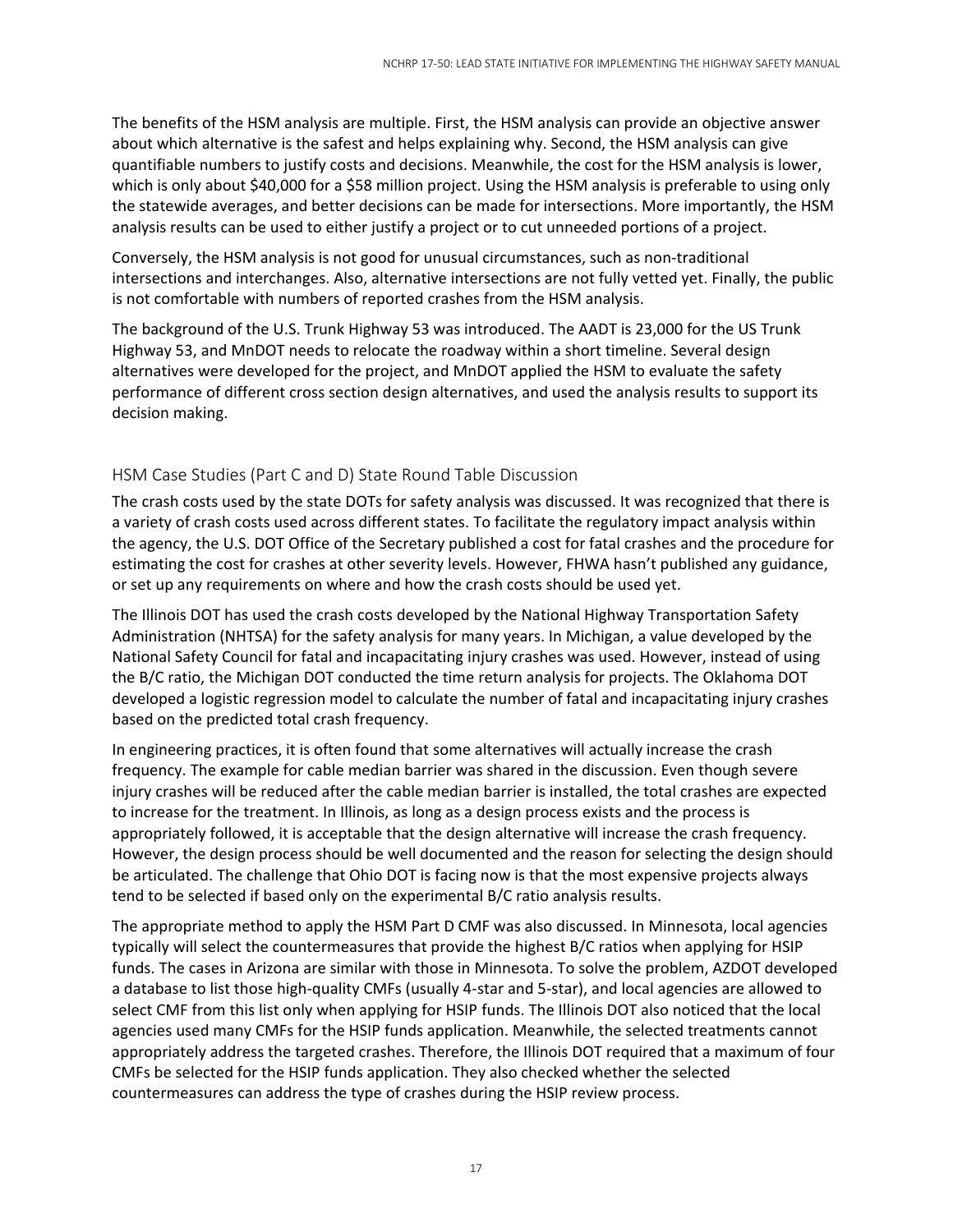### Day 1: Session 5 – Increasing HSM Implementation and Communicating to the Various Users

#### States Round Table Discussion

This round table discussion focused on how to communicate to the various users to increase HSM implementation.

The Oregon DOT is in the process of moving to the ARTS program, under which the state and local agencies will compete for HSIP funding under the same rules; and they realize the importance of communicating effectively with local agencies. In Michigan, the HSM analysis is still a volunteer activity for local agencies but the Michigan DOT is encouraging local agencies to conduct proactive safety analyses using the HSM.

In Minnesota, local agencies lack the experience and resources to do a project with either systemic or proactive approaches. The case is the same for Michigan; however, the Michigan DOT realized the importance of separating the programs for state and local agencies because a combined program will deter the local agencies from applying the funds. It was later clarified that the Oregon DOT provided technical support for the local agencies to apply for HSIP funds when needed. The Illinois DOT is considering creating a safety center where universities will provide safety analysis services to local agencies.

For the communication to the local agencies in Arizona, AZDOT believed that the time spent to review and provide comments regarding the HSM application by local agencies is typically longer than the time it takes to complete the analysis themselves. The Illinois DOT is the process of developing a HSIP review document to guide the local agencies on how to do the safety analysis using HSM methods.



 *Illinois DOT Presentation*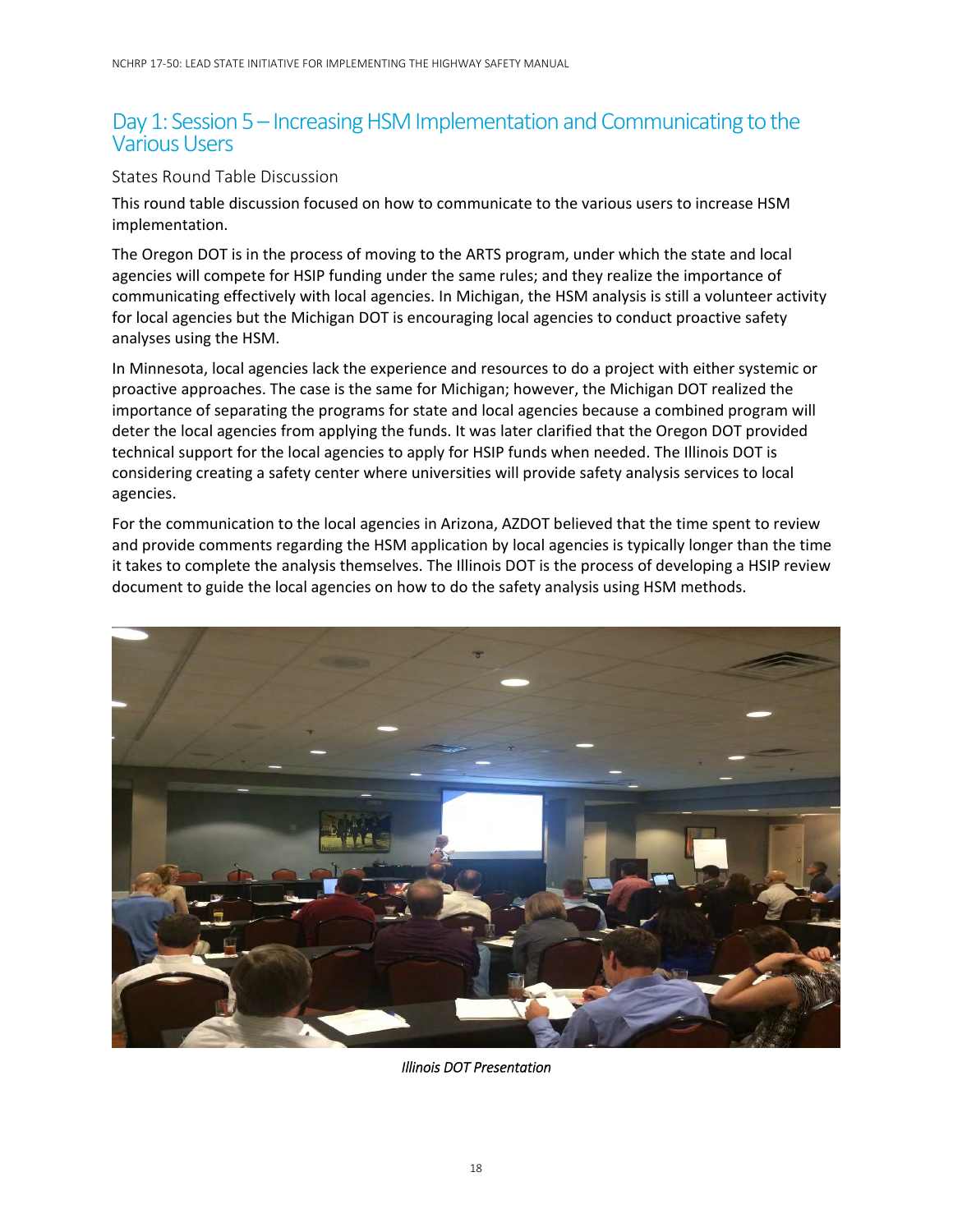### Day 2 Session 1 – Calibration and SPF Development (Part 1)

#### Decision to Develop SPFs, SPF Development – Massachusetts Department of Transportation (MassDOT)

#### *Bonnie Polin*

MassDOT developed its SHSP with a data-driven process. As one of the 15 emphasis areas developed for the SHSP, Intersection is a major concern for MassDOT, with 30 percent of all fatalities and 44 percent of all serious injuries occurring at intersections.

The statistical characteristics of the intersection crashes were introduced. In Massachusetts, 87 percent of the lane miles are within urban areas. In the past 5 years, 96 percent of all fatal and serious injury intersection crashes were within the urban/suburban areas. The majority (82 percent) of fatal and serious injury intersection crashes occurred at three-leg or four-leg intersections, with 65 percent occurring at stop-controlled or signalized intersections.

MassDOT retained the University of Massachusetts at Lowell to calibrate the HSM SPF. The scope of the study was to calibrate the SPFs for all urban and rural intersections, including both signalized and stopcontrolled intersections, for both three-leg and four-leg intersections. The total budget for the SPF calibration project was \$187,000, with over 60 percent of the total budget used for collecting the data for 245 intersections.

All the narratives and diagrams in crash reports were reviewed manually to confirm whether the crashes were intersection-related. Meanwhile, site visits were conducted to collect intersection data and GIS layers were used to collect data for alcohol sale establishments, schools, and bus stops. Procedures were also developed to estimate daily pedestrian and bicycle volumes from peak-hour volumes when such data were not available.

The HSM SPF calibration study showed that the SPF local calibration factors were significantly greater than 1.00 for three-leg and four-leg signalized intersections. For 87 percent of all sampled locations, the observed crashes are greater than the predicted crashes over a 3-year time period. Based on these results, MassDOT decided to develop the SPFs for three-leg and four-leg signalized intersections.

Various models were tested for the SPF development. Results indicated that for multiple-vehicle crashes, the coefficients are statistically significant when using the NB model. However, the coefficients are not statistically significant for single-vehicle, pedestrian, and bicycle crashes. Therefore, instead of developing separate models for those crash types, a crash adjustment factor was used to calculate the single-vehicle, pedestrian, and bicycle crashes based on the predicted multiple-vehicle crashes. The crash adjustment factors were developed based on historical crash data. It was mentioned that no Massachusetts-specific CMFs were developed under this project, and the local calibration factors are close to 1.00 for the SPFs developed using the NB model.

Lessons learned from the SPF development efforts were shared. First, the data collection process could be simplified. For example, the AADT data, when not available, could be estimated based on that for the expanded roadways. Instead of simply relying on site visits, aerial or roadway images could be used to collect the intersection data. The numbers of alcohol sale establishments, schools, and bus stops also could be approximated with appropriate methods. Also, it is critical to generate practical and usable deliverables from the SPF development efforts. A detailed user guide should be prepared to explain how to apply the models in the real world, what crashes should be included in the analysis, what traffic volume should be used, and how to use the data available. An Excel spreadsheet should be developed to simplify the predicted crash calculation process.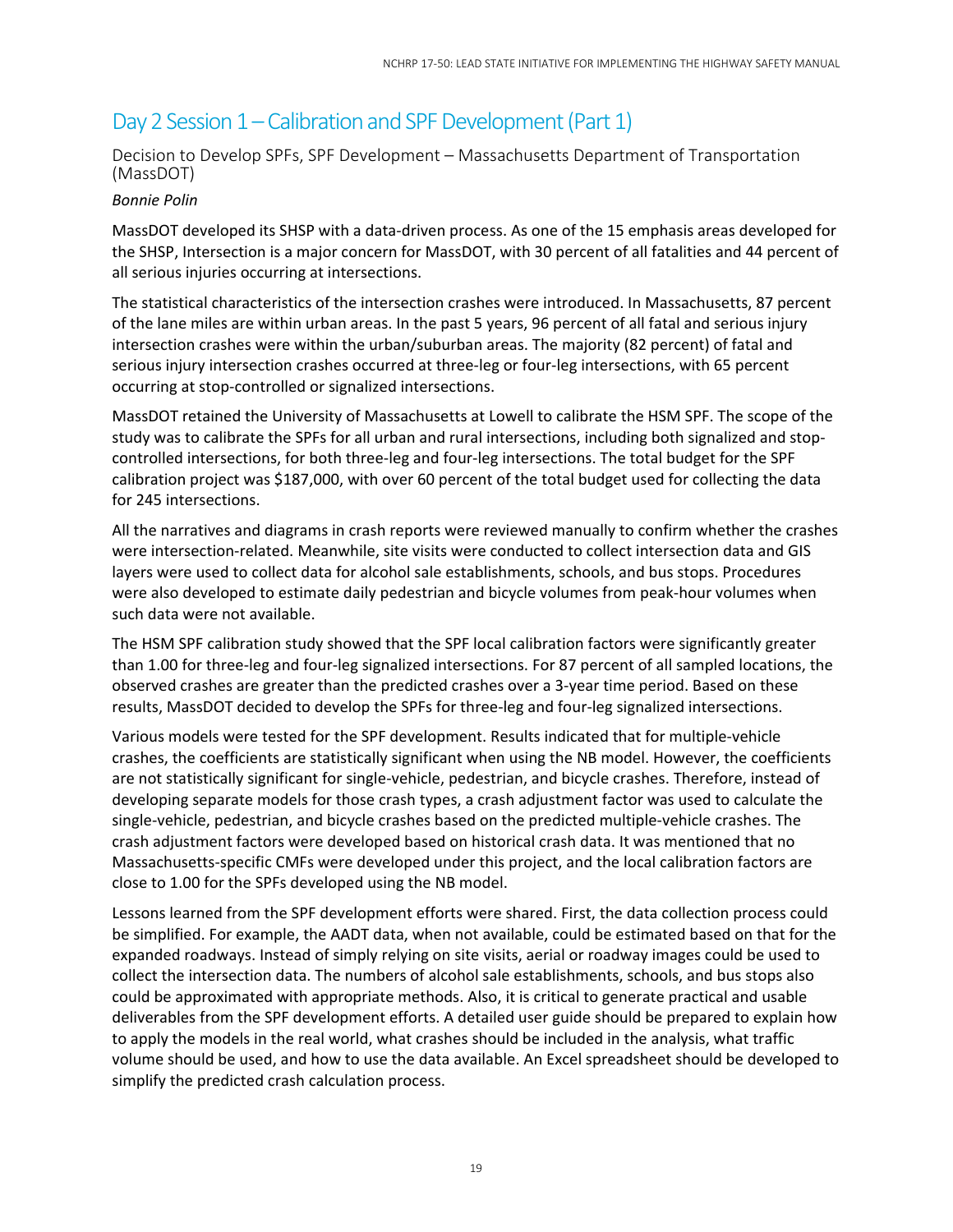#### SPF Calibration Lessons Learned – Maine Department of Transportation

#### *Darryl Belz and Kara Aguilar*

Maine DOT set the goal to reduce 50 percent of traffic-related fatalities by the year 2030 in its 2014 SHSP. The objective for Maine DOT on HSM implementation is to calibrate all the safety SPFs for rural two-lane roads, and urban and suburban arterials included in the HSM first edition.

The SPF calibration and spreadsheet adjustment work was done by a team of five engineers from Maine DOT who decided to calibrate the HSM SPFs since local conditions in Maine are quite different from other states. For example, many crashes were animal-related in Maine, and weather conditions are more extreme in Maine than in other states.

The project started in 2013 and ended in the summer of 2015. The HSM SPFs were calibrated with the following procedures. First, the facility types for which the SPFs were to be calibrated were identified, and for each facility type, the sample locations were randomly selected across the state. Second, the roadway attributes and recent crash data for the selected locations were collected, and the predicted crash frequency for each location was calculated based on the roadway inventory and traffic volume data. The local calibration factors were finally determined by comparing the total predicted crash frequency with the total observed crash frequency.

Data from different sources were used for the HSM SPF calibration, including data collected with automatic road analyzer (ARAN), Google overhead imagery, Google street view, and data from the Maine DOT database. The roadway's vertical and horizontal attributes were calculated based on data collected with ARAN. The IHSDM was used to calibrate the SPFs for rural two-lane, two-way roads. Maine DOT is working on automating portions of the data collected, such as cross slope and edge of pavement drop-off, by using ARAN.

Generally speaking, the SPF local calibration factors for intersections are most below or around 1.00, while the SPF local calibration factors for roadway segments are all greater than 1.00.

A Maine-specific HSM spreadsheet was generated based on the spreadsheet developed by NCHRP 17- 38. In the Maine-specific HSM spreadsheet, the Maine-based SPF local calibration factors for total crashes were included, and the default crash severity and collision type distributions were replaced with Maine-based values. Meanwhile, the Maine-specific HSM spreadsheet allows for up to three additional CMFs to be included. The total cost for the Maine HSM SPF calibration project was \$70,000.

A case study on application of the HSM SPF calibration results was provided. In the case study, the safety performance of five design alternatives for the intersection was evaluated and compared with the "no-build" option. For comparison, the HSM crash predictive models with local calibration factors being 1.00 were also used to calculate the predicted crash frequency. The results for these models are significantly different, and the case study proved the value of having HSM SPF local calibration factors. For its next step, Maine DOT is considering whether to calibrate the HSM SPFs by county, by geography, or by region.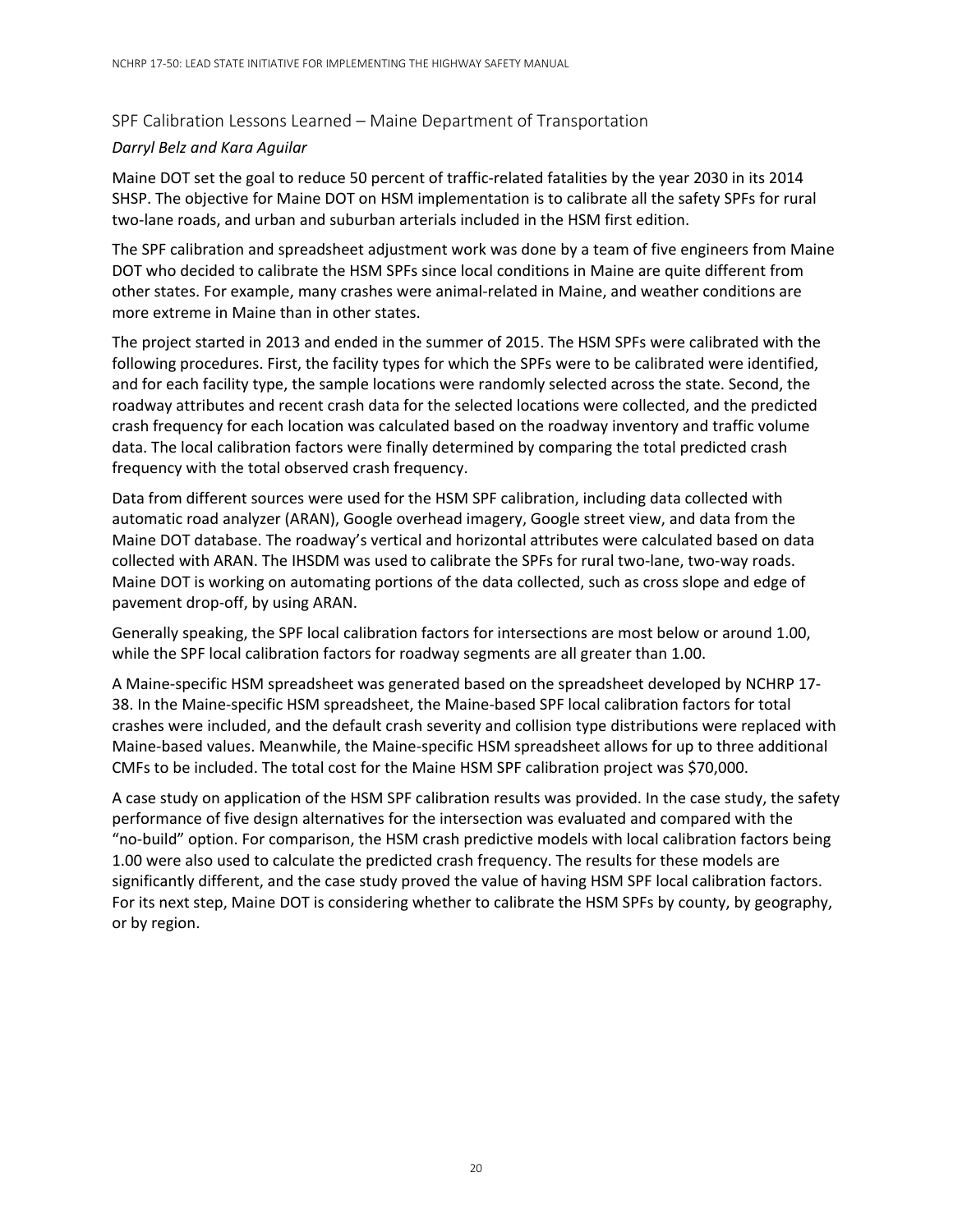All Models are wrong, but Some are Useful – Louisiana Department of Transportation and Development (LADOTD)

#### *April Renard*

The LADOTD presentation focused on SPF calibration and development.

LADOTD is still using the number-rate method for network screening process. The crash rates for all locations under each peer group are calculated, and roadway sites with twice of or higher than the statewide average crash rates are listed as the high risk locations. The data are distributed to the districts for identifying projects for HSIP funding.

LADOTD contracted the consultants to calibrate the HSM SPFs. Many data elements are required for the HSM SPF calibration. Some variables were available from the Louisiana roadway database directly, while others were gathered in additional data collection efforts. The roadway lighting, roadside hazard rating, and driveway density data as well as other data elements were collected.

Calibration of SPFs for intersections was a challenge for LADOTD because of difficulties in identifying the intersection-related crashes with buffers. Different buffers, including 50-foot, 150-foot, and 250-foot, were tested to capture the intersection crashes. Refinements on the HSM SPF calibration were made later when improved data were available.

The HSM calibration guide developed by Dr. Geni Bahar under NCHRP 20-07 was used as a reference for the LADOTD SPF calibration effort. The HSM calibration guide suggested that instead of developing unique SPF local calibration factor for one facility type, multiple SPF local calibration factors could be developed for different AADT ranges. The SPFs were actually calibrated based on AADT ranges for some roadway types; however, it was found that more roadway sites needed to be added to reach adequate sample size for some AADT ranges when the SPFs were calibrated based on different AADT ranges. Finally, when the roadway sites under different AADT ranges were combined to calculate the SPF local calibration factors for all AADT ranges, the local calibration factor results are biased because segments under certain AADT ranges are over-represented.

LADOTD's HSM SPF calibration effort focused on roadway segments. Multiple SPF local calibration factors have been developed for different roadway types. Specifically, the LADOTD SPF local calibration factors were developed for both total crashes, and crashes under specific crash severity levels and collision types. All SPF local calibration factors have been incorporated into the crash predictive model calculation spreadsheet developed under NCHRP 17-38 by Dr. Karen Dixon and published online.

In Louisiana, the cumulative residual (CURE) plot was applied to evaluate the goodness-of-fit of the crash predictive models. The raw HSM models are not acceptable because even though the CURE plot is generally within the boundary of two times standard errors, it does not iterate around zero. The problem, however, is largely solved by the calibrated HSM crash predictive models. In Louisiana, the calibrated model will be used for project-level analysis, such as the design alternatives comparison.

LADOTD concluded that it is not realistic to apply the calibrated HSM SPF for network screening. Therefore, SPF with only AADT and segment length as independent variables was developed for rural two-lane undivided roads. CURE plots were generated for both the calibration samples and all sites. Results indicated that the developed SPFs correlate with the data fairly well. The developed SPF is practicable for network screening purpose because the model is not data intensive.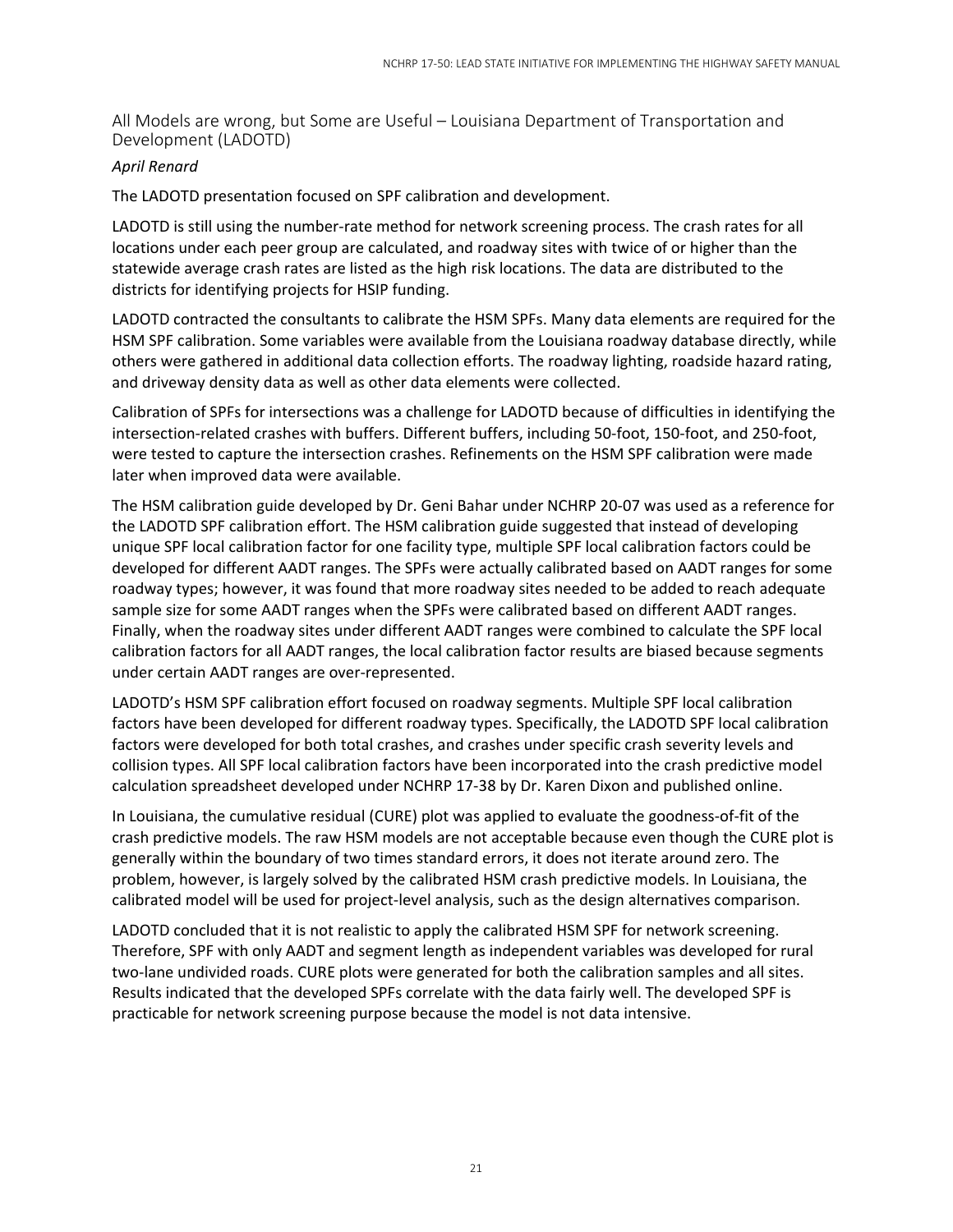#### Calibration and SPF Development Roundtable Discussion

During the roundtable discussion, the states highlighted the need to have an intersection data workshop with the intent of helping some states deal with this critical information.

AZDOT has been working on a corridor project in the Phoenix area that involved analyzing the safety performance of a tunnel, and requested information related to similar experiences from other states. VDOT has done some work with tunnels, and will provide information to AZDOT and other states that are interested.

Some of the recommendations and experiences from states regarding resources to start the process of calibration include:

- VDOT has a research center at the University of Virginia that helps with various tasks. Staff at the center work with VDOT staff to gain familiarity with VDOT systems such as LRS data, traffic volumes, and crash databases.
- IDOT uses their Center for Transportation, which is funded through State Planning & Research (SPR) funds and also some HSIP funds, for this type of work, and they also use a consultant. Two percent of HSIP funds are allocated for research.
- Michigan uses in-house staff for calibration-related tasks.

One lesson learned that is important is to become familiar with the process of developing SPFs or calibration; otherwise, making decisions or discerning problem areas can be difficult.



*Florida DOT presentation*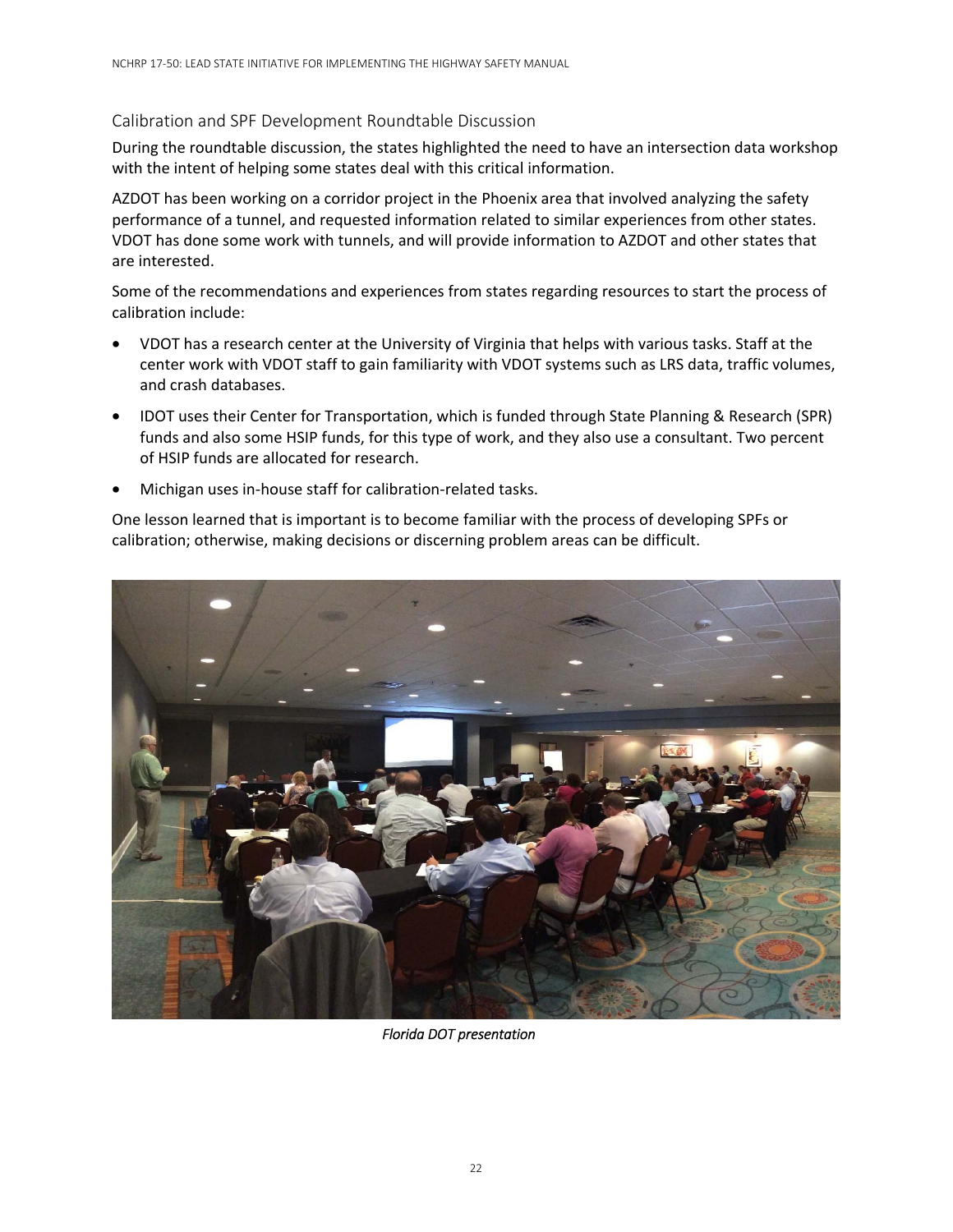### Day 2 Session 2 – Calibration and SPF Development (Part 2)

Calibration Process and Results Evaluation – Ohio Department of Transportation (ODOT)

#### *Derek Troyer*

ODOT's presentation summarized the major steps for its HSM SPF calibration efforts as well as experiences and lessons learned from the process. To calibrate the HSM SPFs for the specific facility type, it is critical to identify the data required to calculate the predicted crash frequency. The data required for calibrating the SPFs for rural two-lane, two-way roads were discussed as an example.

Because not all variables are available for the SPF calibration, it is important to document appropriately the assumptions made on data collection. The assumption made on roadside hazard rating (RHR) was used as an example in the presentation.

In order to be able to repeat the HSM SPF calibration process in the future, it is important to create a repeatable process. It was mentioned that because of the change on crash report threshold in 2012, 30,000 less crashes were reported in 2013 in Ohio. ODOT realized that while it is ideally best to calibrate the HSM SPFs every year, because of the limits on time and budget, calibrating the HSM SPFs every 3 years is more feasible. ODOT recommended that the HSM SPF calibration process be transparent so that appropriate changes can be made when data are made revised, or when errors and limitations on the calibration process are noticed. The crash predictive model calculation spreadsheet developed under NCHRP 17-38 was used for the ODOT HSM SPF calibration effort.

The CURE plot was used to evaluate the goodness-of-fit of the calibrated HSM SPFs. For the SPFs for rural two-lane, two-way roads, the CURE plot illustrated that the calibrated crash predictive models can represent the observed crashes well, possibly because of the high quality data; however, slightly more noise was observed on the CURE plot for certain facility types. ODOT has published the research paper on the HSM SPF calibration efforts and a link to access the paper online was provided. An introduction to the FHWA HSM SPF calibration tool was included in the presentation as well.

### Using Custom Safety Performance Functions – Oklahoma Department of Transportation

#### *Matt Warren*

The presentation began with a discussion on advantages and disadvantages of the custom SPFs. The advantage of using custom SPFs is that any crash types may be targeted and any facility types may be isolated. The custom SPFs can be adapted to all available data with improved accuracy. The presenter stated that the custom SPF can be designed to fit the purpose at hand, and there are more options for dealing with over-dispersion. The disadvantages of custom SPFs are that SPFs will be based on less reference data and it will take some time to collect the data and create an SPF. Also, to create custom SPFs requires a higher level of user skill than to calibrate the SPFs. In addition, distribution of rare crash types may not correlate well with the negative binomial model.

Issues with the network screening process were discussed. When using the SPFs, the network screening process generally is based on excess crashes (or some other measures) that are relative to the crash frequency predicted by the SPFs. Therefore, any factors that have been accounted for in the SPF will automatically become normal. To resolve this problem, a SPF for network screening should only include variables for which no treatments will be considered.

For modeling over-dispersion, the number of years of reference data affects the estimated overdispersion. Using a function for over-dispersion is a useful empirical tool for dealing with these problems.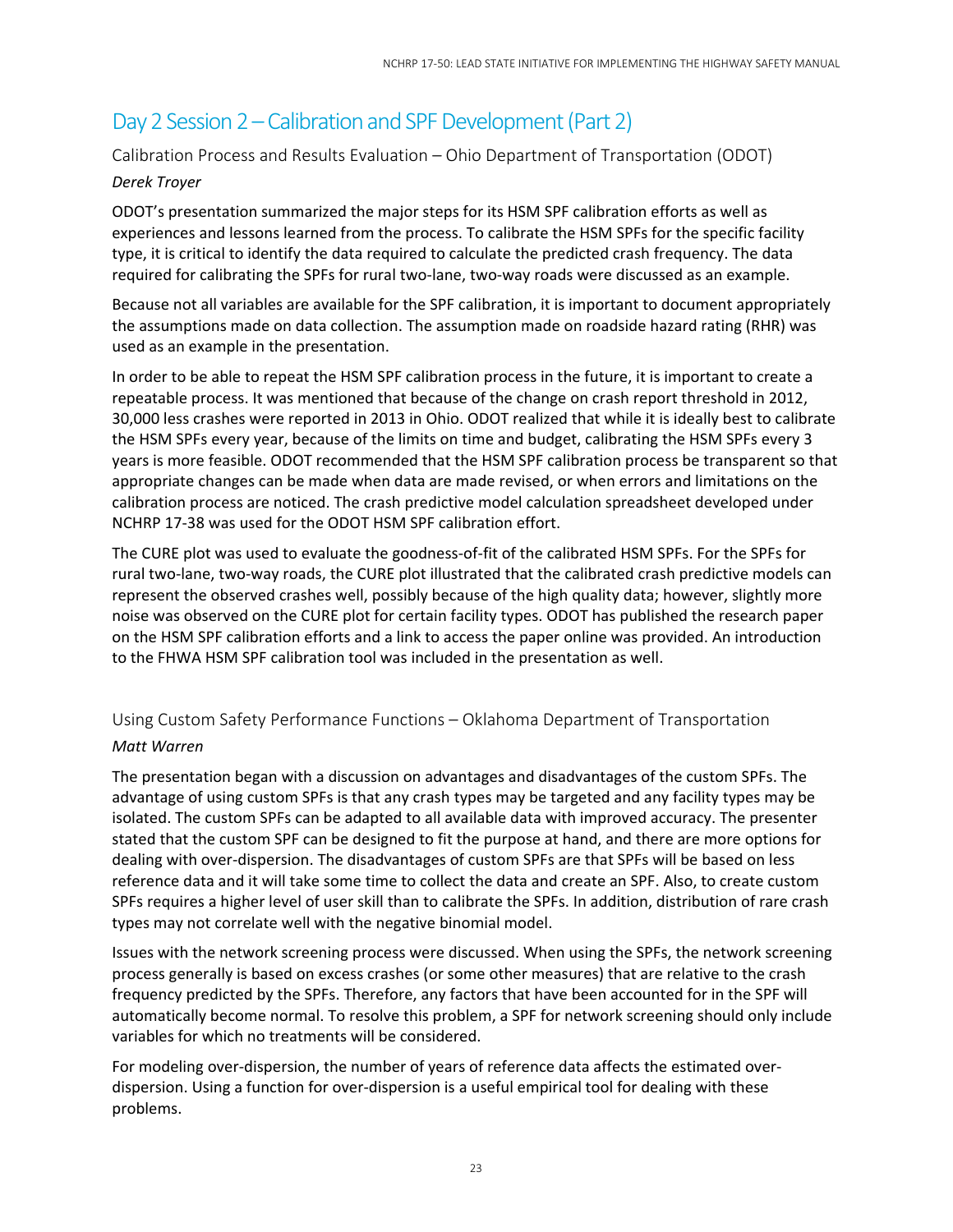The SPF for crossover was provided as an example to illustrate how Oklahoma DOT developed custom SPFs and used them in its engineering practices. The target for the crossover SPF was median crossover crashes on multilane divided highways with open medians. Limitations on data were observed; no speed data were available. For medians wider than 99 feet, the width was not recorded. SPFs were developed for rural and urban facilities separately using the variables of segment length, median width, and AADT. The developed crossover SPF has been used for estimating the CMF, systemic site selection, and policy determination for Oklahoma DOT.

Lastly, special considerations for the crossover SPF were discussed. Based on modeling results, the peak risk will be achieved for the median width of 35 feet. The critical variable of speed was not available for this study, which probably affected the modeling results. The number of years of crash data was included as one variable in the over-dispersion formula; however, the coefficient was not statistically significant.

#### Florida SPF Development and Calibration – Florida Department of Transportation (FDOT)

#### *Joe Santos*

FDOT's presentation covered both SPF development and SPF calibration. FDOT has funded a series of research projects to support the implementation of the HSM in Florida.

In 2012, FDOT calibrated the SPFs for selected facility types included in the HSM first edition. For roadway segments, the SPF local calibration factors varied from 0.68 to 1.63. The SPF local calibration factors for intersections are currently being the developed. Only KABC crashes are captured in the FDOT crash database; PDO crashes were not included in the system. For FDOT, distinguishing between urban and rural facilities is a challenge.

To test whether the CMFs included in HSM Part D are applicable to Florida, FDOT funded the research project Validation and Application of Highway Safety Manual (Part D) in Florida. For 17 treatments, 13 for roadway segments, 3 for intersections and 1 for special facility, CMFs were developed based on data from Florida with either the before-after or the cross-sectional studies. The Florida-specific CMFs were validated with using the HSM, and only Florida-specific CMFs with lower standard errors were selected.

FDOT also funded the project Improved Process for Meeting the Data Requirements for Implementing the Highway Safety Manual and Safety Analyst in Florida to identify influential variables and determine the minimum sample size for SPF calibration. The project used the random forest technique to rank both the required and desired variables based on the importance of each. The variable priority lists were generated for both roadway segments and intersections. For roadway segments, the segment length and AADT are the top two variables; while for intersections, the top two variables are major road AADT and minor road AADT. The benefits of using this process are that the priority list can be checked before developing the jurisdiction-specific SPFs to see which variables are more important, and more priorities can be given to specific variables with higher importance.

Furthermore, the research project also investigated whether different sampling procedures will affect the SPF calibration results. Two types of sampling procedures, the simple random sampling and stratified sampling, were used to select roadway sites. The results indicated that differences from the two sampling procedures are not statistically significant. It was also found that the minimum sample size of 30 to 50 sites with at least 100 crashes recommended by HSM is insufficient to achieve the desired accuracy for nearly all facility types. The sample size for achieving reliable SPF calibration factors was recommended for different facility types. The recommended sample size does not follow the minimum requirements recommended by the HSM.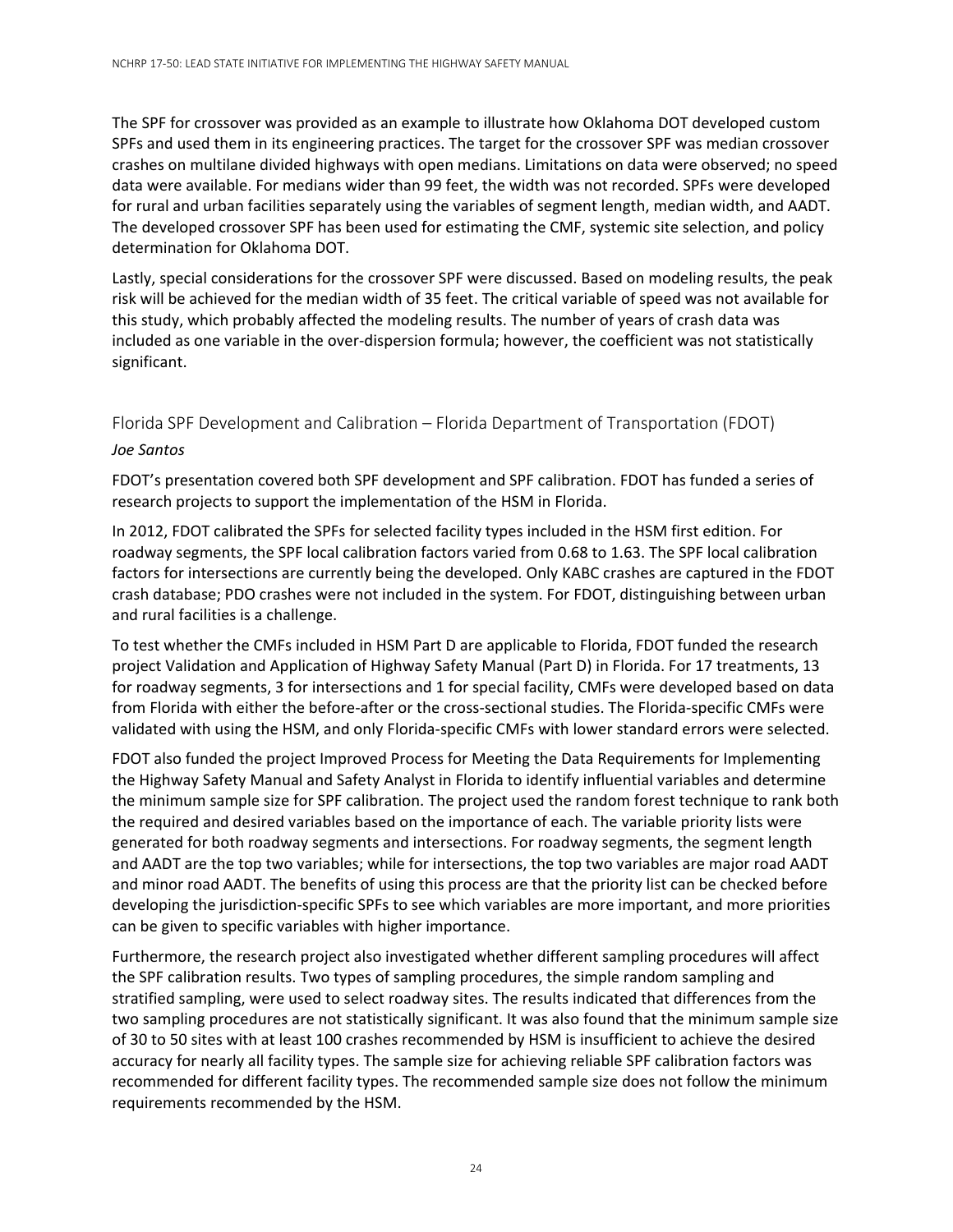FDOT offered to share with other states results from the research projects, and links to the technical reports were provided.

#### Calibration and SPF Development (Part 2) Roundtable Discussion - Continuation

IDOT reported that a national research project found that A-injury crashes are typically over-reported by 30 to 35 percent, whereas B and C injury crashes are under-reported. As data quality improves, opportunities to address B-injury crashes will increase.

For some states, regional calibration made more sense than developing statewide calibration factors. Michigan DOT has conducted regional calibration and development of distribution tables for use in its predictive spreadsheets.

Some states evaluated the possibility of developing regional calibration factors, but found that there was not enough difference between regions to have separate factors. VDOT did not do regionalization for network screening because of the complications associated with deployment Rather, they choose to calibrate their statewide model annually.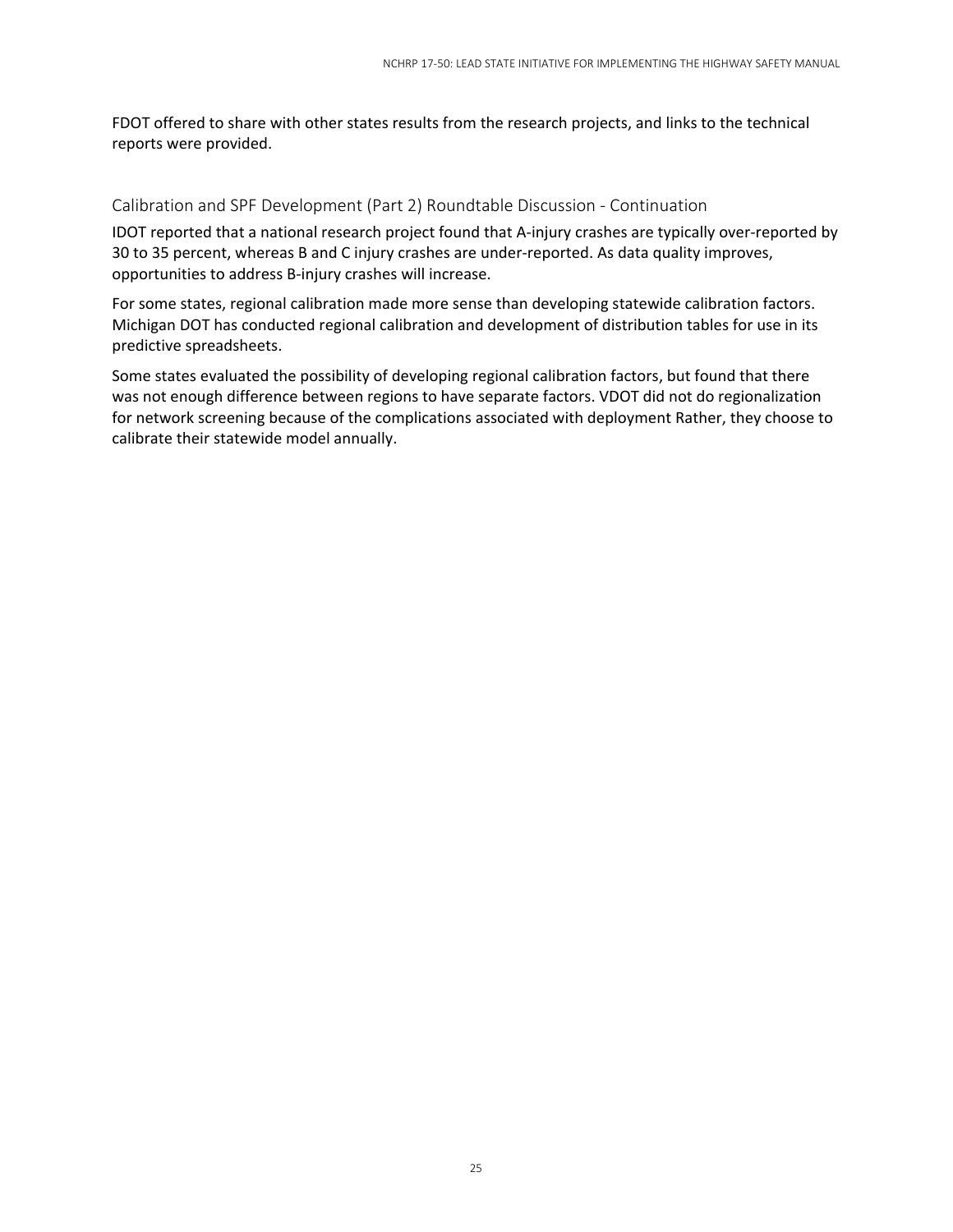### Day 2 Session 3 – Policy, Guidance, Training: Building Blocks of Institutionalization

Integrating the HSM into Virginia's Multimodal Construction Program Prioritization – Virginia Department of Transportation (VDOT)

#### *Stephen Read*

This presentation discussed how VDOT integrated the HSM into its multimodal construction program prioritization process. The VDOT project planning and funding process was overviewed first, and the factors VDOT used for the project evaluation process were introduced. The method VDOT used for developing planning level CMFs was discussed, and House Bill Two (HB2) planning-level CMFs for different types of projects were summarized. The presentation was ended with examples of how to use the HB2 planning-level CMFs.

VDOT projects are filtered through VTrans2040, the technical document for long-range statewide multimodal transportation planning and needs assessment. For fiscal year 2017, \$500 million has been allocated for high priority projects, which are locally or regionally submitted projects that compete funding statewide. Meanwhile, \$500 million has been allocated for construction district grants, which are formula driven and distributed to nine construction districts. VDOT developed SPFs for network screening purpose for 26 arterial and freeway site sub-types. The projects' safety needs are assessed based on 3-year PSI values. All sites that have positive PSI values for 2 years or more are identified to the list.

In VDOT, the project needs are assessed based on safety, congestion mitigation, accessibility, environmental quality, economic development, and land use and transportation coordination (for area with over 200,000 people). It was mentioned that the factors are weighted differently across the commonwealth. For the safety needs assessment, 50 percent of the score is assigned to expected reduction in total fatalities and severe injuries, and 50 percent of the score is assigned to expected reduction in the rate of fatalities and severe injuries per 100 million vehicle miles travelled.

A method for developing planning-level CMFs was introduced in the presentation. For this purpose, high quality CMFs from the FHWA CMF clearinghouse were compiled together. To select applicable planninglevel CMFs, the CMF range for various conditions was defined. The list of HB2 planning-level CMFs for intersection, interchange, segment, bridge, bike, and pedestrian were included in the presentation.

Several case studies on how to apply the HB2 planning-level CMFs to assess the safety needs of the projects were discussed. These case studies are also posted online.

#### Design Exception Policy – Missouri Department of Transportation (MoDOT)

#### *Drew Williford*

MoDOT's presentation discussed how the HSM was used for developing their design exception policy. The design exception is a documented decision to design a highway element or segment to design criteria that do not meet minimum established values or ranges. Roadway elements, such as horizontal alignment, vertical alignment, lane and shoulder width, stopping sight distance, grade and superelevations, may require a design exception.

Although it is preferable to design all highway elements to meet design standards, there are many cases where this is not practical. The terrain, environmental, social, and cultural concerns are some examples under which design exceptions must be made.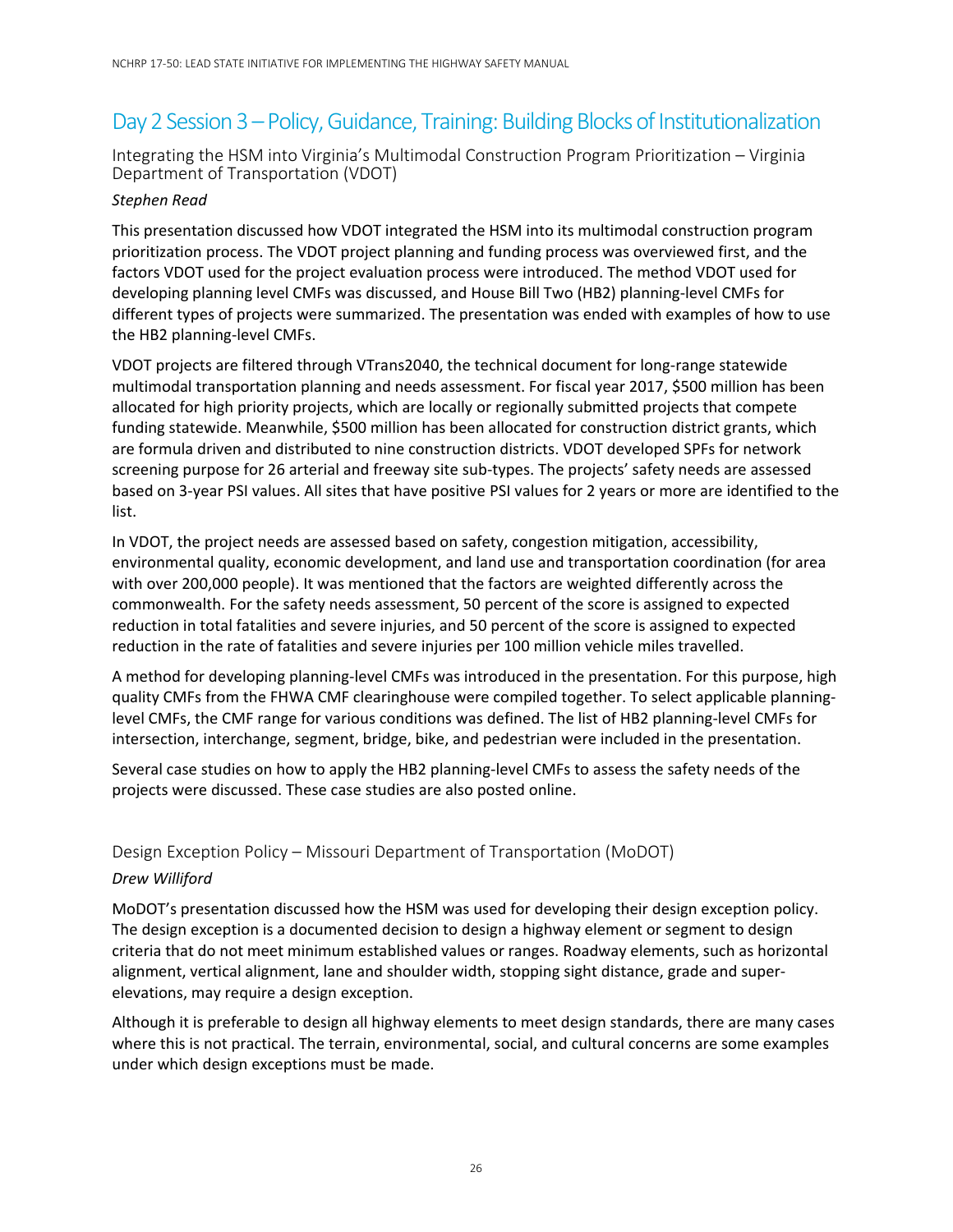Design exceptions and safety analysis should go hand by hand. For example, a reduction in curve radius may not meet the standard, and the curve radius reduction may cause an increase in run-off road and cross centerline crashes.

MoDOT's design exceptions policy is that a MoDOT-approved design exception is required for all deviations from standard design policy. If the design exception request involves any features that are safety related, crash data should be attached to the request to support the reasons for justification, and documentation of the exception should include a safety analysis when the analysis process is adequately addressed in the HSM. MoDOT's design exception policy is that any design exceptions, as well as any additional safety features above and beyond the standard design, should be taken into account.

A design exception example was provided in the presentation. The project is to restripe a four-lane section to a four-lane section and the project location was introduced. The design exceptions include the use of 11-foot lanes at narrowing section, use of 2-foot shoulders at narrowing section, and use of 300 foot acceleration lanes. The standards for those roadway elements are 12-foot lane, 12-foot inside shoulders and 6-foot outside shoulders, and 550-foot acceleration lanes, respectively. The reasons for requesting the design exceptions are that the viaduct width is insufficient for a five-lane section, and the design exceptions could help eliminate the need to widen structure and replace one segment of retaining wall.

Five-year crash data were used for the safety analysis to support this design exception request. Specifically, approximately half of the crashes in this section were rear end crashes, with more than 50 percent being either fatal or injury crashes. Traffic congestion was cited in the crash reports as a contributing factor for the crashes. Three geometric options that considered different lane width and shoulder width combinations were analyzed with the Enhance Interchange Safety Analysis Tools (ISATe). After review, it was determined that the benefit of increased traffic flow would have a greater impact to safety than the geometric alterations required for this project.

Lessons learned were shared with the attendees. Personnel turnover is a problem for MoDOT. The HSM users need training and experience to properly understand its methodologies, benefits, and limitations. A yearly cycle of HSM trainings can help alleviate some of these issues. MoDOT also realized that having a person or group that specializes in the HSM can help maintain expertise and provide a means of technical support. MoDOT is also interested in maintaining a national presence because national groups offer a means of comparing state processes and lessons learned.

HSM Analysis in Policy – New Jersey Department of Transportation (NJDOT)

#### *Virgilio Tan*

NJDOT's presentation overviewed its NJDOT policy on HSM analysis for requesting funding for safety projects.

NJDOT developed and adopted its HSIP in 2013. The budget for HSIP was \$57 million dollars for all public roads. The main goal of the HSIP is to achieve significant reduction in traffic related fatalities and serious injuries; therefore, resources should be focused on areas with the highest rate of return on investment.

Quantitative and comparative information, which can help assist in decision-making process, help select the best alternative designs, and help select the best countermeasures, is needed to achieve the goal. The HSM was chosen as the common resource for methodologies and was used for the safety analysis for both state and local routes.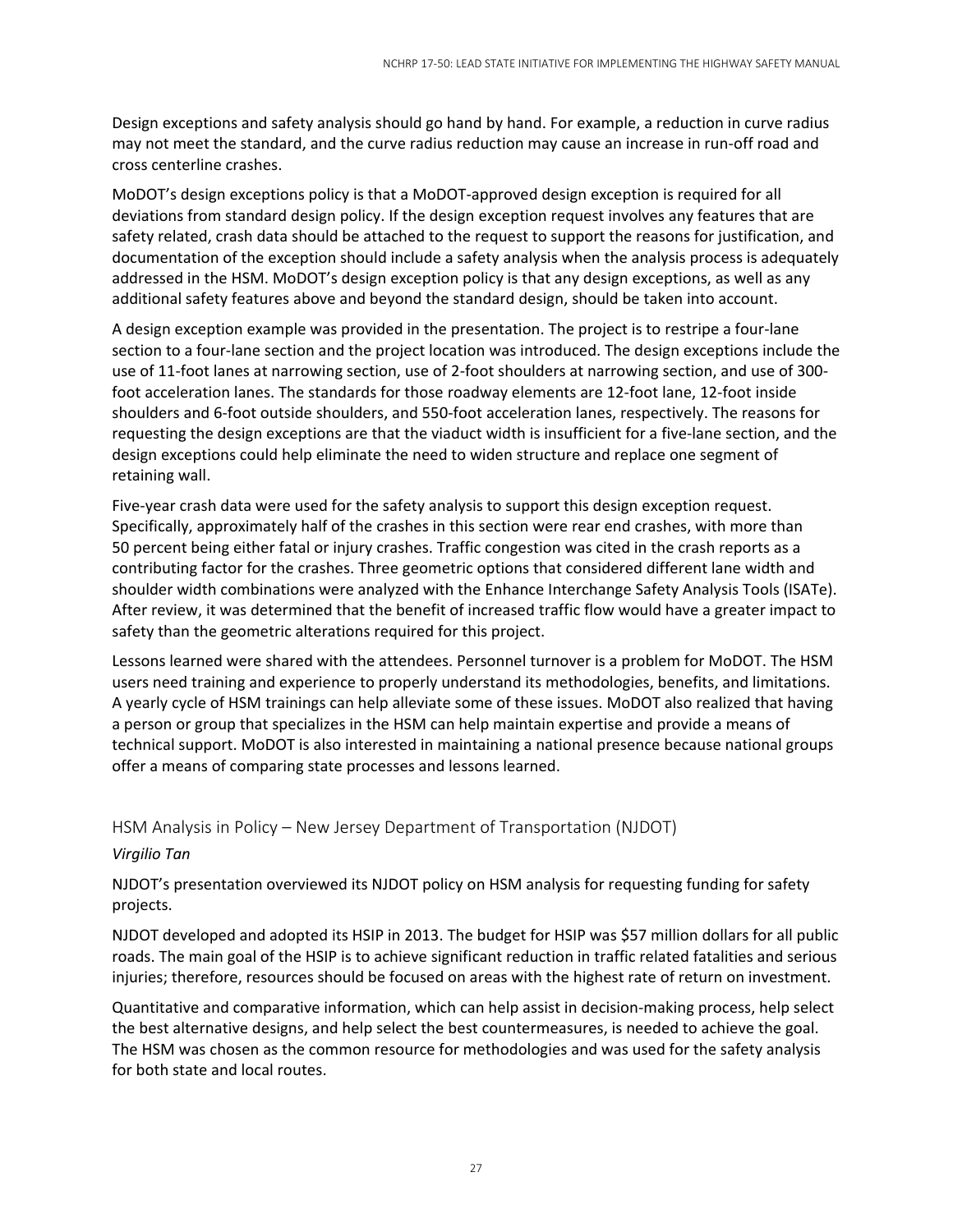The NJDOT Bureau of Transportation Data and Safety is in charge of the statewide crash data collection and the maintenance of the safety management system. In New Jersey, the priority locations are continuously updated and implemented through five safety improvement programs. It was stated that in these programs, HSM analysis is required for comparing the design alternatives in a project's concept development phase.

Local HSIP projects are first submitted to their respective metropolitan planning organizations (MPO) for review. In New Jersey, the three MPOs are the North Jersey Transportation Planning Authority, the South Jersey Transportation Planning Organization, and the Delaware Valley Regional Planning Commission. The basic requirements for HSIP funding are that the project location should be identified in the SMS priority list for each MPO, that the infrastructure improvement is consistent with New Jersey's SHSP, that the project should be compliant with Title 23 code of Federal Regulations, and that the HSM analysis with economic appraisal should have a B/C ratio of greater than 1.00. In 2014, NJDOT supported over \$26 million in obligated HSIP funds to projects under local jurisdiction. In New Jersey, the state system accounts for only 6 percent of total roads. Funds are distributed evenly between the local and state systems.

To qualify for HSIP funding, the required HSM analysis must be applied to each of the alternative proposals and comparisons made. The preferred alternative will be selected based on the analysis results. Each HSM analysis consists of predicted crash frequency for the existing conditions, expected crash frequency for the build condition, the societal benefits in the reduction of crashes and/or severity, construction cost in implementing the countermeasures, and the B/C ratio.

HSM lists four methods for safety performance evaluation. NJDOT requires the same order of choice of application that HSM recommends.

The overall safety trends in New Jersey over the past 5 years were demonstrated. Results show that numbers of crashes are decreasing for both fatalities and serious injuries.

In New Jersey, local agencies are not ready for safety performance analysis with HSM, and the local agencies also do not have budget to hire consultants for the work. NJDOT provided training to local agencies to help resolve this gap so that local agencies can do the analyses themselves. NJDOT is also facing some challenges on implementing the HSM analysis, some of which stem from the limitations in HSM methodologies. For example, no method of handling the five-leg intersections has been developed.

#### Policy, Guidance, Training: Building Blocks of Institutionalization Roundtable Discussion

Engaging upper management and getting their support to make safety into policy has been challenging for some states. IDOT is facing a different challenge, which involves convincing the heads of other divisions to implement the HSM. They are currently working on HSM policy for Access Justification Reports (AJRs), and value engineering.

Some states provided examples of how they are attempting to implement the HSM into policy. The California Department of Transportation (Caltrans) has incorporated the HSM with its data-driven safety analysis efforts, and is considering incorporating it with other divisions. Caltrans is also researching how the HSM can be integrated into all public roads planning and design, for other systems as well as the state system. Typically, they implement policy first and they deploy and outreach application. MoDOT has worked on implementing the HSM into its design exceptions. MassDOT experienced some issues with implementing the HSM into design exceptions mainly because most of its design exceptions are related to pedestrian and bike improvements, which are not fully addressed in the HSM. Several states have design exceptions policy in place, but none that cover the local road system.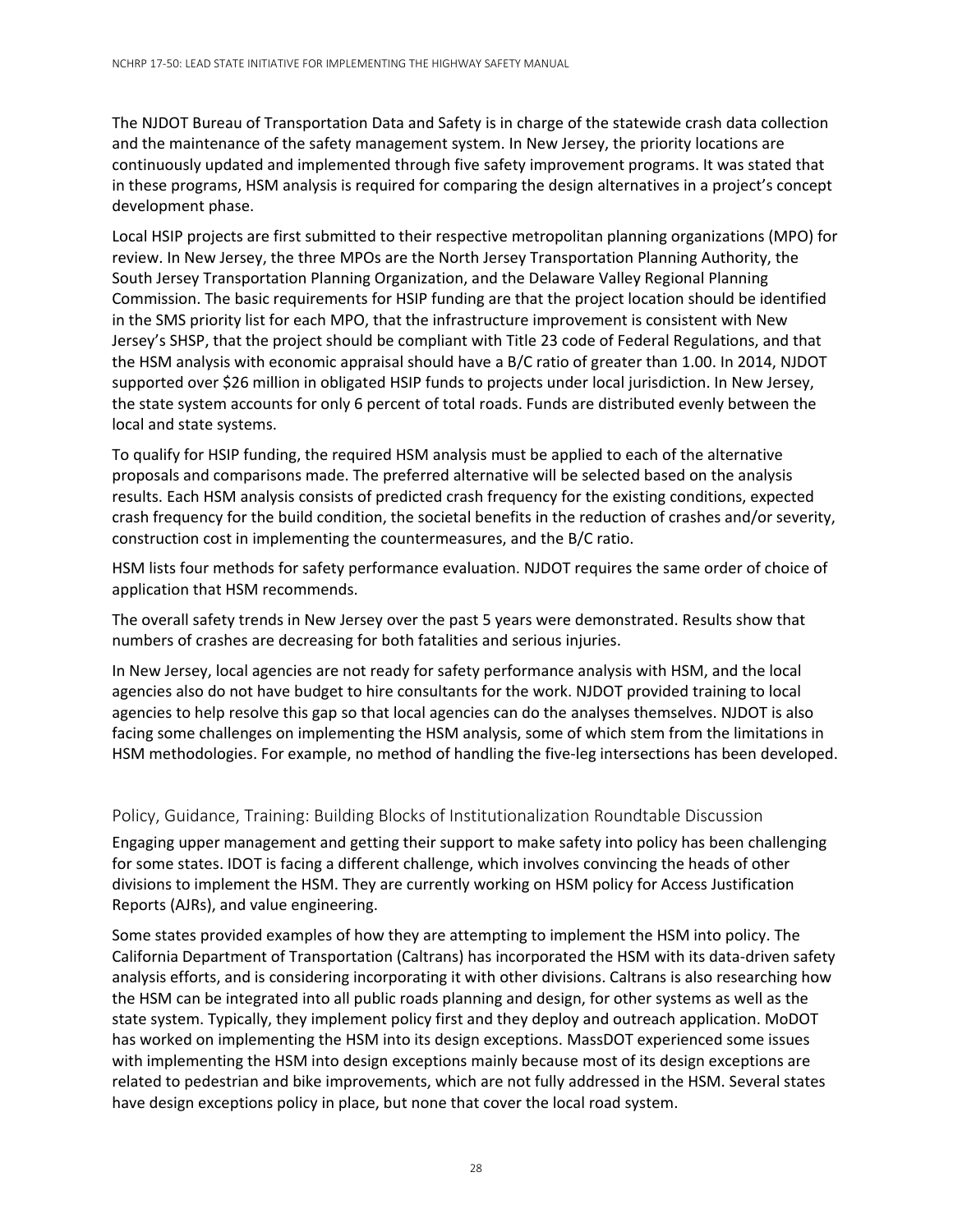Regarding selection of consultants and their competency for implementing the HSM, Michigan DOT stated that they use consultants for facilitating RSAs. Personnel facilitating the RSA are required to have NHI training. LADOTD requires that its consultants take a training course to meet minimum personnel requirements.

In terms of policy language specifically related to the use of "shall" versus "should" when referring to the HSM, VDOT stated that for HSIP projects they use "shall." VDOT also has been working with the traffic operations group to incorporate HSM language into its operations manual. They added HSM references using "should" to accommodate operations staff who could potentially perform safety analyses.

MoDOT uses "should" in its safety policy documents. Their guidance requires that an analysis be performed unless there is a good reason not to do it. After the policy was released, MoDOT staff completed significant training in order to use the guidance effectively.

FHWA is planning to host an HSM and project development workshop next year, which will potentially involve about 4 state representatives from up to 10 states. Representatives potentially will include the safety engineer, chief engineer, and project development engineer.

The discussion then moved into training and lessons learned. FDOT conducted extensive training using the FHWA materials. They are planning to do follow-up on how this information has been correctly used. Currently, more training material is available at highwaysafetymanual.org.

Clemson University is developing an online Highway Safety 101 course, which provides generic safety principles and the 4E's approach. VDOT has found that hands-on training using the predictive spreadsheets is more effective. They are planning a train-the-trainer session for the freeway and interchange chapter.

NCDOT is using NHI and FHWA training materials to teach the HSM to its staff in different regions. They have a consultant helping with the classes. In Illinois, universities are incorporating the HSM into their curriculum. Most universities have a limited number of hours that an undergraduate student is required in order to get a degree. Teaching a class exclusively focused on safety is challenging, especially when some elective classes require at least 20 students. For this reason, some transportation programs are transitioning to becoming a safety program. The University of Alabama offers a class that is completely dedicated to safety. The key is to have a training program that is similar to a college degree. The best way to make sure the HSM is implemented at a college level is to include it as part of the Professional Engineer evaluation.

There were several miscellaneous closing comments. MassDOT highlighted the importance of having statisticians in house. AZDOT has gone through many reorganization changes in the past few years and is having difficulty deciding who will be doing what.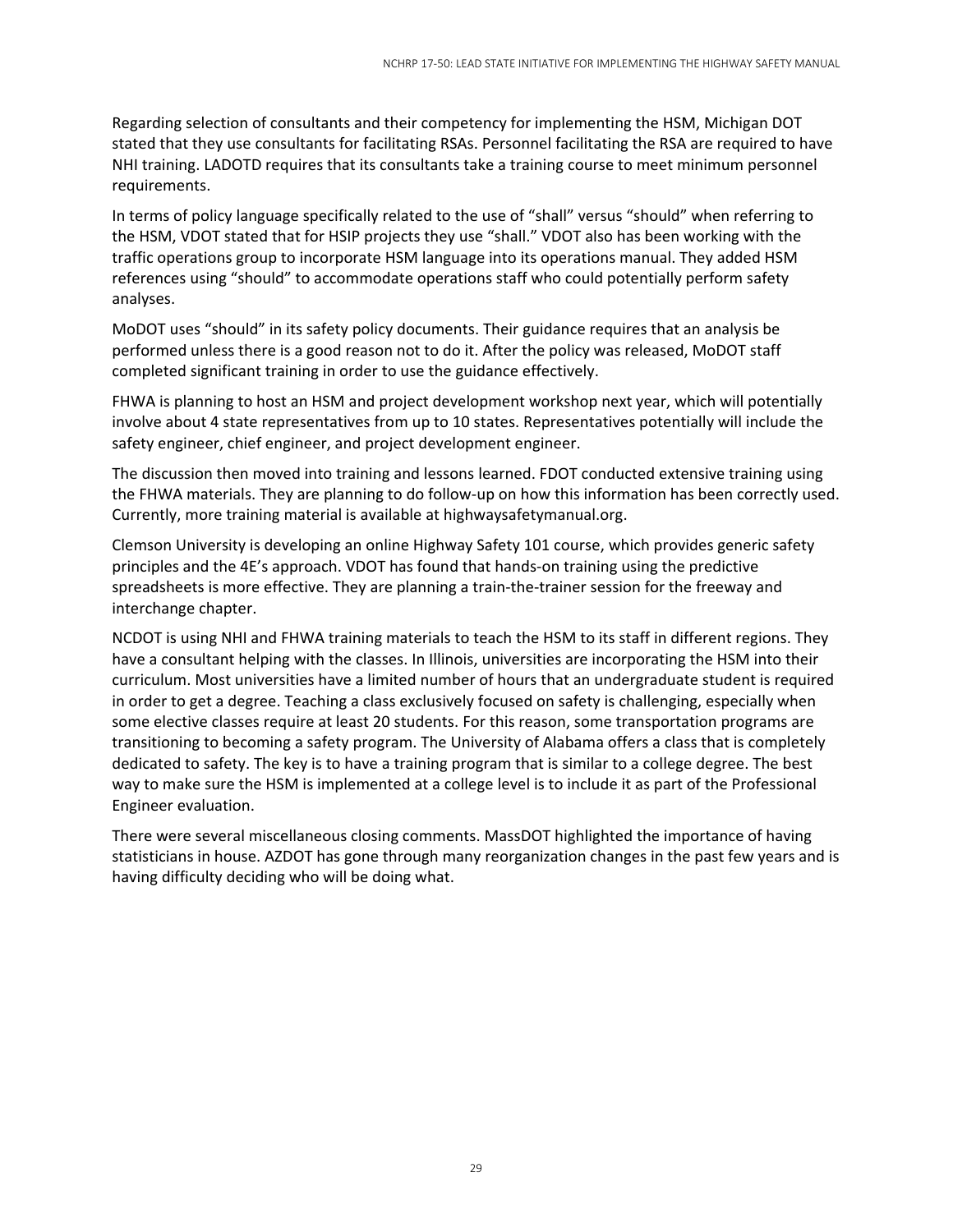### Day 2 Session 4 – HSM Implementation Strategies and Resources

More than Design to a Budget – Kansas Department of Transportation (KDOT)

#### *Kelly Farlow*

KDOT's presentation covered the agency overview, their experiences applying the HSM for roadway design, and an example project illustrating how the HSM was used in roadway design.

Three divisions, Planning and Programming, Engineering and Design, and Operations, are included in KDOT. KDOT developed a practical design guide in 2009; however, the design guide does not include any references to the HSM. KDOT also developed multiple roadway design guidelines, which contain a few paragraphs that suggest using HSM calibration factors. Currently, KDOT is contracting with a university for most of the HSM SPF calibration efforts and will do the SPF calibration for freeways in the future.

KDOT offered several NHI courses and IHSDM courses, including the Highway Safety Manual Practitioners Guide for Horizontal Curves, the Highway Safety Manual Practitioners Guide for Geometric Design Features, and the Enhanced Interchange Safety Analysis Tool. Target audiences for these courses typically include roadway designers and traffic engineers.

KDOT has used the HSM to provide quantitative safety analysis in various project types, including lane modification and capacity analysis, passing lane study, typical selection alternatives, and corridors. The Empirical Bayesian method was used for some of these studies. KDOT has used HSM in the design of six rural two-lane, two-way road projects, one rural multilane road project, and two freeway projects.

The challenges for KDOT on HSM implementation mainly relate to two aspects. First, some of the design alternatives that KDOT considered are not available in the HSM crash predictive models. Second, KDOT has calibrated the SPF for only one facility type, the rural two-lane, two-way roads.

A case study was provided to illustrate how KDOT applied the HSM in roadway design. The purpose of the project is to enhance the traffic safety for I-135 from K-96 to I-235, and I-235 near the Broadway ramp. The safety analysis results confirmed that safety was an issue for this location. Different design alternatives, including a number of directional ramps and a new interchange, were proposed. Analysis results indicated that the design alternative can reduce the predicted total crashes by 16 percent.

#### Approaches for supporting HSM use for Local Agencies – Oregon Department of Transportation (Oregon DOT)

#### *Kevin Haas*

The presentation started with some statistics on the annual fatalities and serious injuries in Oregon. Between the 5-year time period from 2009 to 2013, Oregon experienced an average of 1,800 fatalities and serious injuries per year. Approximately 50 percent of the fatalities and serious injuries occurred on the state highways; 26 percent and 24 percent of the fatalities and serious injuries occurred on the city streets and county roads, respectively.

The Oregon DOT developed a new ARTS program to share the HSIP funds with local agencies in accordance with Map-21. The ARTS program is comprised of two programs, the hot spot program and the systemic program. The HSIP funds were split evenly between the hot spot program and the systemic program. The systemic program is focused on roadway departure, intersection, and bicyclist and pedestrian, and implementation plans have been developed for each of these focus areas. The hot spot projects are typically high cost projects that have limited effect in reducing overall fatalities and serious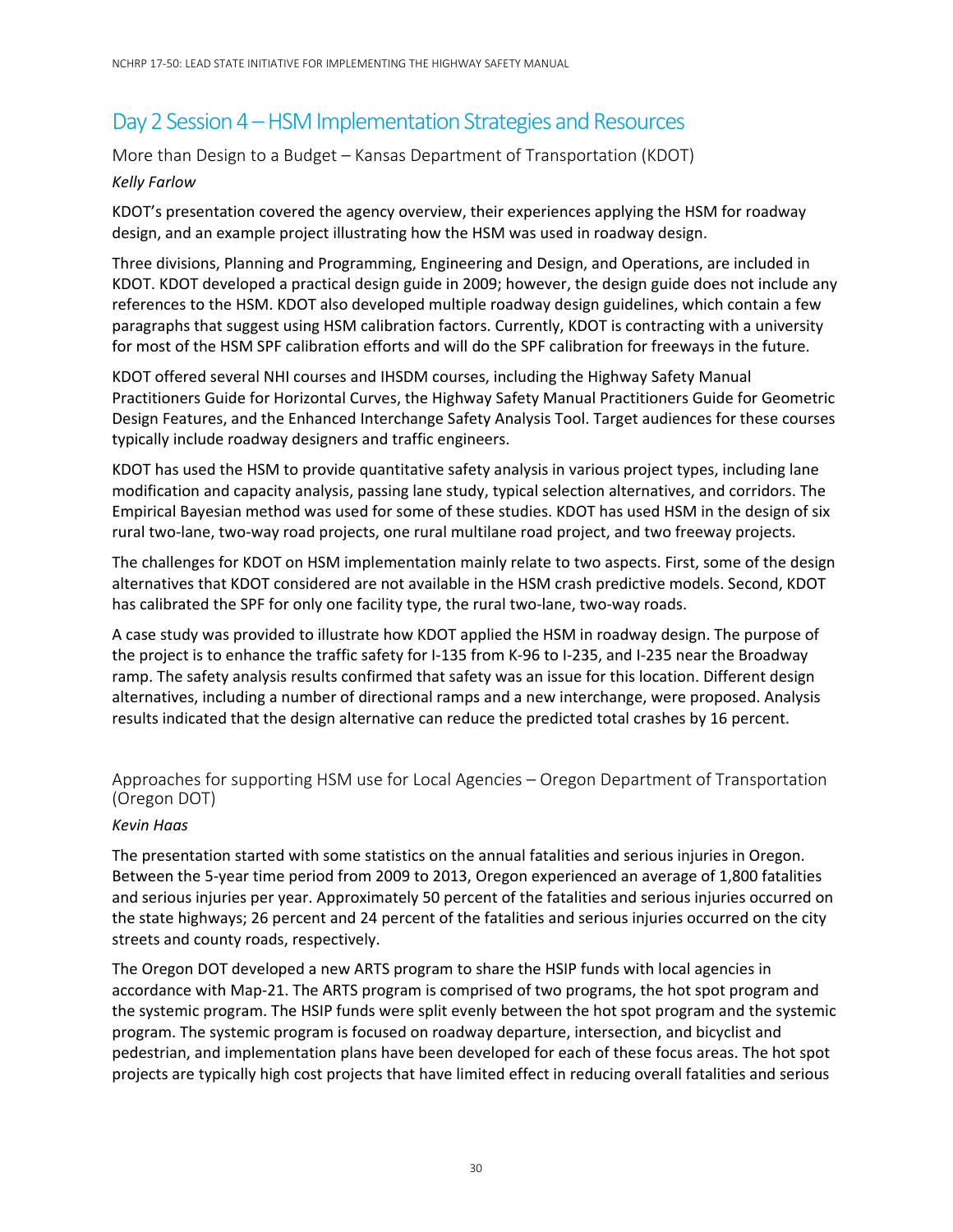injuries but are politically popular. For the systemic program, low cost countermeasures are widely implemented to reduce overall fatalities and serious injuries.

For the systemic program, the Oregon DOT and local agencies within a region competed against each other for HSIP funding. The systemic projects is selected through an application-based process for which countermeasures can be chosen from an approved ODOT crash reduction factor (CRF) list. The projects for roadway departure and intersection crashes are prioritized based on the B/C ratio. The projects for pedestrians and bicyclists, however, are difficult to prioritize based on B/C ratios.

Bicyclists are a large part of commuters in Portland, Oregon, and account for 5.9 percent of all commuters, the highest percentage in the nation. In 2014, Oregon ODOT developed a pedestrian and bicycle safety implementation plan that uses measures such as traffic volume, proximity to a signal, and posted speed limit to develop a risk-based network screening tool. The tool works well for network screening purposes; however, it is difficult to prioritize the pedestrians and bicyclists projects using this tool.

The cost effectiveness index, which is the ratio of expected crash reduction to total project cost, was used to prioritize the pedestrian and bicyclist projects. The lower the CEI for the project, the higher the ranking of the project. The expected crash reduction was calculated using the HSM Part C crash predictive models. For this purpose, the Oregon DOT modified the NCHRP 17-38 crash predictive model calculation spreadsheet and included the CRFs of countermeasures for pedestrian and bicyclist crashes. Proposed countermeasures for pedestrian and bicyclist crashes include pedestrian countdown signal, intersection illumination, bicycle box at conflict points, and buffered bicycle lane.

The presentation was ended with a summary of HSM implementation at the local agency level in Oregon. Except for those larger local agencies, most local agencies have little exposure to the HSM. For the local system, the roadway data are not readily available for applying the HSM. The local agencies do not have adequate resources to implement the HSM.

#### HSM Implementation Strategies and Resources Roundtable Discussion

The roundtable discussion began with learning how states prioritize bike and pedestrian improvements. VDOT uses a risk based purpose and need approach. They have implemented safer roads to schools, and bikes and pedestrian safety programs. They document the purpose and need, identify the risks, assign scores based on various criteria, and anything that has a score more than 50 gets funded. Nevada DOT received \$10 million from the Transportation Board of Directors to spend in pedestrian and bikes, which is going mainly to Las Vegas. They developed a trip generation and land use model that looks at variables such as bus stop location, senior centers, pedestrian ODs, high-density, low-income housing, and shopping centers, along with crash information. This model helps them identify locations for potential improvements.

IDOT conducted a system-wide RSA in the Chicago medical district and also in Urbana Champaign. They looked at cars, pedestrian, and bikes issues. They found that signal timing was a major concern. IDOT evaluated contributing factors and assigned risk levels. They also conducted a system-wide pedestrian and bicycle screening where they examined specific countermeasures to become standards, such as piano bar crosswalks. The City of Chicago is using pedestrian refugees, among several other safety strategies.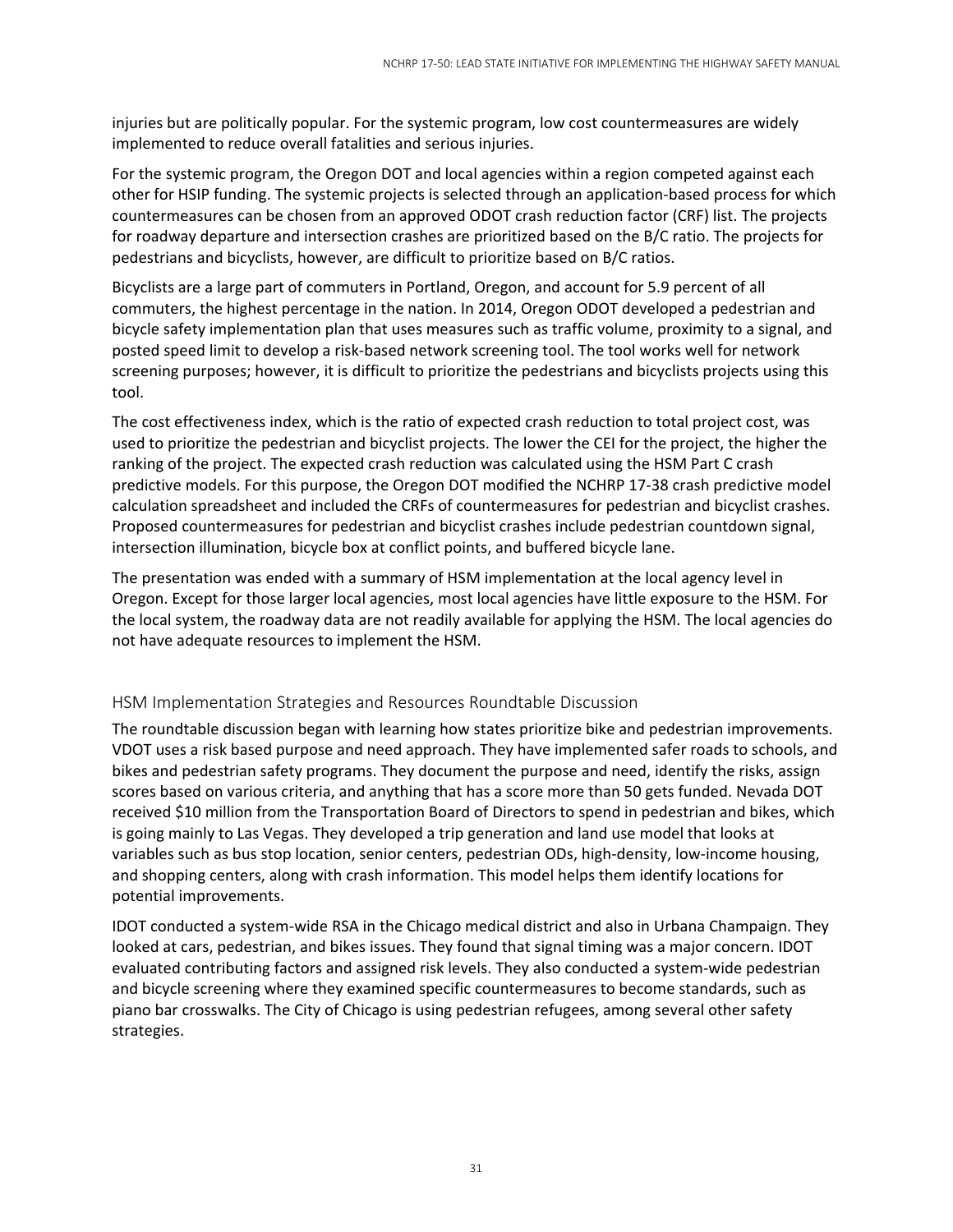The following are lessons learned about communicating results to the public and making decisions.

WSDOT is challenged with people understanding the differences between different terminologies, such as expected vs. predicted and calibrated vs. uncalibrated. A Michigan DOT safety engineer has been presenting TZD information to local elected officials, road commissioners, and engineers that covers science-based methodologies. This has been proven effective in keeping information at a very high level without going into the details of the predictive methods. One KDOT project had a very extensive public involvement component, which they will make available to all attendees.

Based on ODOT's experience, the term "peer group" is easily understood for conveying comparisons between sites. It is simpler to explain that a location has a crash frequency lower than the peer group average.

LADOTD had its consultants work on a 16.1-mile access management corridor project with a strong safety component. The corridor study was well received by the public. LADOTD recommended not including too much detail; the public does not care about details such as predicted vs. expected. They recommended reporting round numbers, and making good use of visuals. Their project had minor comments from the public.

The roundtable discussion covered information about resources. The Pennsylvania Department of Transportation (PennDOT) has a CMF guide that helps to identify which CMF should be used for project evaluation. FDOT recently developed an HSM User Guide that is posted online. The target audience is primarily safety analysts. The guide supports spreading a consistent message about the application of the HSM.

IDOT has developed a user guide for calibration that is used by districts. There are two sets of calibration factors, one for the Chicago area and one for the remainder of the state. There was also a change in the reporting threshold in 2009, therefore they have two sets of calibration factors for two time periods. This analysis resulted in four sets of calibration factors that are incorporated into their HSM spreadsheet, which automatically selects the calibration factors to be used based on user input.

Several states have developed implementation plans. Some of the elements included in the ODOT implementation plan are developing SPFs, calibration, project development process elements, design exception, and practical design considerations. AZDOT developed an outline plan that includes needs, priorities, training, highway applications, and policy. LADOTD had its implementation plan prepared by a consultant. It includes a data needs assessment and a training matrix detailing who needs to be trained, among other elements. IDOT's consultant also developed an implementation plan. The main components include policy, training, data, tools, SPF development, and research. Alabama DOT has an implementation plan that contains specific objectives and goals in a 3- to 5-year timeframe.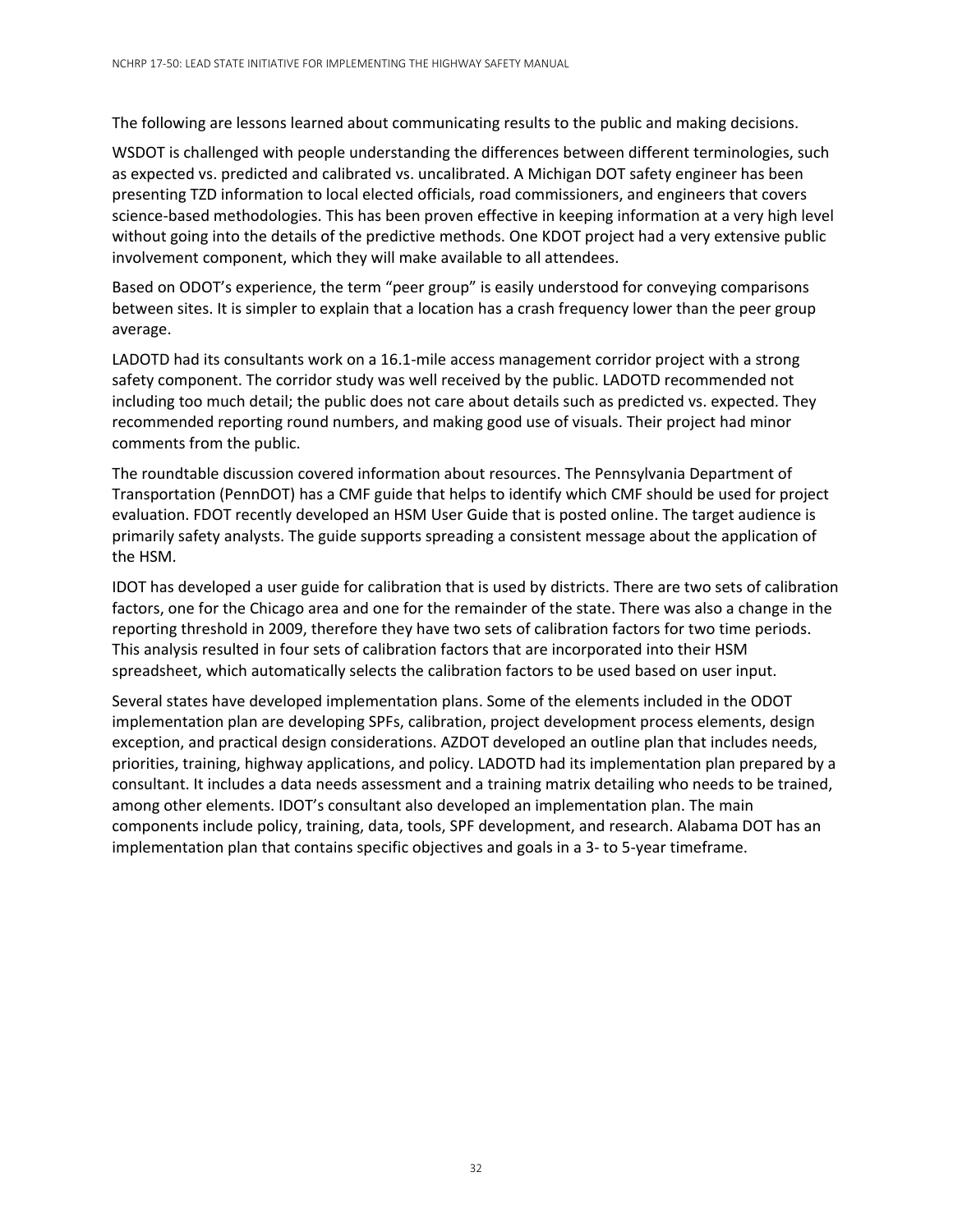### Day 2 Session 5 – Needs for Sustained HSM Implementation Progress

HSM User Needs Survey – Louisiana Department of Transportation (LADOTD)

#### *April Renard*

The presentation on HSM user needs survey was presented by April Renard from LADOTD.

The presenter was tasked to be the clearinghouse for the HSM user needs survey. The survey results will be feed into the HSM second edition. Many questions have been collected from the TRB User Liaison group. This survey should be an information gathering pool for all safety performance issues. To ensure the success of the survey, all questions should be simple and easily answered. Attendees were asked to provide any questions that should be added to the list.

The following sample questions for the survey received by the presenter were discussed in the presentation:

- How has your state institutionalized the use of the HSM within your DOT and your local agencies?
- How should the Human Factors Guidelines (HFG) be integrated with the HSM?
- How do you think guidance and standards for traffic control devices are selected for inclusions in the MUTCD?
- Do you used the HSM? If so, what do you mean by using it?
- For changing the publication format of the HSM from hardcopy to a smart document, what will be your preferred publication format?
- Because the FHWA CMF Clearinghouse also provides information on CMF, how should the HSM Part D be updated? Should the HSM Part D be eliminated?
- What issues do you have with the HSM implementation?
- Which section of the HSM should be expanded?
- How does your agency conduct network screening?

The presenter interacted with the attendees on how to revise the survey questions so that useful information could be collected. Recommendations on changes and revisions to the survey questions were provided by the attendees during the presentation.

AASHTOWare Safety Analyst Update – Ohio Department of Transportation (ODOT)

#### *Derek Troyer*

The AASHTOWare SA was updated during the peer exchange. This included the update for systemic tool, the SA webinar, the GIS integration, the SPF Function Builder, future enhancements for SA, and licensing and service unit issues.

The update for systemic tool was introduced first. The procedures for using the systemic tool can be divided into five steps, site type selection, countermeasure selection, screening for potential sites, economic analysis, and priority ranking. It was stated that SA is limited to peak searching and sliding window for network screening. The sites are ranked from high to low based on the B/C ratio.

The SA webinar was held in March and the services were provided by SA contractors. The link to the webinar to download materials is provided in the presentation.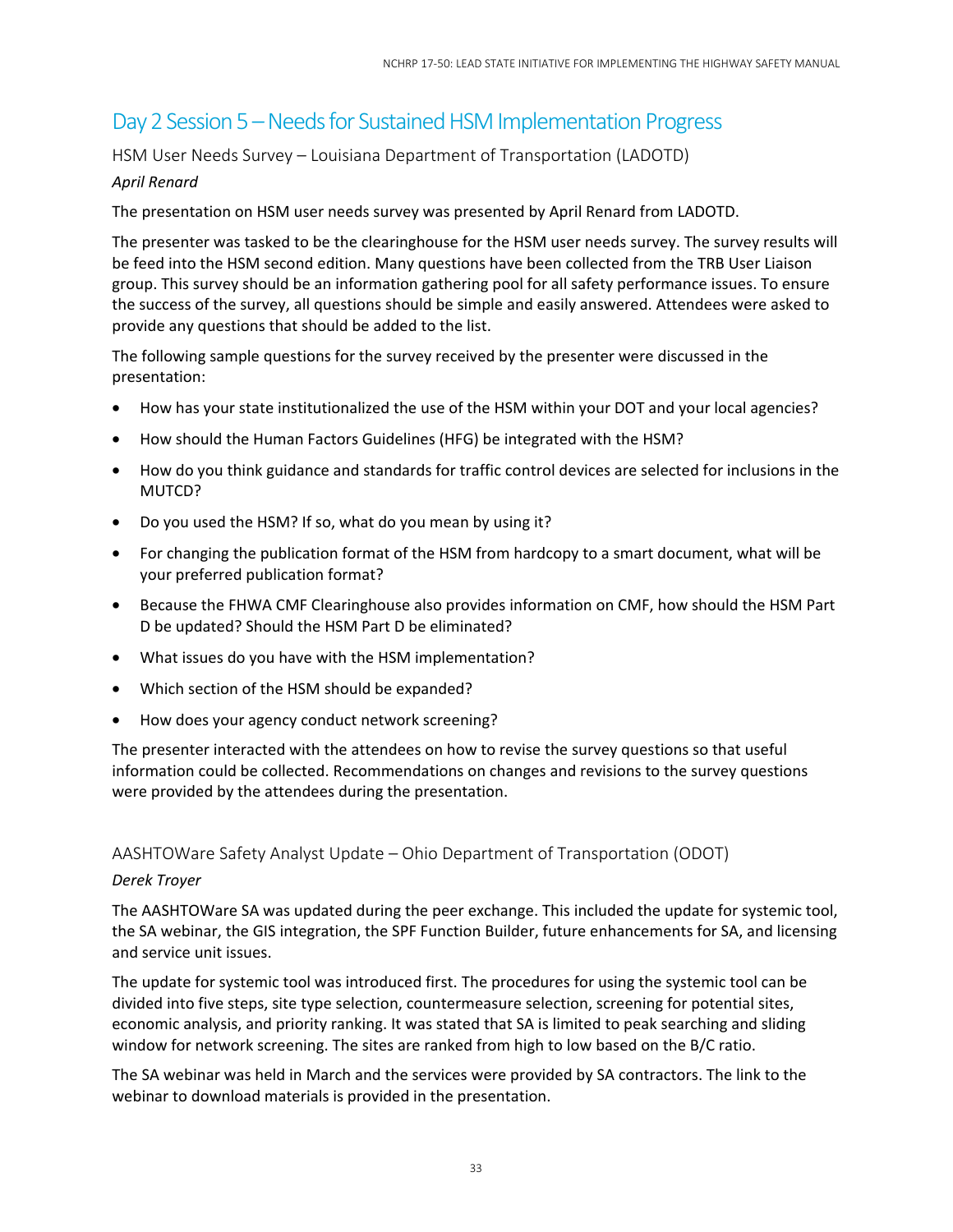The GIS integration, which is the interface with the list of roadway site, was also introduced. The GIS integration allows the roadway sites to be selected spatially, and roadways also can be labeled under the GIS integration.

With the SPF Function Builder, an alternative safety performance functional form will be allowed in the SA, which will increase flexibility of the software. Specifically, the SPF Function Builder will allow a constant form, an exponential term with constant exponent, an exponential term with a variable exponent, and a power term, both singly and in any combination. The intent for developing the SPF Function Builder is to allow users to easily develop SPFs.

Future enhancements that are under consideration include the performance measure reports and enhancements on crash diagram. AASHTO is also soliciting inputs from the state DOTs about what revisions should be made to SA. The group that works on this task meets once per year to discuss future enhancements.

The costs for SA were included in the presentation. Services provided by the contractors include identifying data gaps or needs for agencies and preparing an implementation plan; preparing and importing the required roadway inventory, crash report, and traffic volume data; specialized training in the use of AASHTOWare SA for either engineering or software production; assisting with software deployment, agency specific modifications, or customized reports and data exporting; and agency specific enhancements to AASHTOWare SA modules. University licenses are also available; however, the capabilities will be limited. The use of the tool is limited to agencies that use federal dollars.



*2015 Peer Exchange Participants*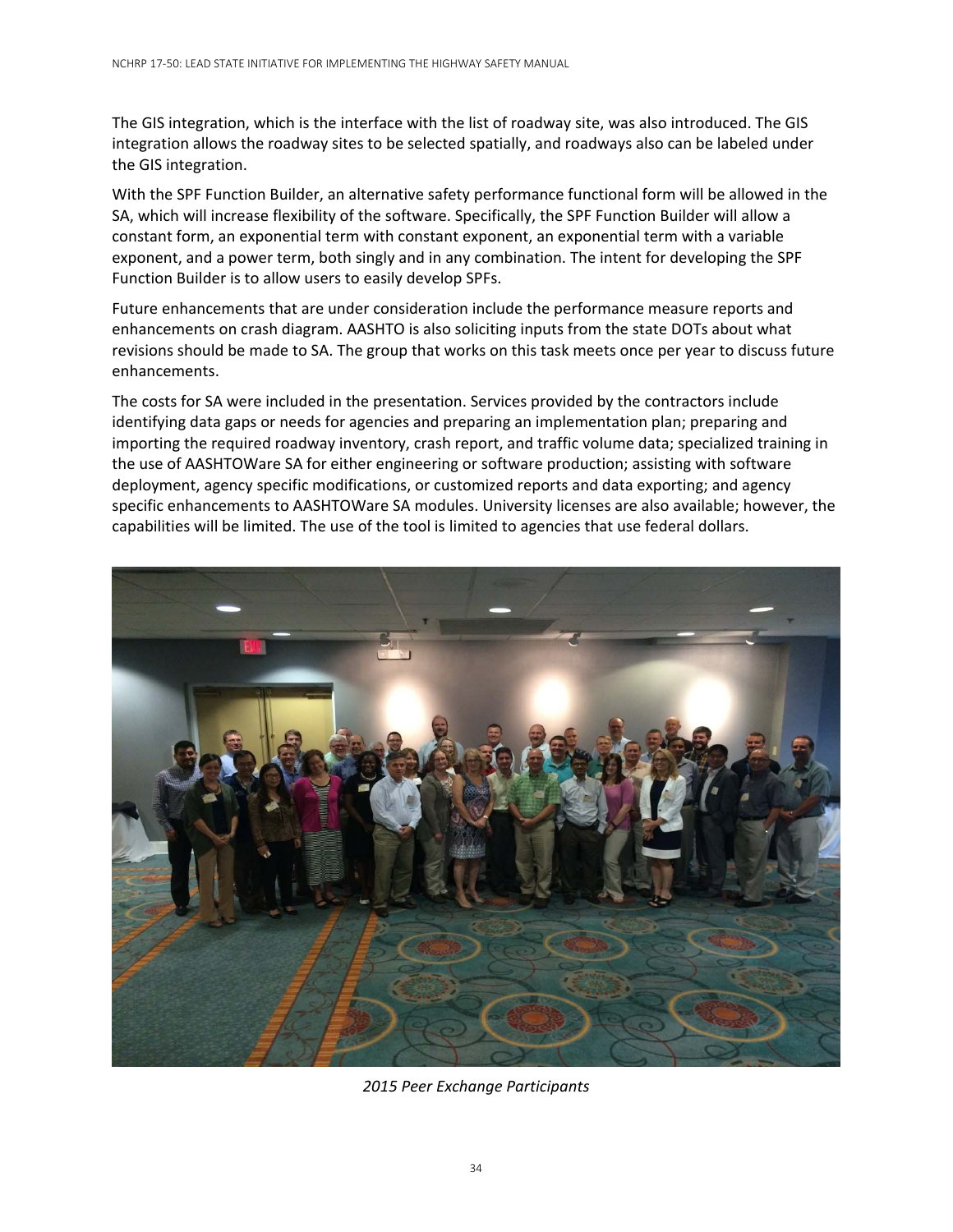### Survey Feedback

At the end of the peer exchange, attendees were asked to complete a survey that provided valuable feedback to the organizers. A total of 26 responses were received and summarized. Appendix C contains the attendee summary survey.

Attendees were asked about their satisfaction with key aspects of the peer exchange. Table 1 shows that most attendees were very satisfied with the registration process, speakers and presenters, and the venue.

TABLE 1 **Attendee Overall Satisfaction** 

| <b>Overall Satisfaction</b>   | <b>Very Satisfied</b> | Somewhat<br><b>Satisfied</b> | <b>Neutral</b> | Somewhat<br><b>Dissatisfied</b> | <b>Verv</b><br><b>Dissatisfied</b> | Total |
|-------------------------------|-----------------------|------------------------------|----------------|---------------------------------|------------------------------------|-------|
| <b>Registration Process</b>   | 23                    | 3                            | 0              | 0                               | 0                                  | 26    |
| <b>Materials and Handouts</b> | 15                    | 7                            | 4              | 0                               | 0                                  | 26    |
| Speakers and Presenters       | 21                    | 4                            |                | 0                               | 0                                  | 26    |
| Venue/Facility                | 20                    | 6                            | 0              | 0                               | 0                                  | 26    |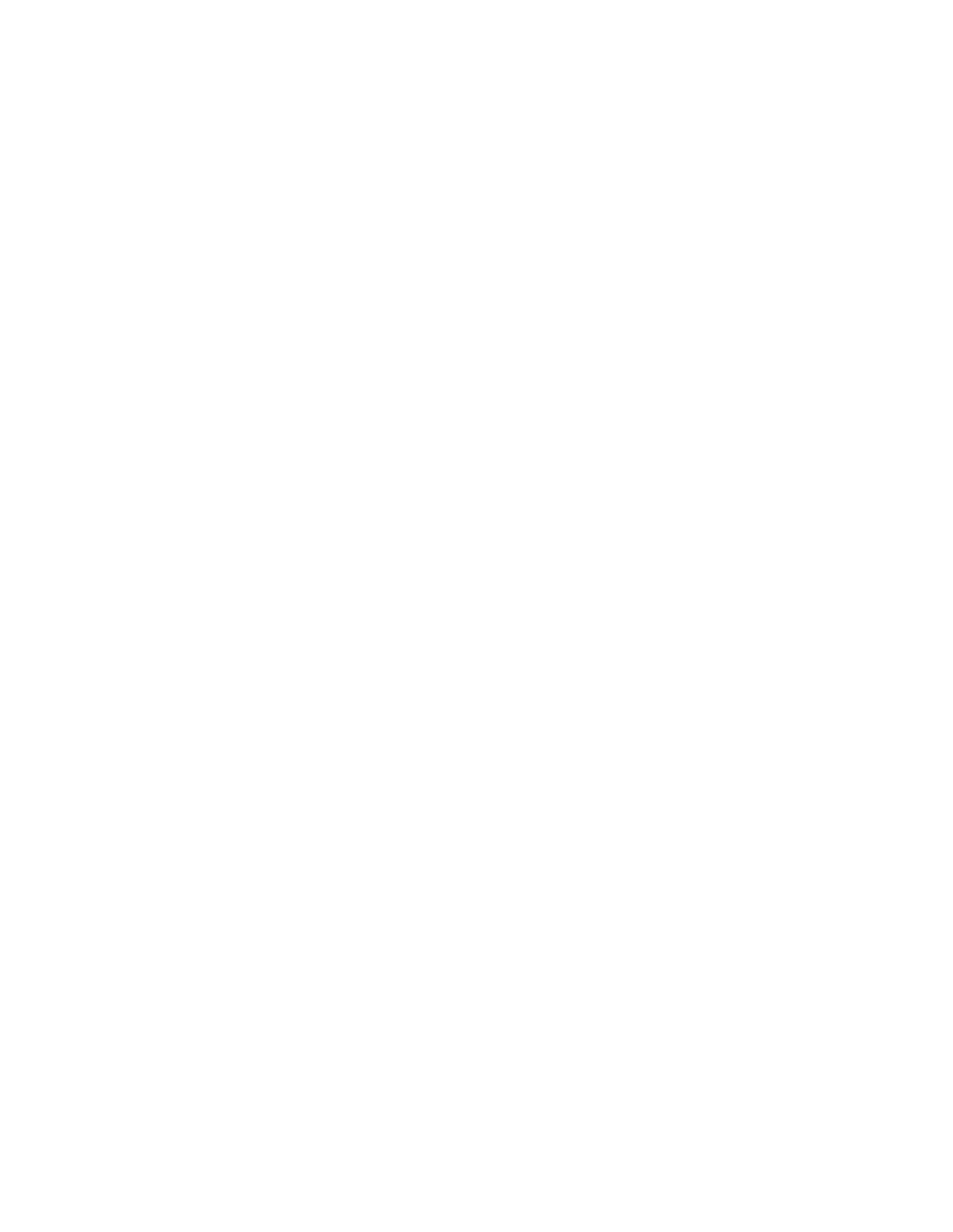## Appendix A: Peer Exchange Agenda

### **Highway Safety Manual National Peer Exchange**

August 31 - September 01, 2015. Nashville, Tennessee

|           | Monday, August 31st                                            | Tuesday, September 1st                                |
|-----------|----------------------------------------------------------------|-------------------------------------------------------|
| 7:00 AM   |                                                                |                                                       |
| 7:15 AM   |                                                                | <b>Continental Breakfast</b>                          |
| 7:30 AM   |                                                                |                                                       |
| 7:45 AM   |                                                                |                                                       |
| 8:00 AM   | <b>Continental Breakfast</b>                                   |                                                       |
| 8:15 AM   |                                                                | Welcome and Opening Remarks;                          |
| 8:30 AM   | Welcome and Opening                                            | Calibration and SPF Development                       |
| 8:45 AM   | Remarks/Introduction                                           |                                                       |
| 9:00 AM   |                                                                | <b>Break</b>                                          |
| 9:15 AM   | <b>National Efforts</b>                                        |                                                       |
| 9:30 AM   |                                                                | Calibration and SPF Development - Part 2              |
| 9:45 AM   |                                                                |                                                       |
| 10:00 AM  | <b>Break</b>                                                   | <b>Break</b>                                          |
| 10:15 AM  |                                                                |                                                       |
| 10:30 AM  |                                                                |                                                       |
| 10:45 AM  | Data: Innovative Approaches for                                | Policy, Guidance, Training: Building Blocks of        |
| 11:00 AM  | Obtaining and Managing Data for the HSM                        | Institutionalization                                  |
| 11:15 AM  |                                                                |                                                       |
| 11:30 AM  |                                                                |                                                       |
| 11:45 AM  |                                                                |                                                       |
| 12:00 PM  |                                                                | Lunch                                                 |
| 12:15 PM  | Lunch                                                          |                                                       |
| 12:30 PM  |                                                                |                                                       |
| 12:45 PM  |                                                                |                                                       |
| $1:00$ PM |                                                                |                                                       |
| 1:15 PM   |                                                                | HSM Implementation Strategies and<br><b>Resources</b> |
| $1:30$ PM | HSM Case Studies (Part B):<br>Programming Planning and Network |                                                       |
| 1:45 PM   | Screening                                                      |                                                       |
| 2:00 PM   |                                                                | <b>Break</b>                                          |
| 2:15 PM   |                                                                |                                                       |
| 2:30 PM   | <b>Break</b>                                                   | Needs for Sustained HSM Implementation                |
| 2:45 PM   |                                                                | Progress:                                             |
| 3:00 PM   | HSM Case Studies (Part C and D):                               | Research, User Needs, Guides                          |
| 3:15 PM   | <b>Corridor and Site Specific Crash</b>                        |                                                       |
| 3:30 PM   | <b>Prediction and Decision Making</b>                          | Wrap-Up and Closing                                   |
| 3:45 PM   |                                                                |                                                       |
| 4:00 PM   |                                                                |                                                       |
| 4:15 PM   | Increasing HSM Implementation                                  | <b>HSM Pooled Fund Meeting</b>                        |
| 4:30 PM   |                                                                | (Open to All State Agency Participants)               |
| 4:45 PM   | Wrap-Up                                                        |                                                       |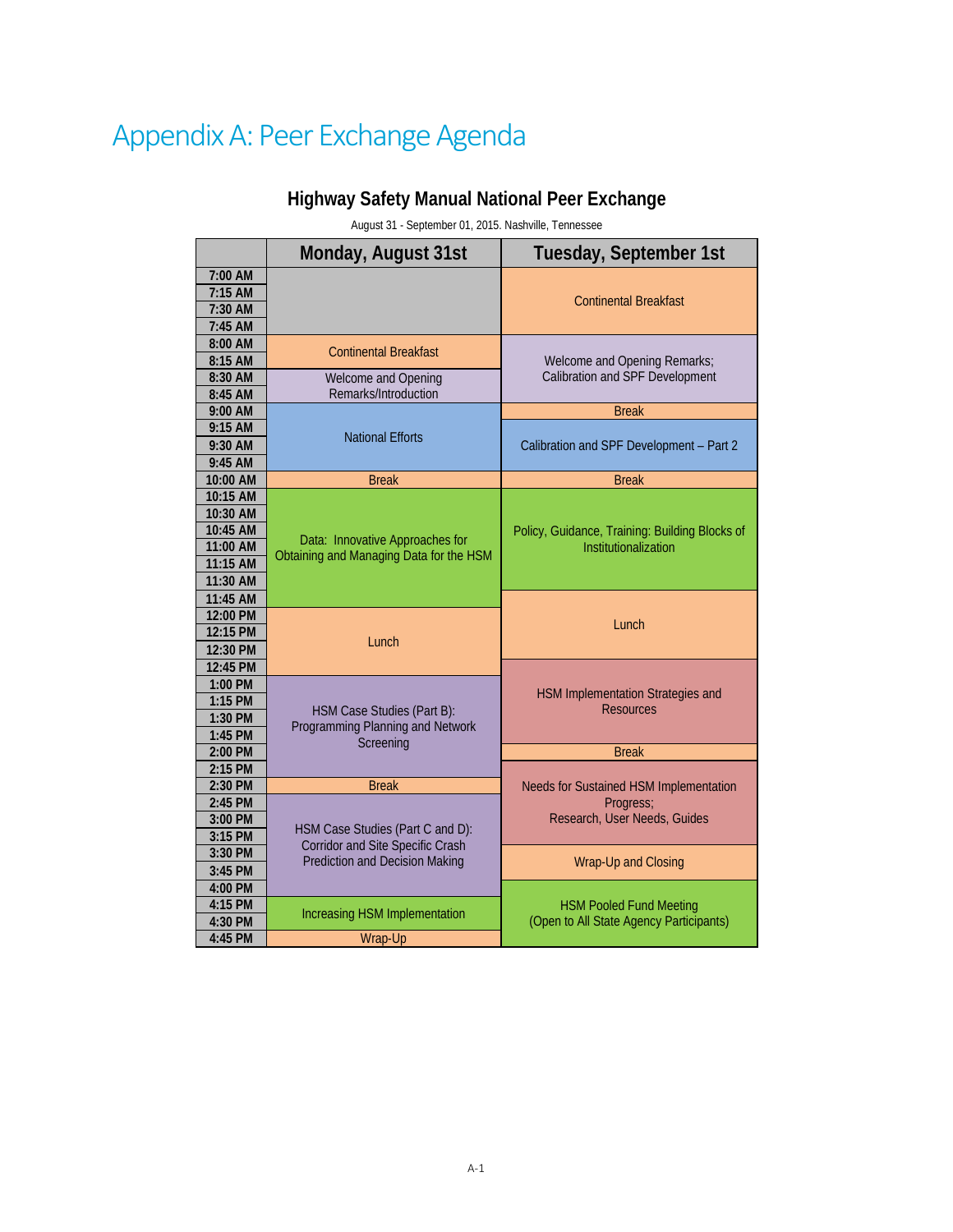#### **Monday, 8:30 am – 9:00 am**

#### **Welcome and Opening Remarks: Mark Bush and Ray Krammes Introductions:**

**Priscilla Tobias and Kim Kolody** 

#### **Monday, 9:00 am – 10:00 am**

#### **National Efforts**

**AASHTO Overview: State Implementation Efforts, HSM 2nd Edition, Strategic Plan for Future Editions (15 min)** 

Priscilla Tobias, AASHTO Task Group Chair, Illinois DOT

**FHWA Overview: Roadway Safety Data Program, HSM Implementation Pooled Fund, EDC3 Data Driven Safety Analysis Initiative (15 min)** 

Ray Krammes and Jerry Roche, FHWA **TRB Overview: Highway Safety Performance Committee (ANB25) (15 min)** 

Ida Van Schalkwyk, TRB ANB 25, Washington DOT

**Monday, 10:15 am - 12:00 pm Data: Innovative Approaches for Obtaining and Managing Data for the HSM** 

#### **Enterprise Data Collection and Management (15 min)**

Scott Jones, Utah DOT

**Advances in Comprehensive, Real-Time Crash Data (15 min)**  Brian Hurst, Tennessee DOT

**Non-Signalized Intersection Inventory for SPF Development, SPF Development and Tool Integration (15 min)** 

Tim Barnett, Alabama DOT

**States round table discussion (60 min)**  Potential items to include:

- Data challenges
- Lack of data and how do you move forward
- Methods to overcome the challenges
- Data maintenance, who and how often
- Approaches for sharing data with others
- Data Collection
	- Non-motorized
	- Driveway Density
	- Surface Type
	- Surface Condition
	- ADT frequency, accuracy and estimating

#### **Monday, 1:00 pm - 2:30 pm**

**HSM Case Studies (Part B): Programming Planning and Network Screening** 

**Pairing SHSP with** *Safety Analyst* **Network Screening (15 min)** 

Tracie Leix, Michigan DOT

**Deriving Contributing Factors using** *Safety Analyst* **(15 min)** 

Ida Van Schalkwyk, Washington DOT **Integrating HSM Performance Metrics into the Transportation Management Process (15 min)** 

Priscilla Tobias, Illinois DOT **States round table discussion (45 min)**  Potential items to include:

- HSM Part B challenges
- HSM Part B most useful applications
- Who conducts network screening for the agency?
- **How to expand network screening capabilities** and encourage agencies to conduct network screening?
- **Prioritization approaches for identifying** locations of improvement
- **Benefits of investment in network screening** tools
- **Investment comparison of customized network** screening tools
- Obtaining leadership buy-in to change processes

**Monday, 2:45 pm - 4:15 pm** 

**HSM Case Studies (Part C and D): Corridor and Site Specific Crash Prediction and Decision Making** 

**Design Decision Making for Shoulder Width– IHSDM Application (15 min)**  Kohinoor Kar, Arizona DOT **Safety Decision Making: Roundabouts (15 min)**  Ken Mammen, Nevada DOT **Intersection and Freeway Analysis (15 min)**  Ruihua Tao, Maryland DOT **HSM Applications for Larger Projects and Alternative Evaluation (15 min)**  Derek Leuer, Minnesota DOT **States round table discussion (30 min)** 

Potential items to include:

- HSM Part C challenges
- Pilot Programs
- Measuring and communicated predictability of models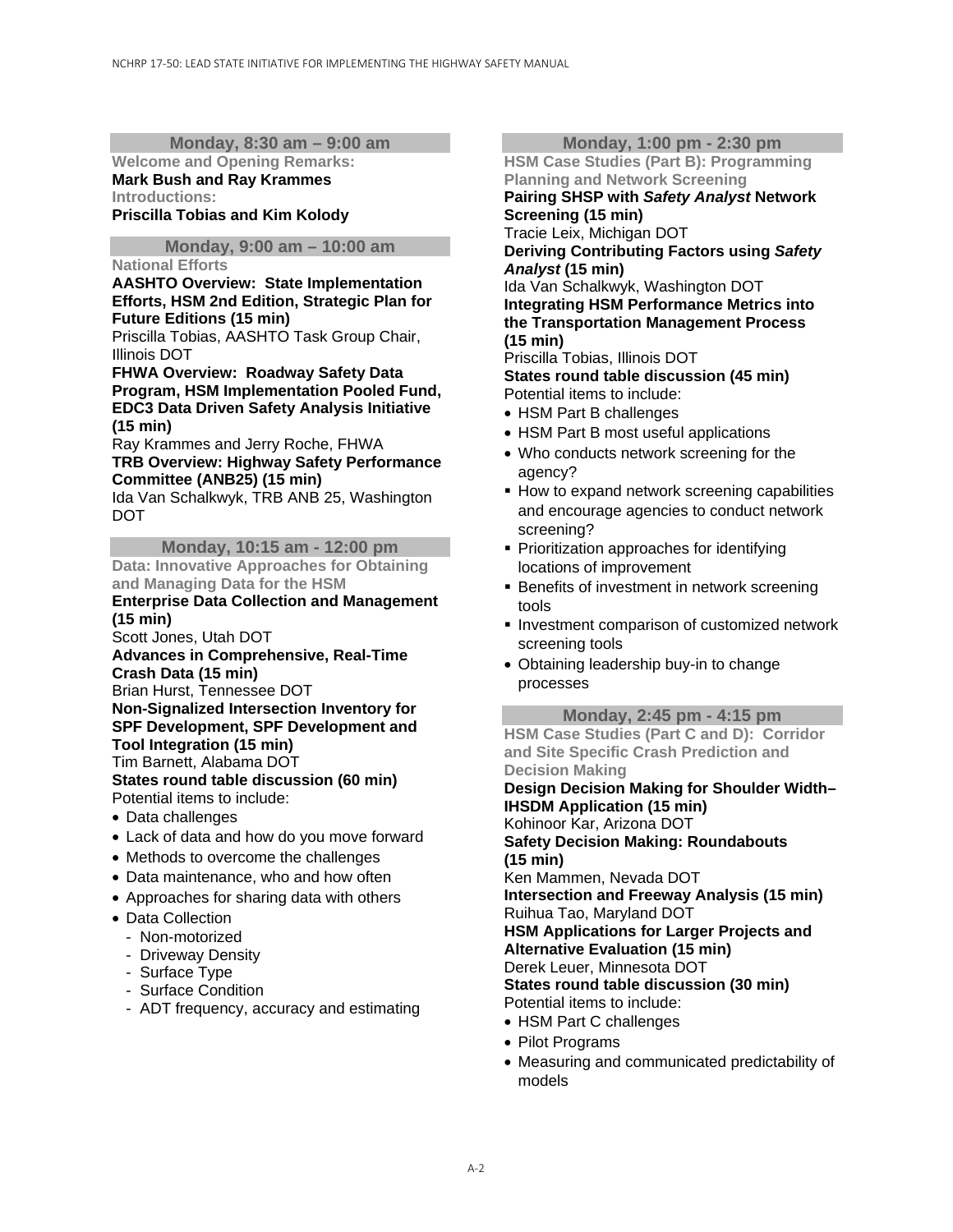- Communicating results to obtain design decisions
- Most useful applications design exceptions, value engineering
- Is the HSM Part C being used to support the right decision or used inappropriately to support the wrong decision?
- HSM Part D challenges
- Methods for supporting proper selection of Part D CMFs
- Misuse of HSM Part D CMFs
- Is the standard error in HSM Part D being communicated? How should it be communicated?
- HSM Part D most useful applications
- Integration of HSM Part C and D into state's processes
- Making decisions using the HSM and Human Factors Guide
- Practical design and the HSM
- Alternatives Analysis: How to select the preferred safety option, Incremental B/C

#### **Monday, 4:15 pm - 4:45 pm**

**Increasing HSM Implementation— Communicating to the Various Users States round table discussion (30 min)**  Potential items to include:

- **How do you communicate the value of the** HSM to the user's needs and job functions?
- Obtaining buy-in from:

Leadership

 Standard/policy engineers within the agency

 Planning/programming to include HSM metrics

Users

#### Local agencies

- **EXECOMMON OBSTACLES IN HSM implementation** and effective strategies to overcome them?
- Case studies and examples to demonstrate the power of the HSM
- Regional peer-exchange or periodic webconference?
- **Partnerships in the expansion of the wide** spread use the of HSM (professional societies, universities)

#### **Tuesday, 8:00 am – 9:00 am**

**Welcome and Opening Remarks Calibration and SPF Development** 

**State Progress on Calibration and SPF Development (Handout) (5 min) Decision to Develop SPFs, SPF Development (10 min)** 

Bonnie Polin, Massachusetts DOT

**SPF Calibration Lessons Learned (10 min)**  Darryl Belz and Kara Aguilar, Maine DOT **All Models are wrong, but some are useful (10 min)** 

April Renard, Louisiana DOTD **States round table discussion (25 min)**  Potential items to include:

- Methods for prioritizing models for calibration
- Calibration challenges
- Sample size
- Minimal data needed
- Data collection needs
- Maintenance of factors
- Guidance resources

**Tuesday, 9:15 am – 10:00 am** 

**Calibration and SPF Development – Part 2** 

**Calibration Process and Results Evaluation (10 min)** 

Derek Troyer, Ohio DOT

**Using Custom Safety Performance Functions (10 min)** 

Matt Warren, Oklahoma DOT

**Florida SPF Development and Calibration (10 min)** 

Joe Santos, Florida DOT

**States round table discussion (15 min)**  Potential items to include:

- Methods for prioritizing models for SPF development
- Types of SPFs developed (bridge, roundabout, non-motorized)
- Severity models
- Crash type models
- Minimal data needed
- Data collection needs
- Maintenance frequency
- Guidance resources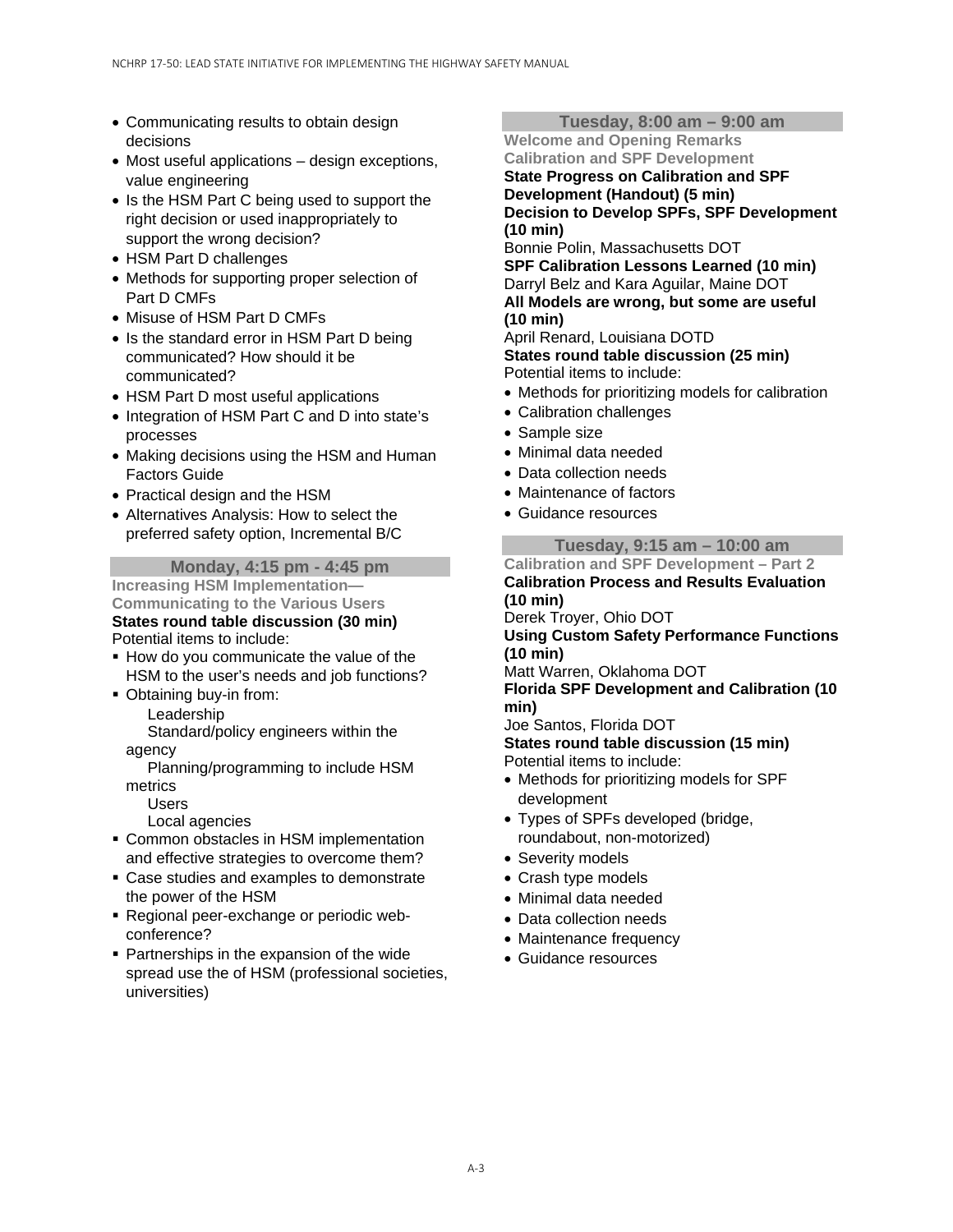**Tuesday, 10:15 am – 11:45 am** 

**Policy, Guidance, Training: Building Blocks of Institutionalization** 

**Integrating the HSM into Virginia's Multimodal Construction Program Prioritization (15 min)**  Stephen Read, Virginia DOT **Design Exception Policy (15 min)**  Drew Williford, Missouri DOT **HSM Analysis in Policy (15 min)**  Virgilio Tan, New Jersey DOT **States round table discussion (45 min)**  Potential items to include:

- Policies versus manuals/guides which are more effective
- Methods for overcoming the challenge of change
- Was training delivered before or after policy and manual updates?
- Which users received training? (leadership, designers, managers)
- Additional resources
- NCHRP 15-50 Guidelines for Integrating Safety and Cost Effectiveness into Resurfacing, Restoration, and Resurfacing

**Tuesday, 12:45 pm – 2:00 pm** 

**HSM Implementation Strategies and Resources** 

**More than Design to a Budget (15 min)**  Kelly Farlow, Kansas DOT **Approaches for supporting HSM use for Local Agencies (15 min)**  Kevin Haas, Oregon DOT **HSM Implementation for the Emerging Leader (15 min)**  Daniel Helms, Mississippi DOT **States round table discussion (30 min)**  Potential items to include:

- Resources available, created based on user needs
- **Local agency challenges**
- Methods and approaches for supporting HSM at various levels within an agency
- **HSM implementation steps**
- **HSM implementation plans**

**Tuesday, 2:15 pm – 3:30 pm** 

**Needs for Sustained HSM Implementation Progress Research, User Needs, Guides Moderator: Priscilla Tobias HSM User Needs Survey (15 minutes)**  April Renard, Louisiana DOTD **AASHTOWare Safety Analyst Update (10 minutes)**  Derek Troyer, Ohio DOT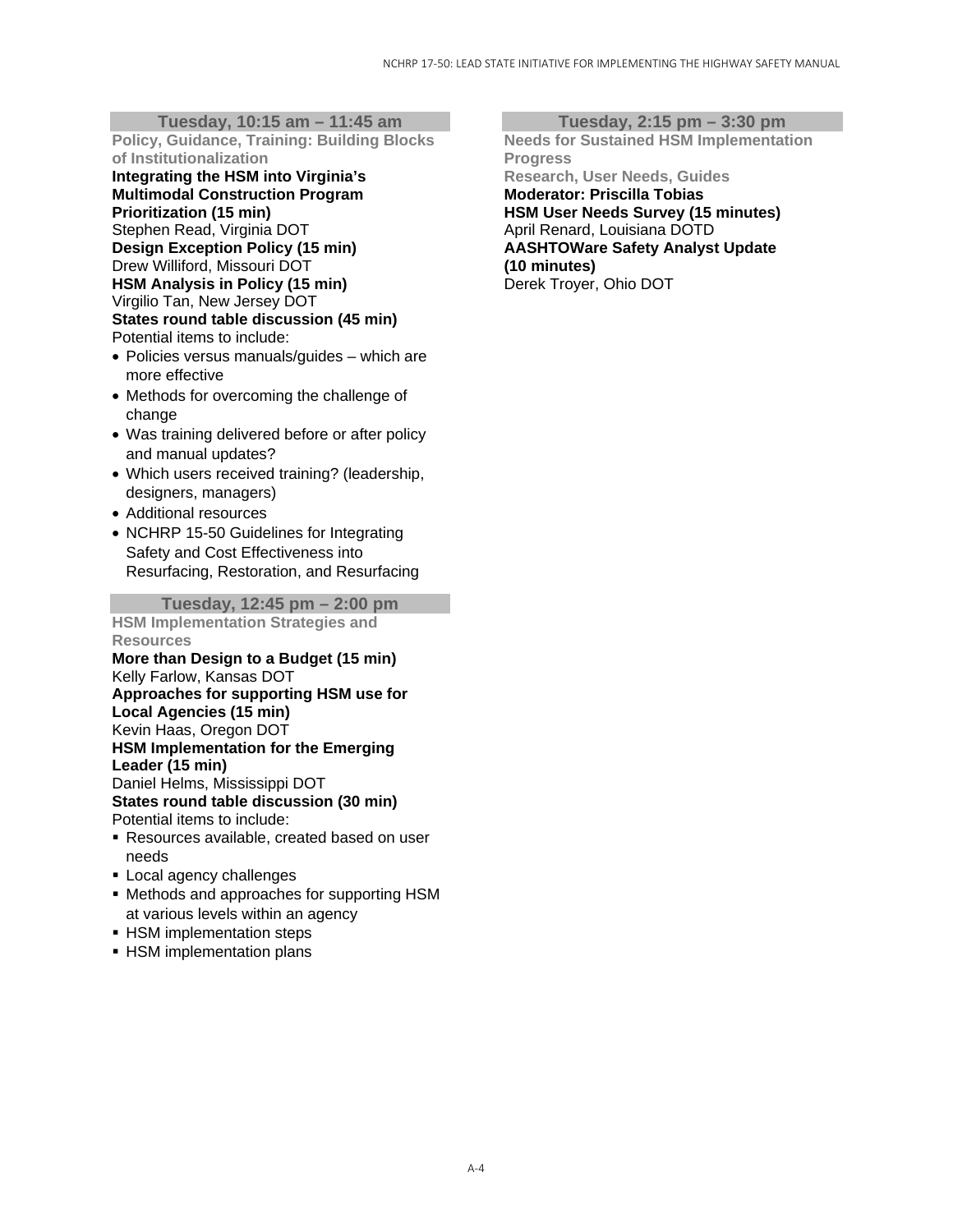## Appendix B: List of Participants

| No.                     | <b>Full Name</b>     | <b>Last Name</b> | <b>First Name</b> | Email                               | Organization                    |
|-------------------------|----------------------|------------------|-------------------|-------------------------------------|---------------------------------|
| $\mathbf{1}$            | Kara Aguliar         | Aguliar          | Kara              | Kara.A.Aguilar@maine.gov            | Maine DOT                       |
| $\overline{2}$          | Chris Armstrong      | Armstrong        | Chris             | Christopher.Armstrong@tn.gov        | <b>Tennessee DOT</b>            |
| 3                       | Ron Baker            | Baker            | Ron               | Ron.Baker@tn.gov                    | Tennessee DOT                   |
| $\overline{\mathbf{4}}$ | Tim E. Barnett       | <b>Barnett</b>   | Tim E.            | barnettt@dot.state.al.us            | Alabama DOT                     |
| 5                       | Darryl Belz          | Belz             | Darryl            | darryl.belz@maine.gov               | Maine DOT                       |
| $\,6$                   | Mark Bush            | <b>Bush</b>      | Mark              | MBush@nas.edu                       | <b>TRB</b>                      |
| $\overline{7}$          | Clayton Chen         | Chen             | Clayton           | clayton.chen@dot.gov                | <b>FHWA</b>                     |
| 8                       | <b>Mike Colety</b>   | Colety           | Mike              | Mike.Colety@kimley-horn.com         | Kimlev-Horn                     |
| 9                       | Mike Curtit          | Curtit           | Mike              | Michael.Curtit@ch2m.com             | CH <sub>2</sub> M               |
| 10                      | <b>Brandon Darks</b> | <b>Darks</b>     | <b>Brandon</b>    | Brandon.Darks@tn.gov                | Tennessee DOT                   |
| 11                      | David Duncan         | Duncan           | David             | David.A.Duncan@tn.gov               | Tennessee DOT                   |
| 12                      | <b>Greg Dyer</b>     | Dyer             | Greg              | Gregory.Dyer@tn.gov                 | Tennessee DOT                   |
| 13                      | <b>Kelly Farlow</b>  | Farlow           | Kelly             | kellyf@ksdot.org                    | Kansas DOT                      |
| 14                      | Mike Gilbert         | Gilbert          | Mike              | Michael.Gilbert@tn.gov              | Tennessee DOT                   |
| 15                      | Kevin Haas           | Haas             | Kevin             | kevin.j.haas@odot.state.or.us       | Oregon DOT                      |
| 16                      | <b>Kelly Hardy</b>   | Hardy            | Kelly             | khardy@aashto.org                   | <b>AASHTO</b>                   |
| 17                      | <b>Brian Hurst</b>   | Hurst            | Brian             | Brian.hurst@tn.gov                  | Tennessee DOT                   |
| 18                      | <b>Scott Jones</b>   | Jones            | <b>Scott</b>      | wsjones@utah.gov                    | Utah DOT                        |
| 19                      | Kohinoor Kar         | Kar              | Kohinoor          | KKar@azdot.gov                      | Arizona DOT                     |
| 20                      | Kim Kolody           | Kolody           | Kim               | kkolody@ch2m.com                    | CH <sub>2</sub> M               |
| 21                      | Ray Krammes          | Krammes          | Ray               | Ray.Krammes@dot.gov                 | <b>FHWA</b>                     |
| 22                      | <b>Tracie Leix</b>   | Leix             | Tracie            | leixt@michigan.gov                  | Michigan DOT                    |
| 23                      | Derek Leuer          | Leuer            | Derek             | derek.leuer@state.mn.us             | Minnesota DOT                   |
| 24                      | <b>Tracy Lovell</b>  | Lovell           | Tracy             | tlovell@aashto.org                  | <b>AASHTO</b>                   |
| 25                      | Ken Mammen           | Mammen           | Ken               | kmammen@dot.state.nv.us             | Nevada DOT                      |
| 26                      | <b>Brian Mayhew</b>  | Mayhew           | <b>Brian</b>      | bmayhew@ncdot.gov                   | North Carolina DOT              |
| 27                      | Tommy Myszka         | Myszka           | Tommy             | Tommy.myszka@CH2M.com               | CH <sub>2</sub> M               |
| 28                      | Dante Perez-Bravo    | Perez-Bravo      | Dante             | Dante.Perez-Bravo@CH2M.com          | CH <sub>2</sub> M               |
| 29                      | Bonnie Polin         | Polin            | Bonnie            | Bonnie.Polin@state.ma.us            | Massachusetts DOT               |
| 30                      | <b>Brian Porter</b>  | Porter           | <b>Brian</b>      | brian.porter@dot.wi.gov             | <b>Wisconsin DOT</b>            |
| 31                      | Stephen W. Read      | Read             | Stephen W.        | Stephen.Read@VDOT.Virginia.gov      | Virginia DOT                    |
| 32                      | April Renard         | Renard           | April             | april.renard@la.gov                 | Louisiana DOTD                  |
| 33                      | Jessica Rich         | Rich             | Jessica           | Jessica.Rich@dot.gov                | <b>FHWA</b>                     |
| 34                      | Jerry Roche          | Roche            | Jerry             | jerry.roche@dot.gov                 | <b>FHWA</b>                     |
| 35                      | Glenn Rowe           | Rowe             | Glenn             | GLROWE@pa.gov                       | Pennsylvania DOT                |
| 36                      | Joseph B. Santos     | Santos           | Joseph B.         | joseph.santos@dot.state.fl.us       | Florida DOT                     |
| 37                      | Thomas Schriber      | Schriber         | Thomas            | thomas_schriber@dot.ca.gov          | California DOT                  |
| 38                      | Zahidul Siddique     | Siddique         | Zahidul           | Zahidul.Q.Siddique@odot.state.or.us | Oregon DOT                      |
| 39                      | Jason Siwula         | Siwula           | Jason             | jason.siwula@ky.gov                 | Kentucky Transportation Cabinet |
| 40                      | Virgilio Tan         | Tan              | Virgilio          | Virgilio.Tan@dot.nj.gov             | New Jersey DOT                  |
| 41                      | Ruihua Tao           | Tao              | Ruihua            | rtao@sha.state.md.us                | Maryland SHA                    |
| 42                      | Priscilla Tobias     | <b>Tobias</b>    | Priscilla         | Priscilla.Tobias@illinois.gov       | <b>Illinois DOT</b>             |
| 43                      | Joe Toole            | Toole            | Joe               | jtoole@kittelson.com                | Kittelson & Associates, Inc.    |
| 44                      | <b>Derek Troyer</b>  | <b>Troyer</b>    | Derek             | Derek.Troyer@dot.state.oh.us        | Ohio DOT                        |
| 45                      | Ida van Schalkwyk    | van Schalkwyk    | Ida               | vanschi@wsdot.wa.gov                | Washington DOT                  |
| 46                      | Matt Warren          | Warren           | Matt              | mwarren@odot.org                    | Oklahoma DOT                    |
| 47                      | Andrew Williford     | Williford        | Andrew            | Andrew.Williford@modot.mo.gov       | Missouri DOT                    |
| 48                      | Jiguang Zhao         | Zhao             | Jiguang           | Jiguang.Zhao@ch2m.com               | CH <sub>2</sub> M               |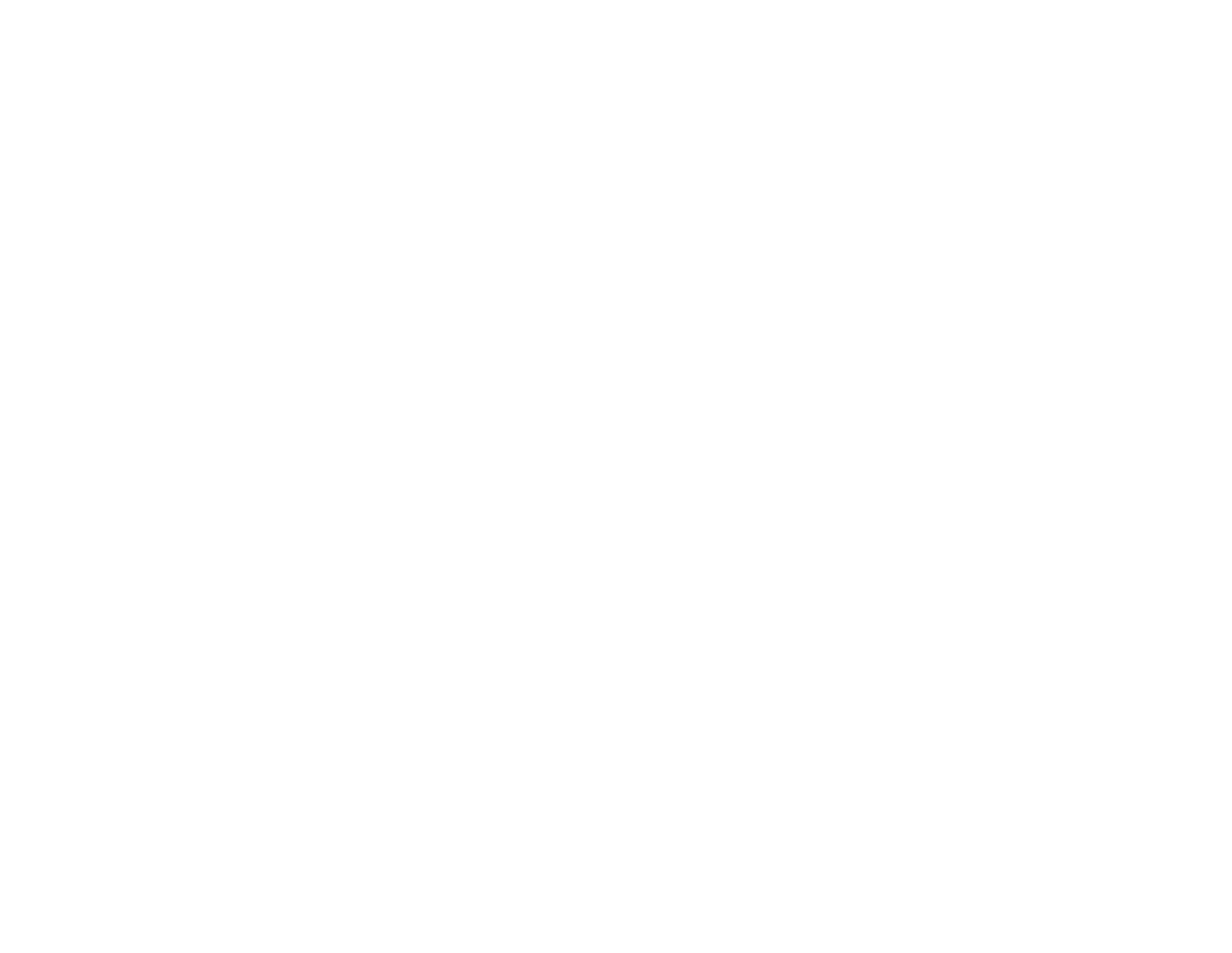### Appendix C: Lead State Attendee Survey Summary

### **Highway Safety Manual Lead State Peer Exchange** Attendee Survey

|                |                      | <b>Overall Satisfaction</b> |                     |                | <b>Additional</b><br>details for<br>like most and<br>"Not<br>what is your | What did you                                                                                                                                             |                 |                        |                 |                |                         |             |                      | Exchange              |               |                 |                 |                      | Interested in learning more about any specific topic discussed at the Peer | In a scale from 1% to                                                                                                                                                                                                                         | While developing<br>and implementing<br>HSM in your<br>organization, what<br>kinds of resources                                                   |            | <b>Overall</b><br>Satisfaction |  | Additional                                                                                                                                                                                                                                                                                                         |
|----------------|----------------------|-----------------------------|---------------------|----------------|---------------------------------------------------------------------------|----------------------------------------------------------------------------------------------------------------------------------------------------------|-----------------|------------------------|-----------------|----------------|-------------------------|-------------|----------------------|-----------------------|---------------|-----------------|-----------------|----------------------|----------------------------------------------------------------------------|-----------------------------------------------------------------------------------------------------------------------------------------------------------------------------------------------------------------------------------------------|---------------------------------------------------------------------------------------------------------------------------------------------------|------------|--------------------------------|--|--------------------------------------------------------------------------------------------------------------------------------------------------------------------------------------------------------------------------------------------------------------------------------------------------------------------|
| Item           | Registration Process | Materials/Handouts          | Speakers/Presenters | Venue/Facility | Satisfied",<br>if any                                                     | most important<br>gain from it?                                                                                                                          | SPF Development | <b>HSM Calibration</b> | Future Research | Safety Analyst | <b>HSM Spreadsheets</b> | Data Needs  | Implementation Plans | of Part D CMFs<br>Use | <b>INCSHI</b> | Part C Examples | Part B Examples | <b>HSM Resources</b> | Other                                                                      | 100%, where do you<br>think you are with<br><b>HSM</b> implementation<br>efforts in your state?                                                                                                                                               | and support would<br>you like to have<br>within our state,<br>regionally, and<br>nationally to<br>continue to support<br>your efforts?            | Completely | Somewhat<br>Not at All         |  | comments or<br>feedback on this<br>workshop                                                                                                                                                                                                                                                                        |
|                | VS                   | VS                          | SS                  | VS             |                                                                           | I learned about<br>several<br>resource<br>documents<br>from FHWA<br>and other<br>states that will<br>be helpful for<br>our future HSM<br>implementation. | $\mathsf{X}$    | Χ                      | Χ               | Χ              |                         |             | $\chi$               |                       |               |                 | X               |                      |                                                                            | 10% - we have<br>support from upper<br>management but<br>lack staff resources<br>to move forward in a<br>timely manner.<br>Getting others<br>involved in our<br>agency to assist with<br>our implementation<br>will be key to our<br>success. | Training on parts B &<br>C, model policy<br>language/documents,<br>guidance on<br>statistical issues with<br>developing/calibrating<br>CMFs/SPFs. | $\sf X$    |                                |  | Perhaps an HSM<br>status of<br>implementation<br>summary from each<br>state could be<br>developed and sent<br>out to everyone<br>who attended the<br>peer exchange.<br>Having a consistent<br>format or general<br>themes might help<br>to give a<br>framework. Great<br>job on coordinating<br>the peer exchange! |
| $\overline{2}$ | <b>VS</b>            | VS                          | <b>VS</b>           | <b>VS</b>      |                                                                           | <b>Hearing from</b><br>peer states -<br><b>SUCCESS</b><br>stories, issues.<br>Recommendati<br>ons to<br>overcome<br>some<br>challenges, etc.             | $\mathsf{X}$    | $\mathsf{X}$           | X               | $\mathsf{X}$   |                         |             | $\chi$               |                       |               |                 |                 |                      | How to<br>obtain<br>upper<br>manage<br>ment<br>support                     | 25% - No policy yet.                                                                                                                                                                                                                          | All the above                                                                                                                                     | X          |                                |  | Need peer<br>exchange<br>periodically<br>(on-site) and<br>webinar/conference<br>calls in between to<br>keep the<br>momentum.                                                                                                                                                                                       |
| 3              | VS                   | N                           | VS                  | VS             | Materials<br>still coming,<br>right?                                      | Connections<br>with<br>colleagues.                                                                                                                       |                 |                        | $\mathsf X$     | Χ              | $\chi$                  | $\mathsf X$ |                      |                       | $\chi$        | $\mathsf X$     | X               | $\chi$               |                                                                            | 30% - Still some<br>hanging on to crash<br>rates.                                                                                                                                                                                             | Spreadsheet tools<br>that states can<br>tweak.                                                                                                    | X          |                                |  | Thank you                                                                                                                                                                                                                                                                                                          |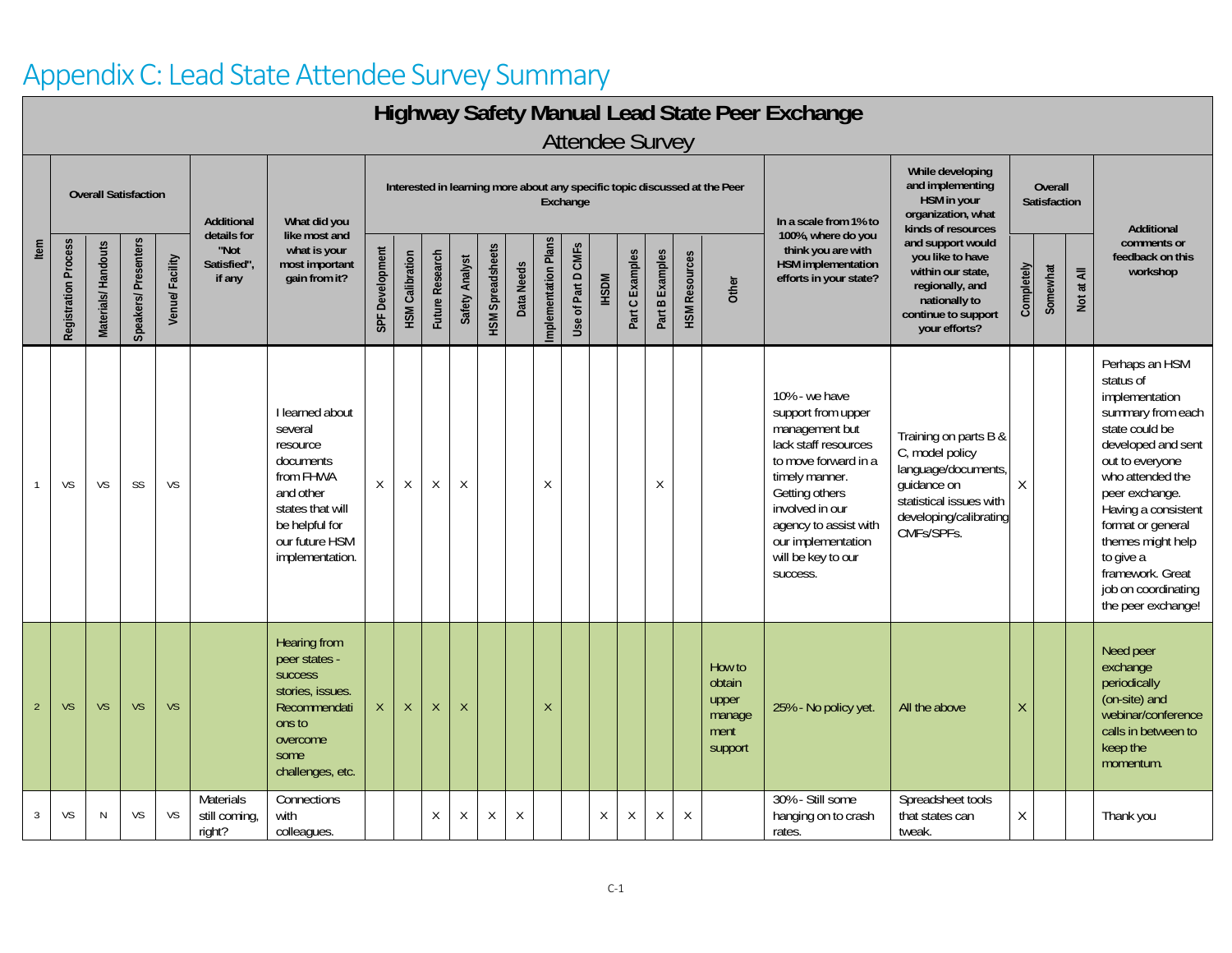#### NCHRP 17-50: LEAD STATE INITIATIVE FOR IMPLEMENTING THE HIGHWAY SAFETY MANUAL

## **Highway Safety Manual Lead State Peer Exchange**

|                |                      | <b>Overall Satisfaction</b> |                      |                | Additional                                   | What did you                                                                                                                                       |                 |                        |                 |                |                         |            |                      | Exchange           |              |                 |                 |                      | Interested in learning more about any specific topic discussed at the Peer | In a scale from 1% to                                                                    | While developing<br>and implementing<br>HSM in your<br>organization, what<br>kinds of resources                                        | Overall<br>Satisfaction |          |            | Additional                                  |
|----------------|----------------------|-----------------------------|----------------------|----------------|----------------------------------------------|----------------------------------------------------------------------------------------------------------------------------------------------------|-----------------|------------------------|-----------------|----------------|-------------------------|------------|----------------------|--------------------|--------------|-----------------|-----------------|----------------------|----------------------------------------------------------------------------|------------------------------------------------------------------------------------------|----------------------------------------------------------------------------------------------------------------------------------------|-------------------------|----------|------------|---------------------------------------------|
| Item           | Registration Process | Materials/Handouts          | Speakers/ Presenters | Venue/Facility | details for<br>"Not<br>Satisfied",<br>if any | like most and<br>what is your<br>most important<br>gain from it?                                                                                   | SPF Development | <b>HSM Calibration</b> | Future Research | Safety Analyst | <b>HSM Spreadsheets</b> | Data Needs | Implementation Plans | Use of Part D CMFs | <b>IHSDM</b> | Part C Examples | Part B Examples | <b>HSM Resources</b> | Other                                                                      | 100%, where do you<br>think you are with<br>HSM implementation<br>efforts in your state? | and support would<br>you like to have<br>within our state,<br>regionally, and<br>nationally to<br>continue to support<br>your efforts? | Completely              | Somewhat | Not at All | comments or<br>feedback on this<br>workshop |
| $\overline{4}$ | <b>VS</b>            | <b>VS</b>                   | <b>VS</b>            | <b>VS</b>      |                                              | All great info                                                                                                                                     | $\mathsf X$     |                        | $\chi$          | $\mathsf{X}$   | $\mathsf{X}$            |            |                      |                    | X            | $\mathsf{X}$    | $\mathsf{X}$    | $\mathsf{X}$         |                                                                            | 40% There is a ton<br>more we can do.<br>Chipping away at<br>things.                     |                                                                                                                                        | $\chi$                  |          |            | Fantastic                                   |
| 5              | VS                   | VS                          | <b>VS</b>            | VS             |                                              | Excellent<br>discussion!<br>Great<br>Presentations!<br>Will work on a<br>design<br>exception<br>process using<br>HSM.                              |                 |                        |                 |                |                         |            |                      |                    |              |                 |                 |                      | I feel well<br>informed<br>at this<br>point.                               | 60%                                                                                      | Training; tutorials.                                                                                                                   | X                       |          |            | Thanks                                      |
| 6 <sup>6</sup> | <b>VS</b>            | <b>SS</b>                   | <b>VS</b>            | <b>SS</b>      |                                              | Finding out<br>ways to expand<br>prediction of<br>crashes.<br>Proportional<br>tables by<br>region. Best<br>time to<br>influence<br>project design. |                 |                        | $\chi$          |                |                         |            |                      |                    |              |                 |                 |                      |                                                                            |                                                                                          |                                                                                                                                        |                         |          |            |                                             |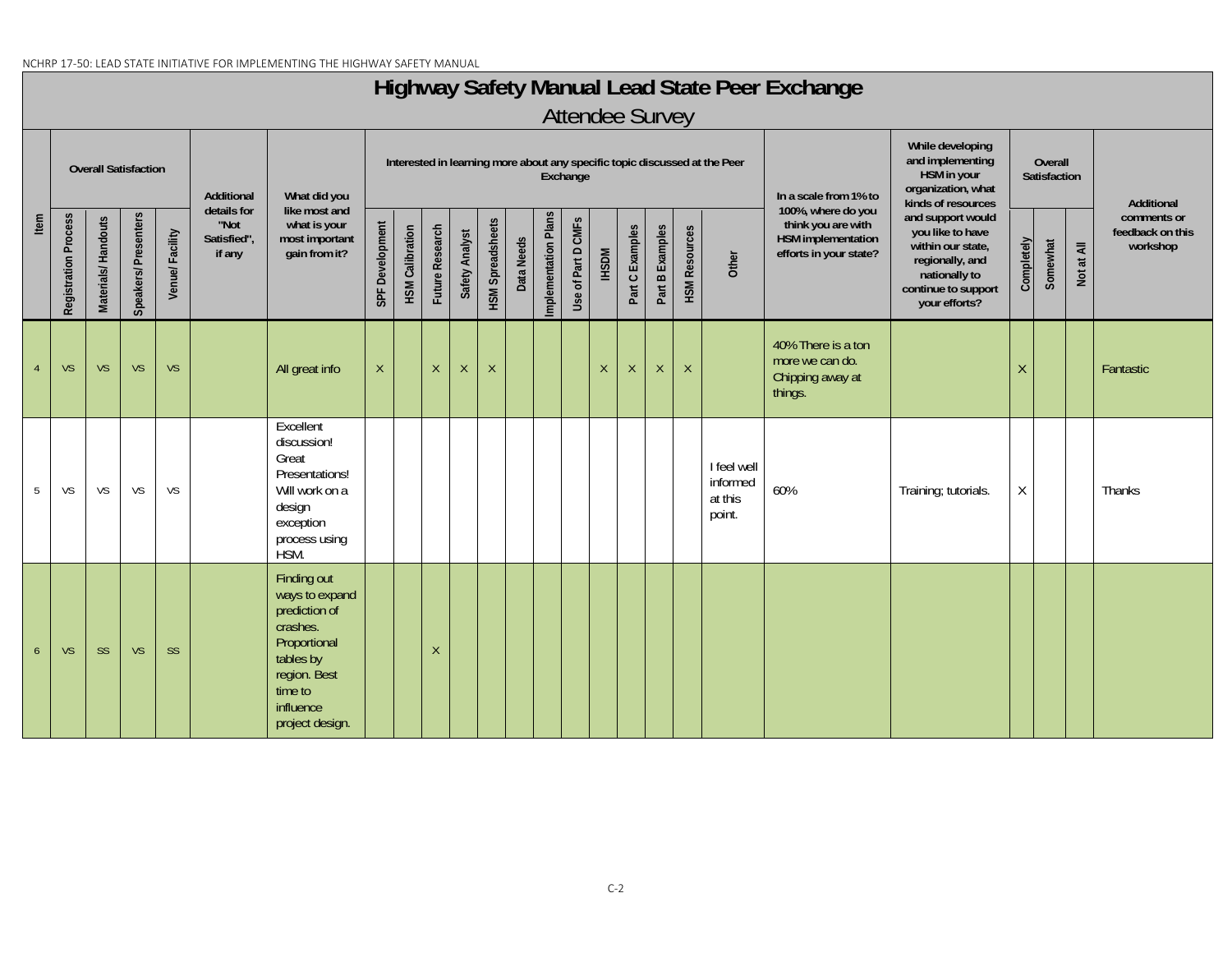## **Highway Safety Manual Lead State Peer Exchange**

|      |                      | <b>Overall Satisfaction</b> |                     |                | Additional                                   | What did you                                                                                                                                                                                              | Interested in learning more about any specific topic discussed at the Peer<br>Exchange<br>In a scale from 1% to<br>100%, where do you |                        |                 |                |                         |            |                      |                    |              |                 |                 |                      | While developing<br>and implementing<br>HSM in your<br>organization, what<br>kinds of resources | Overall<br>Satisfaction                                                                                            |                                                                                                                                        |            | Additional |               |                                             |
|------|----------------------|-----------------------------|---------------------|----------------|----------------------------------------------|-----------------------------------------------------------------------------------------------------------------------------------------------------------------------------------------------------------|---------------------------------------------------------------------------------------------------------------------------------------|------------------------|-----------------|----------------|-------------------------|------------|----------------------|--------------------|--------------|-----------------|-----------------|----------------------|-------------------------------------------------------------------------------------------------|--------------------------------------------------------------------------------------------------------------------|----------------------------------------------------------------------------------------------------------------------------------------|------------|------------|---------------|---------------------------------------------|
| Item | Registration Process | Materials/Handouts          | Speakers/Presenters | Venue/Facility | details for<br>"Not<br>Satisfied",<br>if any | like most and<br>what is your<br>most important<br>gain from it?                                                                                                                                          | SPF Development                                                                                                                       | <b>HSM Calibration</b> | Future Research | Safety Analyst | <b>HSM Spreadsheets</b> | Data Needs | Implementation Plans | Use of Part D CMFs | <b>IHSDM</b> | Part C Examples | Part B Examples | <b>HSM Resources</b> | Other                                                                                           | think you are with<br>HSM implementation<br>efforts in your state?                                                 | and support would<br>you like to have<br>within our state,<br>regionally, and<br>nationally to<br>continue to support<br>your efforts? | Completely | Somewhat   | at All<br>Not | comments or<br>feedback on this<br>workshop |
|      | SS                   | SS                          | $\mathsf{N}$        | SS             |                                              | Hearing what<br>other state<br>DOT's are<br>doing. How the<br>SPF & CMF are<br>being<br>developed.<br>Getting started<br>with developing<br>SPF - CMF.<br>Regional based<br>models for SPF<br>development | $\mathsf{X}$                                                                                                                          | $\times$               |                 |                |                         |            | $\chi$               |                    |              |                 |                 | $\times$             |                                                                                                 | 10% - Very early<br>stages of<br>development.                                                                      | Any type of<br>education and<br>involvement<br>pertaining to HSM<br>due to early<br>development &<br>implementation.                   |            | Χ          |               | Overall, very good<br>peer exchange.        |
| 8    | <b>VS</b>            | <b>VS</b>                   | <b>SS</b>           | <b>VS</b>      |                                              | Good<br>information and<br>reassurance<br>that HSM<br>implementation<br>is a process.<br>Tennessee is in<br>the early stages<br>but hoping to<br>gain more<br>progress soon.                              | $\mathsf{X}$                                                                                                                          | $\mathsf{X}$           |                 |                | $\chi$                  |            |                      |                    |              |                 |                 |                      |                                                                                                 | 50% - We have<br>developed an HSM<br>committee, will<br>participate in a peer<br>exchange, and<br>getting training | More examples of<br>how to use it, using<br>our info.                                                                                  |            | $\sf X$    |               |                                             |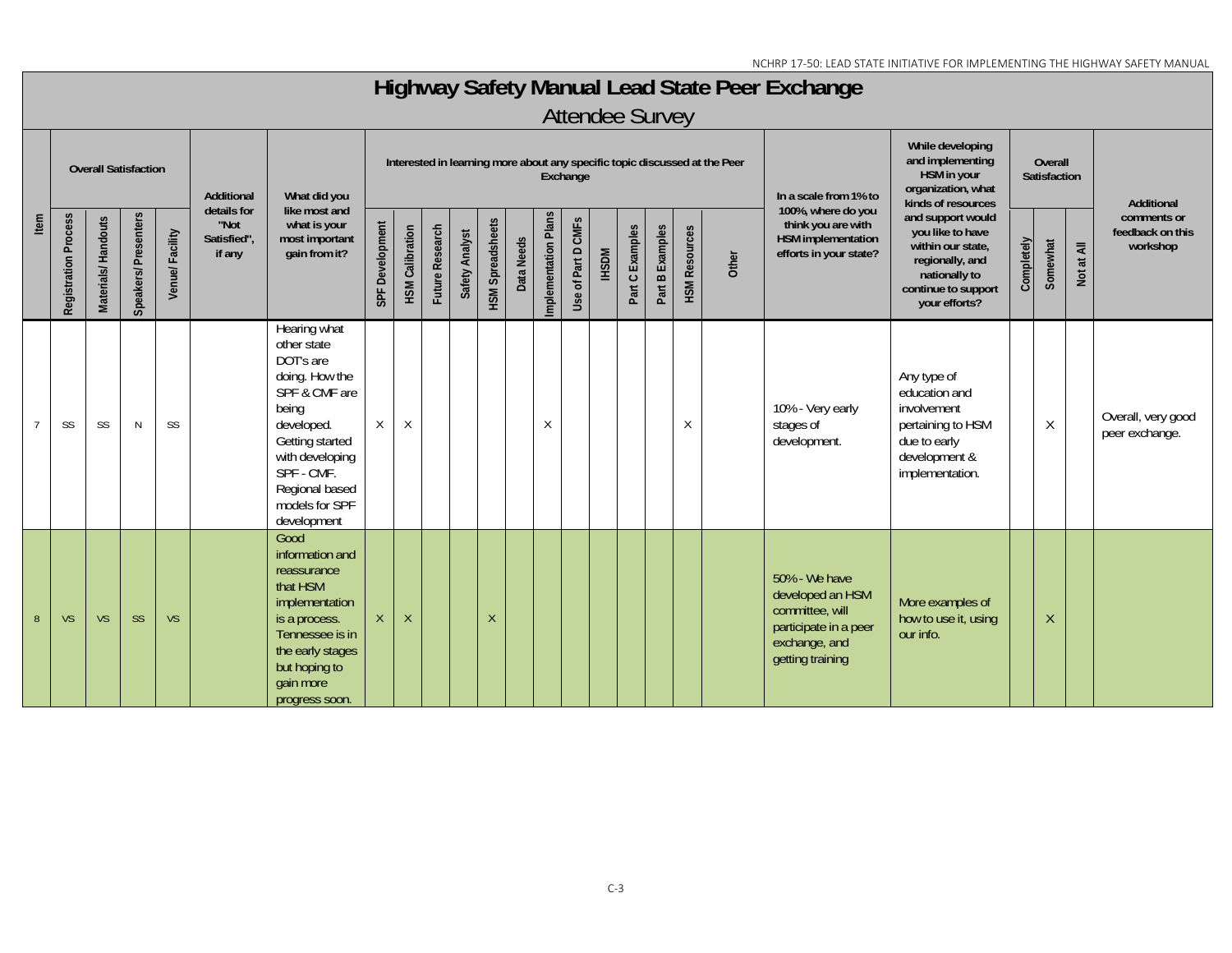#### NCHRP 17-50: LEAD STATE INITIATIVE FOR IMPLEMENTING THE HIGHWAY SAFETY MANUAL

## **Highway Safety Manual Lead State Peer Exchange**

|      |                      |                    | <b>Overall Satisfaction</b> |                | Additional<br>details for                                                                                                  | What did you<br>like most and                                                               |                 |                        |                 |                |                         |            |                      | Exchange           |              |                 |                 |                      | Interested in learning more about any specific topic discussed at the Peer | In a scale from 1% to<br>100%, where do you                                 | While developing<br>and implementing<br>HSM in your<br>organization, what<br>kinds of resources                                        |            | Overall<br>Satisfaction |            | Additional                                  |
|------|----------------------|--------------------|-----------------------------|----------------|----------------------------------------------------------------------------------------------------------------------------|---------------------------------------------------------------------------------------------|-----------------|------------------------|-----------------|----------------|-------------------------|------------|----------------------|--------------------|--------------|-----------------|-----------------|----------------------|----------------------------------------------------------------------------|-----------------------------------------------------------------------------|----------------------------------------------------------------------------------------------------------------------------------------|------------|-------------------------|------------|---------------------------------------------|
| Item | Registration Process | Materials/Handouts | Speakers/Presenters         | Venue/Facility | "Not<br>Satisfied",<br>if any                                                                                              | what is your<br>most important<br>gain from it?                                             | SPF Development | <b>HSM Calibration</b> | Future Research | Safety Analyst | <b>HSM Spreadsheets</b> | Data Needs | Implementation Plans | Use of Part D CMFs | <b>IHSDM</b> | Part C Examples | Part B Examples | <b>HSM Resources</b> | Other                                                                      | think you are with<br><b>HSM</b> implementation<br>efforts in your state?   | and support would<br>you like to have<br>within our state,<br>regionally, and<br>nationally to<br>continue to support<br>your efforts? | Completely | Somewhat                | Not at All | comments or<br>feedback on this<br>workshop |
| 9    | VS                   | VS                 | VS                          | <b>VS</b>      | Tennessee<br>is just<br>moving into<br>the HSM,<br>so all<br>information<br>was an eye<br>opening<br>experience<br>for us. | Group<br>discussion                                                                         | $\mathsf{X}$    | X                      | $\mathsf X$     | X              | $\mathsf X$             | X          | $\mathsf X$          | X                  | $\mathsf{X}$ | X               | $\mathsf X$     | $\mathsf X$          | All material<br>will be<br>beneficial                                      | 5%                                                                          | All. We have an<br>outreach plan with<br><b>FHWA</b>                                                                                   | X          |                         |            | Thank you.                                  |
| 10   | <b>SS</b>            | VS                 | <b>VS</b>                   | <b>SS</b>      |                                                                                                                            | Seeing what<br>other states are<br>doing, and<br>getting idea on<br>how to move<br>forward. |                 |                        | X               |                | $\sf X$                 |            | $\sf X$              |                    |              |                 |                 |                      |                                                                            | 15% - project<br>examples and<br>analysis, not much<br>more. Some training. | Training of districts,<br>Implementation<br>plans.                                                                                     | $\sf X$    |                         |            | Learned a lot. Have<br>a long way to go.    |
| 11   | SS                   | SS                 | SS                          | SS             | Very good<br>overall.<br>Less<br>presentatio<br>ns and<br>more time<br>to talk in<br>small<br>groups                       | Opportunity to<br>learn best<br>practices from<br>each state.                               | $\mathsf{X}$    | X                      | $\mathsf X$     | $\mathsf X$    | $\mathsf X$             | X          | $\mathsf X$          | X                  | $\mathsf{X}$ | X               | $\mathsf X$     | $\sf X$              |                                                                            | 75%                                                                         | Region Workshop<br>development and<br>facilitation                                                                                     | X          |                         |            | Good Work!                                  |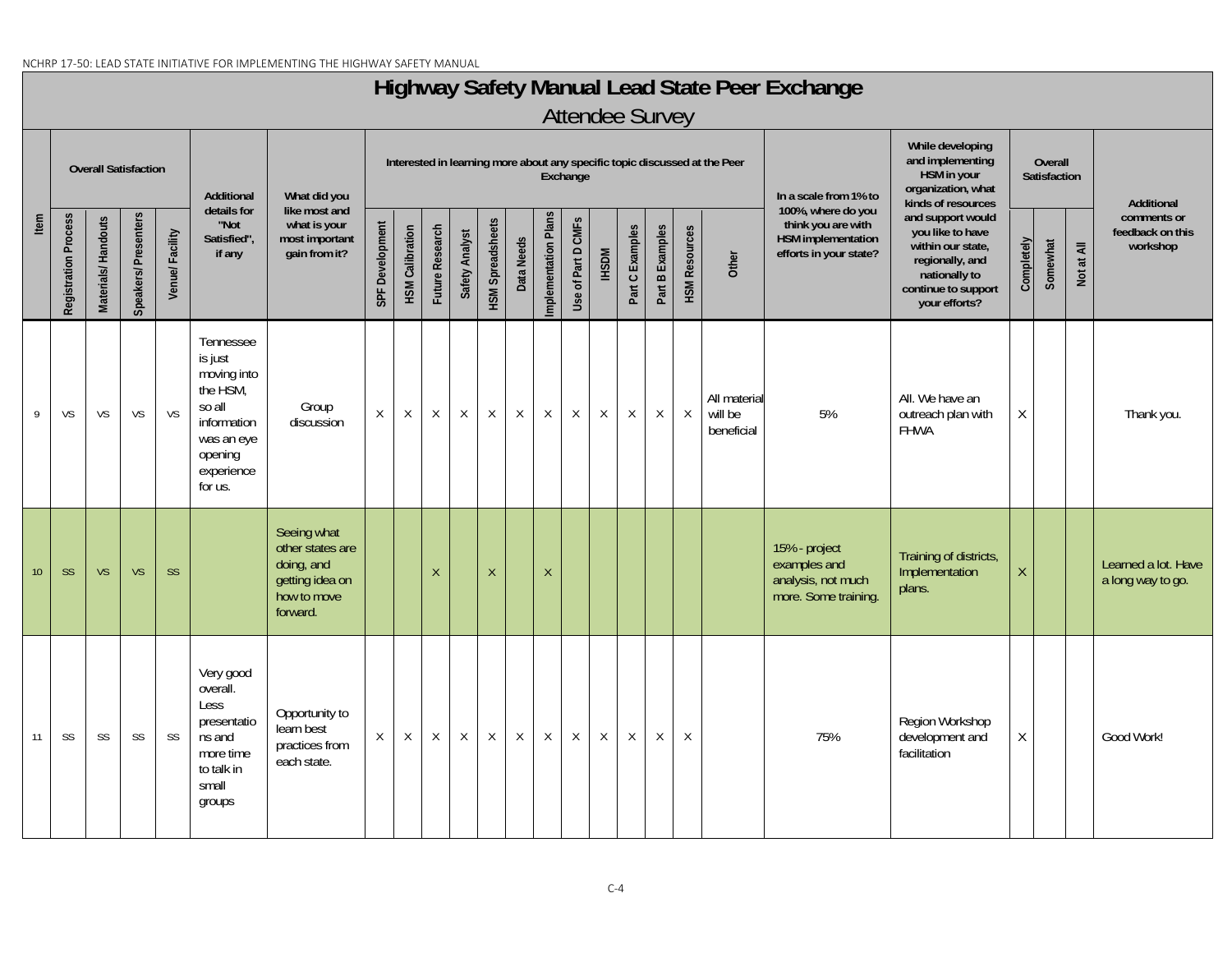## **Highway Safety Manual Lead State Peer Exchange**

|      |                      | <b>Overall Satisfaction</b> |                     |                | Additional                                   | What did you                                                                                                                                                                             |                 |                        |                 |                |                         |            |                      | Exchange           |              |                 |                 |                      | Interested in learning more about any specific topic discussed at the Peer | In a scale from 1% to                                                                                                                                                                                                                              | While developing<br>and implementing<br>HSM in your<br>organization, what<br>kinds of resources                                        |              | Overall<br>Satisfaction |            | Additional                                  |
|------|----------------------|-----------------------------|---------------------|----------------|----------------------------------------------|------------------------------------------------------------------------------------------------------------------------------------------------------------------------------------------|-----------------|------------------------|-----------------|----------------|-------------------------|------------|----------------------|--------------------|--------------|-----------------|-----------------|----------------------|----------------------------------------------------------------------------|----------------------------------------------------------------------------------------------------------------------------------------------------------------------------------------------------------------------------------------------------|----------------------------------------------------------------------------------------------------------------------------------------|--------------|-------------------------|------------|---------------------------------------------|
| Item | Registration Process | Materials/Handouts          | Speakers/Presenters | Venue/Facility | details for<br>"Not<br>Satisfied",<br>if any | like most and<br>what is your<br>most important<br>gain from it?                                                                                                                         | SPF Development | <b>HSM Calibration</b> | Future Research | Safety Analyst | <b>HSM Spreadsheets</b> | Data Needs | Implementation Plans | Use of Part D CMFs | <b>INSDM</b> | Part C Examples | Part B Examples | <b>HSM Resources</b> | Other                                                                      | 100%, where do you<br>think you are with<br>HSM implementation<br>efforts in your state?                                                                                                                                                           | and support would<br>you like to have<br>within our state,<br>regionally, and<br>nationally to<br>continue to support<br>your efforts? | Completely   | Somewhat                | Not at All | comments or<br>feedback on this<br>workshop |
| 12   | <b>VS</b>            | <b>VS</b>                   | <b>VS</b>           | <b>SS</b>      |                                              | Networking and<br>sharing of best<br>practices and<br>methods to<br>overcome<br>obstacles                                                                                                | $\mathsf{X}$    |                        |                 |                |                         |            | X                    |                    |              |                 |                 |                      |                                                                            | 20% - Primarily<br>targeted to HSIP.<br>Currently working to<br>incorporate Div. of<br>Planning before<br>involving Div. of<br>Highway Design.                                                                                                     | <b>Training &amp; Tutorials</b>                                                                                                        | X            |                         |            |                                             |
| 13   | VS                   | VS                          | <b>VS</b>           | VS             |                                              | I enjoyed<br>hearing<br>experiences<br>from a variety<br>of states. It was<br>good to make<br>contacts with<br>states<br>advancing in<br>different areas<br>of the HSM<br>implementation | X               | $\chi$                 | $\sf X$         |                |                         |            | X                    | $\mathsf X$        | $\mathsf X$  | $\chi$          |                 | $\times$             |                                                                            | It depends on which<br>area. I would say<br>40% overall. We've<br>used on many<br>projects in Road<br>Design, but not<br>extensively in Traffic<br>Engineering<br>(Intersections/RSA;s)<br>, Network Screening<br>or with local safety<br>projects | State specific<br>training & tutorials.<br>Continued<br>involvement at the<br>region and national<br>level is helpful                  | $\mathsf{X}$ |                         |            |                                             |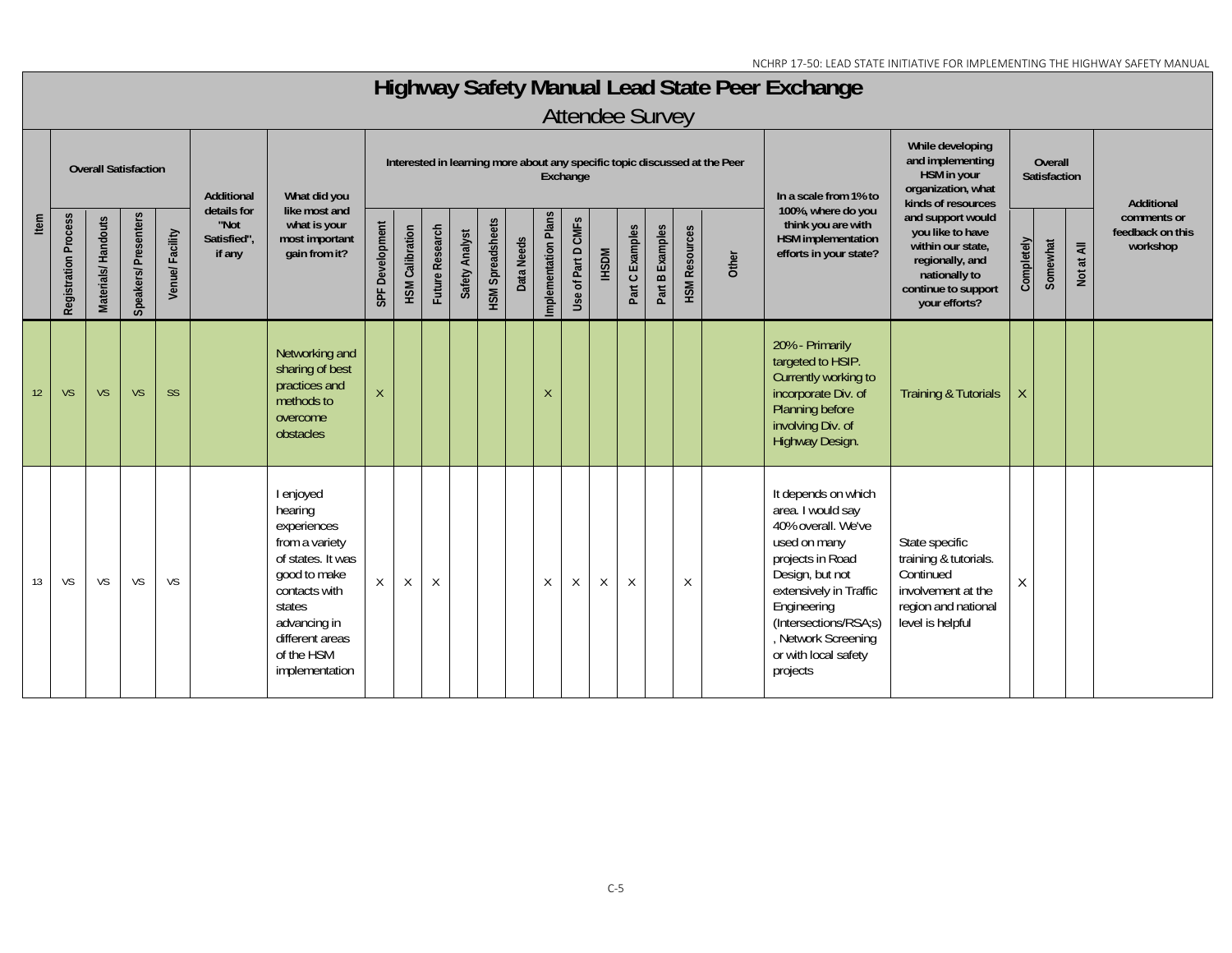#### NCHRP 17-50: LEAD STATE INITIATIVE FOR IMPLEMENTING THE HIGHWAY SAFETY MANUAL

## **Highway Safety Manual Lead State Peer Exchange**

|      |                         | <b>Overall Satisfaction</b> |                     |                | Additional                                   | What did you                                                                                                                                                                                |                    |                        |                 |                |                         |              |                      | Exchange                        |       |                 |                 |                      | Interested in learning more about any specific topic discussed at the Peer | In a scale from 1% to                                                                           | While developing<br>and implementing<br>HSM in your<br>organization, what<br>kinds of resources                                        |            | Overall<br>Satisfaction |                                       | Additional                                                                                                             |
|------|-------------------------|-----------------------------|---------------------|----------------|----------------------------------------------|---------------------------------------------------------------------------------------------------------------------------------------------------------------------------------------------|--------------------|------------------------|-----------------|----------------|-------------------------|--------------|----------------------|---------------------------------|-------|-----------------|-----------------|----------------------|----------------------------------------------------------------------------|-------------------------------------------------------------------------------------------------|----------------------------------------------------------------------------------------------------------------------------------------|------------|-------------------------|---------------------------------------|------------------------------------------------------------------------------------------------------------------------|
| Item | Process<br>Registration | Materials/Handouts          | Speakers/Presenters | Venue/Facility | details for<br>"Not<br>Satisfied",<br>if any | like most and<br>what is your<br>most important<br>gain from it?                                                                                                                            | Development<br>SPF | <b>HSM Calibration</b> | Future Research | Safety Analyst | <b>HSM Spreadsheets</b> | Data Needs   | Implementation Plans | CMFs<br>of Part D<br>$s$ e<br>∍ | IHSDM | Part C Examples | Part B Examples | <b>HSM Resources</b> | Other                                                                      | 100%, where do you<br>think you are with<br><b>HSM</b> implementation<br>efforts in your state? | and support would<br>you like to have<br>within our state,<br>regionally, and<br>nationally to<br>continue to support<br>your efforts? | Completely | Somewhat                | $\overline{\mathsf{A}}$<br><b>Not</b> | comments or<br>feedback on this<br>workshop                                                                            |
| 14   | VS                      | <b>VS</b>                   | <b>VS</b>           | <b>VS</b>      |                                              | The different<br>examples that<br>were given by<br>the speakers. I<br>gained ideas of<br>various<br>approaches<br>that can be<br>used to utilize<br>HSM. The<br>presentations<br>were good. |                    |                        |                 |                | $\mathsf{X}$            | $\mathsf{X}$ | X                    |                                 |       |                 |                 |                      |                                                                            | 45% - Got a good<br>start but have a long<br>ways to go.                                        | Training - Lots of it.                                                                                                                 |            |                         |                                       | Thank you for<br>setting this up and<br>for scheduling in<br>conjunction with the<br>AASHTO highway<br>safety meeting. |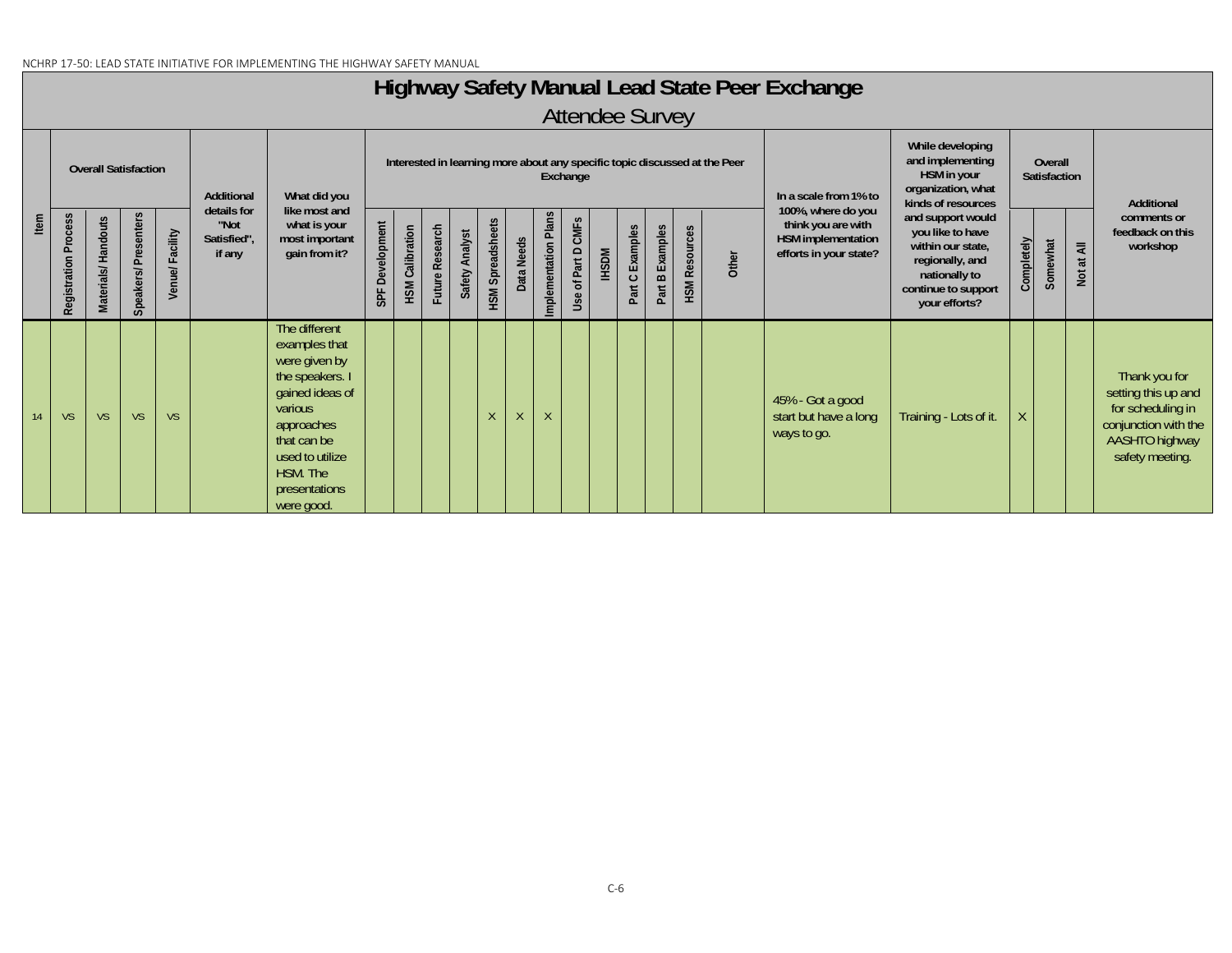## **Highway Safety Manual Lead State Peer Exchange**

|      |                      | <b>Overall Satisfaction</b> |                      |                | Additional                                   | What did you                                                                                                                                                                                                                                                                                                                                                                                                                                                             |                 |                        |                 |                |                         |            |                      | Exchange           |              |                 |                 |                      | Interested in learning more about any specific topic discussed at the Peer | In a scale from 1% to                                                                                                                                                                                        | While developing<br>and implementing<br>HSM in your<br>organization, what<br>kinds of resources                                                                                                               |            | Overall<br>Satisfaction |            | Additional                                                                                                                                                                                                                                                  |
|------|----------------------|-----------------------------|----------------------|----------------|----------------------------------------------|--------------------------------------------------------------------------------------------------------------------------------------------------------------------------------------------------------------------------------------------------------------------------------------------------------------------------------------------------------------------------------------------------------------------------------------------------------------------------|-----------------|------------------------|-----------------|----------------|-------------------------|------------|----------------------|--------------------|--------------|-----------------|-----------------|----------------------|----------------------------------------------------------------------------|--------------------------------------------------------------------------------------------------------------------------------------------------------------------------------------------------------------|---------------------------------------------------------------------------------------------------------------------------------------------------------------------------------------------------------------|------------|-------------------------|------------|-------------------------------------------------------------------------------------------------------------------------------------------------------------------------------------------------------------------------------------------------------------|
| Item | Registration Process | Materials/Handouts          | Speakers/ Presenters | Venue/Facility | details for<br>"Not<br>Satisfied",<br>if any | like most and<br>what is your<br>most important<br>gain from it?                                                                                                                                                                                                                                                                                                                                                                                                         | SPF Development | <b>HSM Calibration</b> | Future Research | Safety Analyst | <b>HSM Spreadsheets</b> | Data Needs | Implementation Plans | Use of Part D CMFs | <b>IHSDM</b> | Part C Examples | Part B Examples | <b>HSM Resources</b> | Other                                                                      | 100%, where do you<br>think you are with<br><b>HSM</b> implementation<br>efforts in your state?                                                                                                              | and support would<br>you like to have<br>within our state,<br>regionally, and<br>nationally to<br>continue to support<br>your efforts?                                                                        | Completely | Somewhat                | Not at All | comments or<br>feedback on this<br>workshop                                                                                                                                                                                                                 |
| 15   | VS                   | VS                          | VS                   | VS             |                                              | Since this was<br>my first true<br>HSM Peer<br>Exchange, I<br>really enjoyed<br>hearing other<br>states discuss<br>their<br>perspective/con<br>cerns. I gained<br>several "take<br>home" ideas<br>from this<br>conference:<br>Implement<br>HSM in design<br>alternatives,<br>VE, and AJR<br>with respect to<br>an order of<br>gently<br>introducing the<br>analysis. Look<br>into using<br>TRCC/HSIP<br>funds for<br>safety/data<br>analysis/collecti<br>on. Cure Plots. |                 |                        | X               | X              |                         |            | $\times$             |                    | $\chi$       | $\chi$          | $\chi$          | $\chi$               |                                                                            | 40% - I say that<br>because we have<br>made significant<br>strides, but still have<br>a long way to go. I<br>set it below 50% due<br>to the fact that we<br>don't necessarily<br>have strong program<br>yet. | The FHWA training<br>geared towards<br>upper management<br>is a great idea. We<br>need a way to<br>simplify/clarify<br>some of the HSM<br>results<br>(visualization,<br>maps, etc.). Need<br>help with locals | Χ          |                         |            | This was very<br>informative and well<br>done. A special<br>""thank you" should<br>go out to all those<br>who handled the<br>logistics of this<br>conference! I have<br>about 20 ideas I<br>want to implement<br>in Missouri (It might<br>be closer to 50). |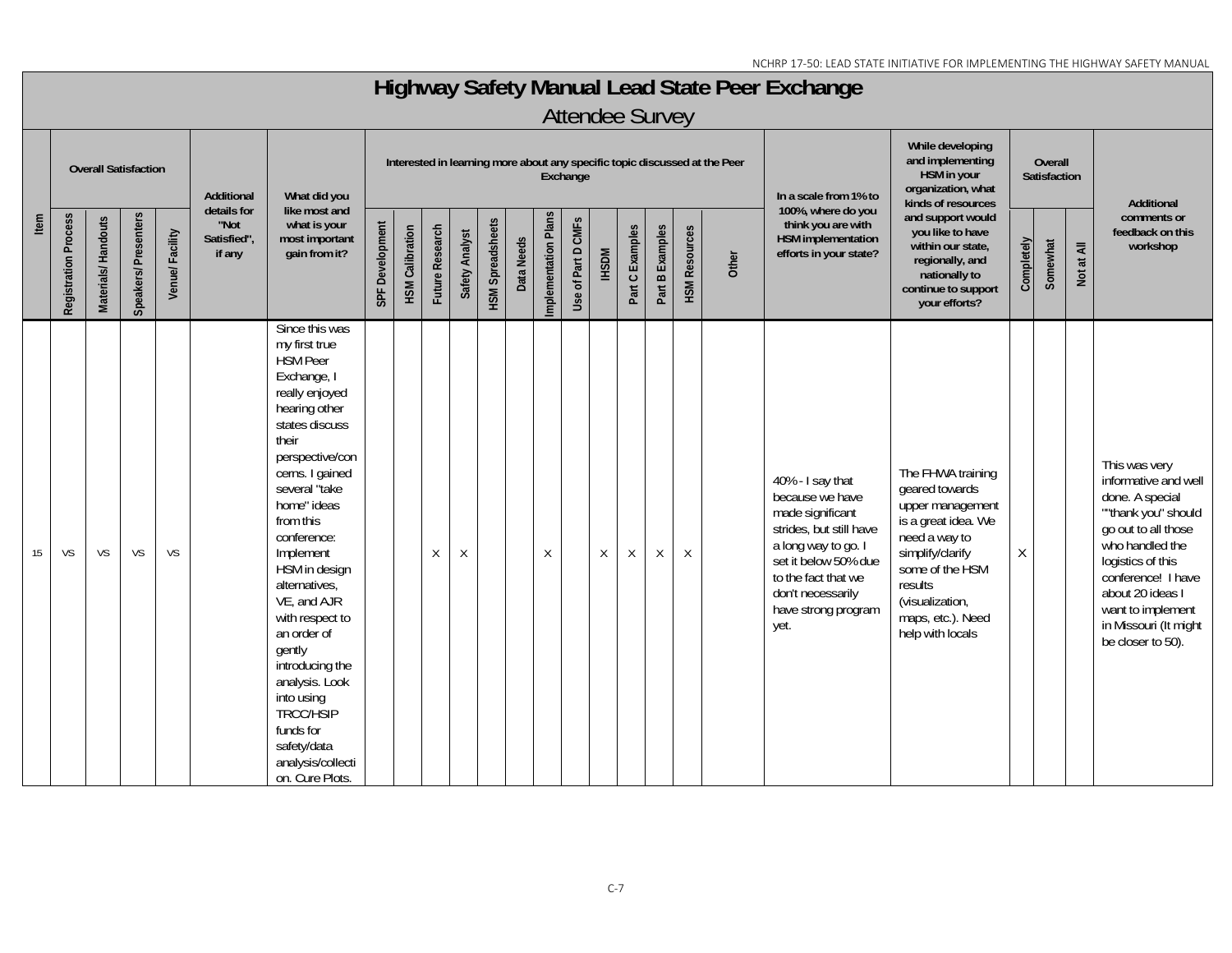#### NCHRP 17-50: LEAD STATE INITIATIVE FOR IMPLEMENTING THE HIGHWAY SAFETY MANUAL

## **Highway Safety Manual Lead State Peer Exchange**

|      |                      | <b>Overall Satisfaction</b> |                     |                | Additional                                                                      | What did you                                                                      |                 |                        |                 |                |                         |            |                      | Exchange           |              |                 |                 |                      | Interested in learning more about any specific topic discussed at the Peer | In a scale from 1% to                                                                                                                                                          | While developing<br>and implementing<br>HSM in your<br>organization, what<br>kinds of resources                                                                                                                                                             |            | Overall<br>Satisfaction |               | Additional                                  |
|------|----------------------|-----------------------------|---------------------|----------------|---------------------------------------------------------------------------------|-----------------------------------------------------------------------------------|-----------------|------------------------|-----------------|----------------|-------------------------|------------|----------------------|--------------------|--------------|-----------------|-----------------|----------------------|----------------------------------------------------------------------------|--------------------------------------------------------------------------------------------------------------------------------------------------------------------------------|-------------------------------------------------------------------------------------------------------------------------------------------------------------------------------------------------------------------------------------------------------------|------------|-------------------------|---------------|---------------------------------------------|
| Item | Registration Process | Materials/Handouts          | Speakers/Presenters | Venue/Facility | details for<br>"Not<br>Satisfied",<br>if any                                    | like most and<br>what is your<br>most important<br>gain from it?                  | SPF Development | <b>HSM Calibration</b> | Future Research | Safety Analyst | <b>HSM Spreadsheets</b> | Data Needs | Implementation Plans | Use of Part D CMFs | <b>IHSDM</b> | Part C Examples | Part B Examples | <b>HSM Resources</b> | Other                                                                      | 100%, where do you<br>think you are with<br>HSM implementation<br>efforts in your state?                                                                                       | and support would<br>you like to have<br>within our state,<br>regionally, and<br>nationally to<br>continue to support<br>your efforts?                                                                                                                      | Completely | Somewhat                | at All<br>Not | comments or<br>feedback on this<br>workshop |
| 16   | <b>VS</b>            | <b>SS</b>                   | <b>VS</b>           | <b>VS</b>      | Waiting for<br>on-line<br>slides to<br>make<br>"materials"<br>very<br>satisfied | Short<br>presentations<br>from many<br>states w/ Q/A.<br>Broad range of<br>topics |                 | $\mathsf{X}$           |                 |                |                         |            | $\sf X$              |                    | X            | $\chi$          |                 |                      |                                                                            | 40% - Have Part B<br>fully implemented.<br>60% to be done with<br>project development<br>use of Part C/D                                                                       | Shoe states how to<br>use in different<br>program steps.<br>Case<br>studies/Project<br>documentation.<br>Training 1 and 2<br>day classes, online.<br><b>Best Practices for</b><br>reporting results.<br>Types of<br>tables/comparisons<br>for alternatives. | $\times$   |                         |               |                                             |
| 17   | <b>VS</b>            | SS                          | SS                  | SS             |                                                                                 |                                                                                   | $\chi$          |                        | X               |                | $\times$                | $\chi$     |                      | $\chi$             | $\chi$       | X               | X               | $\chi$               |                                                                            | Maybe 50%.<br>Completed training.<br>Usage of HSM is on<br>voluntary basis. Lack<br>of policy & guidelines<br>in institutionalizing.<br>Completed local<br>calibration of HSM. |                                                                                                                                                                                                                                                             | X          |                         |               |                                             |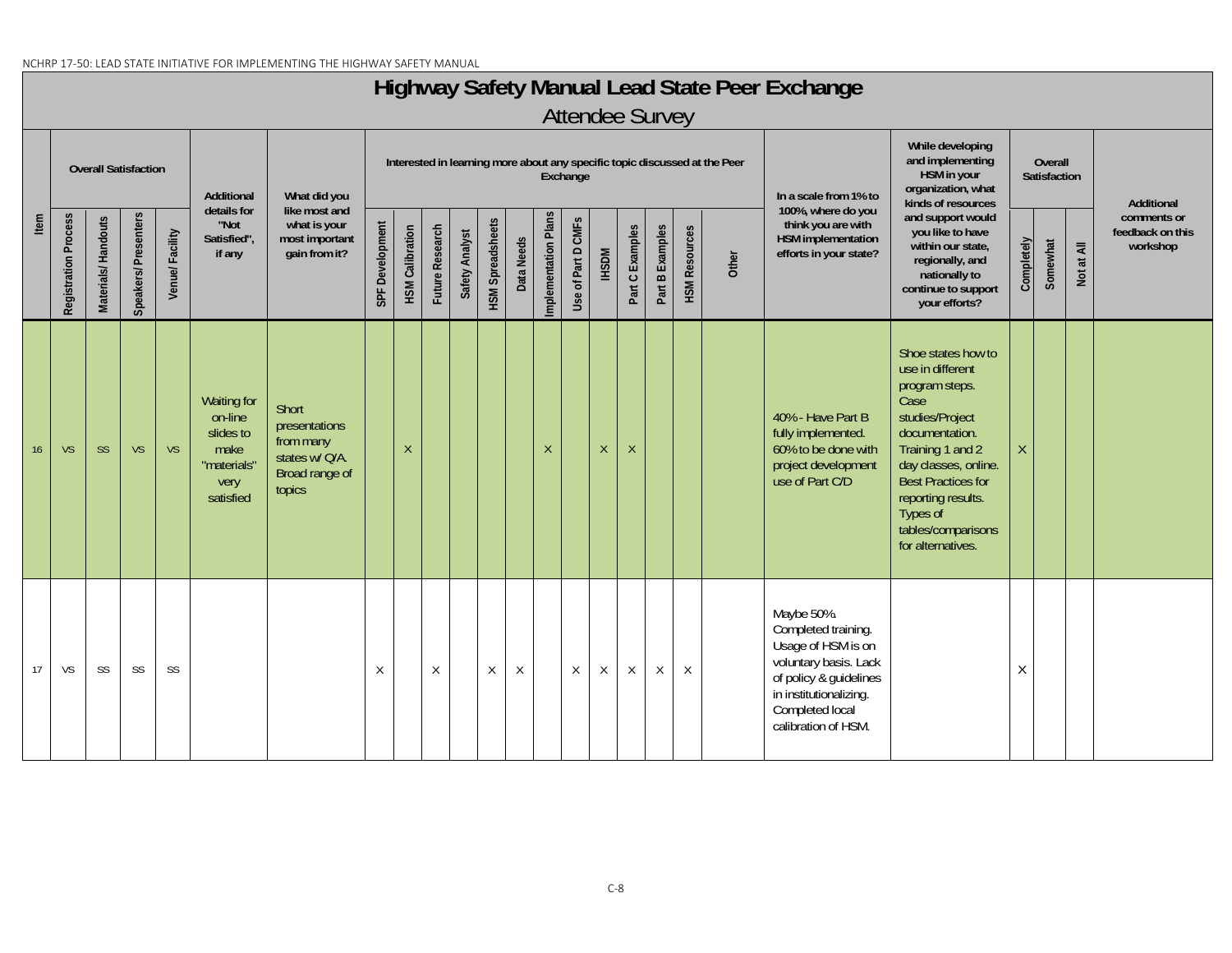## **Highway Safety Manual Lead State Peer Exchange**

|      |                      |                    | <b>Overall Satisfaction</b> |                | Additional                                   | What did you                                                                                                                                                               |                 |                        |                 |                |                         |             |                      | Exchange           |       |                 |                 |                      | Interested in learning more about any specific topic discussed at the Peer | In a scale from 1% to                                                                                                                               | While developing<br>and implementing<br>HSM in your<br>organization, what<br>kinds of resources                                        |            | Overall<br>Satisfaction |            | Additional                                  |
|------|----------------------|--------------------|-----------------------------|----------------|----------------------------------------------|----------------------------------------------------------------------------------------------------------------------------------------------------------------------------|-----------------|------------------------|-----------------|----------------|-------------------------|-------------|----------------------|--------------------|-------|-----------------|-----------------|----------------------|----------------------------------------------------------------------------|-----------------------------------------------------------------------------------------------------------------------------------------------------|----------------------------------------------------------------------------------------------------------------------------------------|------------|-------------------------|------------|---------------------------------------------|
| Item | Registration Process | Materials/Handouts | Speakers/ Presenters        | Venue/Facility | details for<br>"Not<br>Satisfied",<br>if any | like most and<br>what is your<br>most important<br>gain from it?                                                                                                           | SPF Development | <b>HSM Calibration</b> | Future Research | Safety Analyst | <b>HSM Spreadsheets</b> | Data Needs  | Implementation Plans | Use of Part D CMFs | IHSDM | Part C Examples | Part B Examples | <b>HSM Resources</b> | Other                                                                      | 100%, where do you<br>think you are with<br>HSM implementation<br>efforts in your state?                                                            | and support would<br>you like to have<br>within our state,<br>regionally, and<br>nationally to<br>continue to support<br>your efforts? | Completely | Somewhat                | Not at All | comments or<br>feedback on this<br>workshop |
| 18   | <b>VS</b>            | <b>SS</b>          | <b>VS</b>                   | <b>VS</b>      |                                              |                                                                                                                                                                            | $\mathsf{X}$    | X                      | X               | $\mathsf{X}$   | $\mathsf X$             | $\mathsf X$ |                      |                    |       |                 |                 | $\lambda$            |                                                                            | 5% - we are just in<br>early stages of<br>developing &<br>researching<br>information needed<br>to create factors<br>unique to our state.            |                                                                                                                                        |            |                         |            |                                             |
| 19   | Vs                   | SS                 | SS                          | <b>VS</b>      |                                              | Learning how<br>other states<br>have<br>implemented<br>the HSM for<br>alternatives<br>evaluation and<br>prioritization.                                                    | $\chi$          | $\times$               |                 |                | X                       |             | X                    |                    |       | X               | $\times$        |                      |                                                                            | 30% - Our state has<br>just commissioned a<br>consultant to develop<br>statewide SPFs. Our<br>crash data is<br>relatively robust and<br>up to date. |                                                                                                                                        | Χ          |                         |            |                                             |
| 20   | <b>VS</b>            | N                  | <b>VS</b>                   | <b>VS</b>      |                                              | Wide variety of<br>topics and good<br>roundtable<br>discussions. I<br>can take some<br>of the lessons<br>learned here<br>and try to<br>implement<br>those in my<br>agency. | X               | $\chi$                 |                 |                |                         |             |                      |                    |       |                 | $\chi$          |                      |                                                                            | 10%                                                                                                                                                 | More outreach to<br>upper<br>management. More<br>push from<br>FHWA/AASHTO                                                              |            |                         |            |                                             |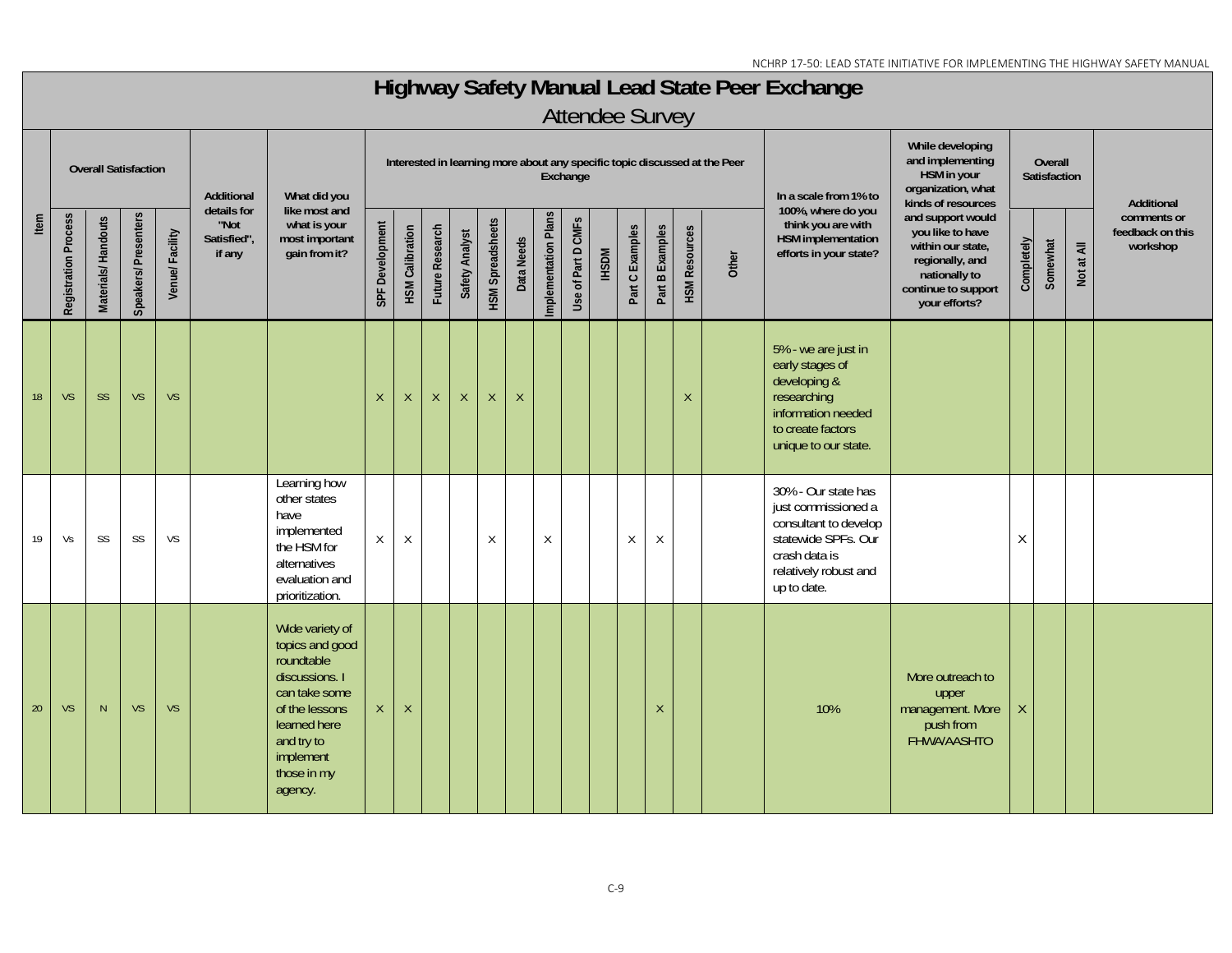#### NCHRP 17-50: LEAD STATE INITIATIVE FOR IMPLEMENTING THE HIGHWAY SAFETY MANUAL

### **Highway Safety Manual Lead State Peer Exchange**

|      |                      | <b>Overall Satisfaction</b> |                     |                | Additional                                   | What did you                                                                                                                                                                                                                                                                                                 |                 |                        |                 |                |                         |              |                      | Exchange           |               |                 |                 |                      | Interested in learning more about any specific topic discussed at the Peer | In a scale from 1% to                                                                                                                                                          | While developing<br>and implementing<br>HSM in your<br>organization, what<br>kinds of resources                                                    |              | Overall<br>Satisfaction |            | Additional                                                                                                                                                        |
|------|----------------------|-----------------------------|---------------------|----------------|----------------------------------------------|--------------------------------------------------------------------------------------------------------------------------------------------------------------------------------------------------------------------------------------------------------------------------------------------------------------|-----------------|------------------------|-----------------|----------------|-------------------------|--------------|----------------------|--------------------|---------------|-----------------|-----------------|----------------------|----------------------------------------------------------------------------|--------------------------------------------------------------------------------------------------------------------------------------------------------------------------------|----------------------------------------------------------------------------------------------------------------------------------------------------|--------------|-------------------------|------------|-------------------------------------------------------------------------------------------------------------------------------------------------------------------|
| Item | Registration Process | Materials/Handouts          | Speakers/Presenters | Venue/Facility | details for<br>"Not<br>Satisfied",<br>if any | like most and<br>what is your<br>most important<br>gain from it?                                                                                                                                                                                                                                             | SPF Development | <b>HSM Calibration</b> | Future Research | Safety Analyst | <b>HSM Spreadsheets</b> | Data Needs   | Implementation Plans | Use of Part D CMFs | <b>INCSPM</b> | Part C Examples | Part B Examples | <b>HSM Resources</b> | Other                                                                      | 100%, where do you<br>think you are with<br><b>HSM</b> implementation<br>efforts in your state?                                                                                | and support would<br>you like to have<br>within our state,<br>regionally, and<br>nationally to<br>continue to support<br>your efforts?             | Completely   | Somewhat                | Not at All | comments or<br>feedback on this<br>workshop                                                                                                                       |
| 21   | VS                   | VS                          | VS                  | VS             |                                              | Very interested<br>in short-term<br>heat map for<br>sections<br>developed by<br>TN for law<br>enforcement.<br>Glad we have<br>avoided some<br>of the data<br>gathering and<br>calibration<br>costs paid by<br>some states.<br>Learned that<br>LIDAR data<br>collection has<br>data<br>maintenance<br>issues. | X               |                        | X               |                |                         | $\chi$       |                      |                    | X             |                 |                 | $\chi$               |                                                                            | 40% - We have the<br>ability to develop and<br>use SPFs but have<br>not institutionalized<br>this ability or<br>established the use<br>of HSM methods in<br>non-HSIP projects. | Training prepared<br>for and delivered<br>directly to design<br>engineers and<br>senior staff to<br>promote the value<br>of predictive<br>methods. | $\mathsf{X}$ |                         |            | Didn't know if this<br>would work with so<br>many speakers and<br>no breakouts but I<br>preferred it to other<br>conferences that<br>used the breakout<br>format. |
| 22   | <b>VS</b>            | <b>VS</b>                   | <b>VS</b>           | <b>VS</b>      |                                              | Networking with<br>colleagues.<br>Q & A<br>sessions/excha<br>nge of ideas<br>following<br>presentations                                                                                                                                                                                                      | $\mathsf X$     |                        | $\mathsf X$     |                | $\chi$                  | $\mathsf{X}$ |                      | $\mathsf{X}$       |               |                 |                 | $\mathsf{X}$         |                                                                            | 50% - still lacking in<br>roadway<br>design/design<br>exceptions. Still<br>lacking in<br>understanding/suppo<br>rt from upper<br>management                                    | Regional<br>conferences/calls,<br>tutorials, meetings<br>with neighboring<br>states                                                                | $\mathsf{X}$ |                         |            | Great job and<br>agenda well<br>executed. Good<br>participation.                                                                                                  |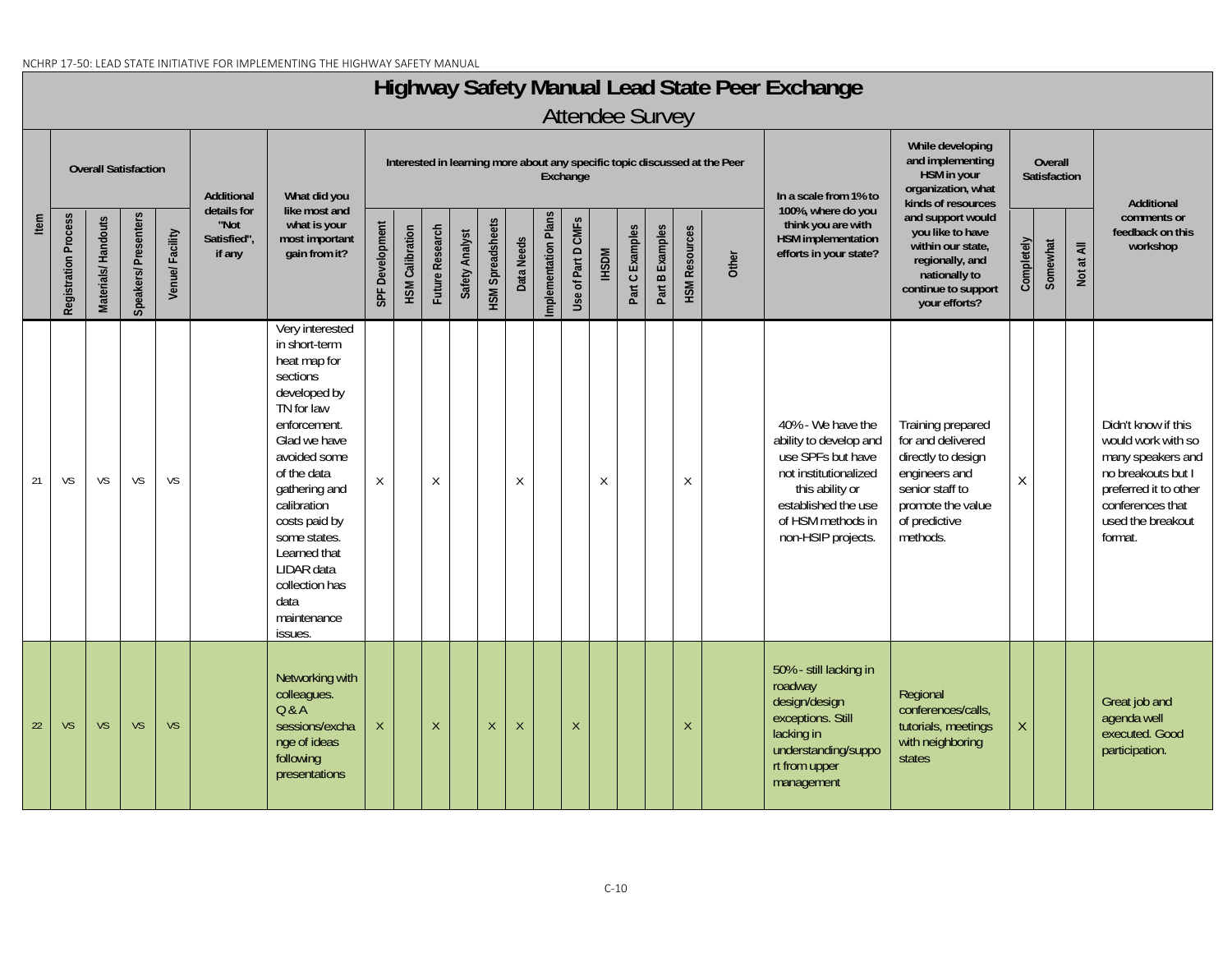## **Highway Safety Manual Lead State Peer Exchange**

|      |                      | <b>Overall Satisfaction</b> |                      |                | <b>Additional</b>                            | What did you                                                                                                                                  |                 |                        |                 |                |                         |            |                      | Exchange           |              |                         |                 |                      | Interested in learning more about any specific topic discussed at the Peer | In a scale from 1% to                                                                    | While developing<br>and implementing<br>HSM in your<br>organization, what<br>kinds of resources                                        |              | Overall<br>Satisfaction |            | Additional                                                                                   |
|------|----------------------|-----------------------------|----------------------|----------------|----------------------------------------------|-----------------------------------------------------------------------------------------------------------------------------------------------|-----------------|------------------------|-----------------|----------------|-------------------------|------------|----------------------|--------------------|--------------|-------------------------|-----------------|----------------------|----------------------------------------------------------------------------|------------------------------------------------------------------------------------------|----------------------------------------------------------------------------------------------------------------------------------------|--------------|-------------------------|------------|----------------------------------------------------------------------------------------------|
| Item | Registration Process | Materials/Handouts          | Speakers/ Presenters | Venue/Facility | details for<br>"Not<br>Satisfied",<br>if any | like most and<br>what is your<br>most important<br>gain from it?                                                                              | SPF Development | <b>HSM Calibration</b> | Future Research | Safety Analyst | <b>HSM Spreadsheets</b> | Data Needs | Implementation Plans | Use of Part D CMFs | <b>IHSDM</b> | Part C Examples         | Part B Examples | <b>HSM Resources</b> | Other                                                                      | 100%, where do you<br>think you are with<br>HSM implementation<br>efforts in your state? | and support would<br>you like to have<br>within our state,<br>regionally, and<br>nationally to<br>continue to support<br>your efforts? | Completely   | Somewhat                | Not at All | comments or<br>feedback on this<br>workshop                                                  |
| 23   | VS                   | VS                          | VS                   | VS             |                                              | Al experiences,<br>lessons<br>learned, case<br>studies, pilot<br>projects, and<br>future/next<br>steps planned<br>shared by the<br>group.     |                 |                        | X               | X              | $\mathsf X$             | X          | $\mathsf X$          |                    | $\mathsf X$  | $\mathsf X$             |                 |                      |                                                                            |                                                                                          |                                                                                                                                        | $\mathsf X$  |                         |            | Perhaps 2-year<br>cycle of this peer<br>exchange events in<br>the future will be<br>helpful. |
| 24   | <b>VS</b>            | N.                          | <b>VS</b>            | <b>VS</b>      |                                              | <b>Learning HSM</b><br>experiences<br>from other<br>DOT's is great.                                                                           | $\mathsf{X}$    | $\sf X$                |                 | $\chi$         | $\sf X$                 |            |                      |                    |              | $\overline{\mathsf{X}}$ |                 |                      |                                                                            | 20%                                                                                      | Training and<br>tutorials                                                                                                              | $\mathsf X$  |                         |            | More time for topics<br>one needs to focus<br>on.                                            |
| 25   | VS                   | VS                          | VS                   | VS             |                                              | Enjoy finding<br>out where the<br>other states are<br>on<br>implementation.<br>Also, what new<br>programs/proje<br>cts they have<br>underway. |                 |                        |                 |                |                         |            | X                    |                    |              |                         |                 | $\chi$               |                                                                            | 40%                                                                                      | step by step<br>webinar for all of<br>the HSM and any<br>new<br>material/training                                                      | $\sf X$      |                         |            |                                                                                              |
| 26   | VS                   | N                           | VS                   | <b>VS</b>      |                                              |                                                                                                                                               |                 | X                      |                 |                | $\mathsf X$             |            |                      |                    |              |                         |                 | $\mathsf{X}$         |                                                                            | 50% - We have it<br>and are using but not<br>department wide.                            | Official support<br>from FHWA for<br>state DOT's (at<br>least adopt HSM as<br>a guide).                                                | $\mathsf{X}$ |                         |            |                                                                                              |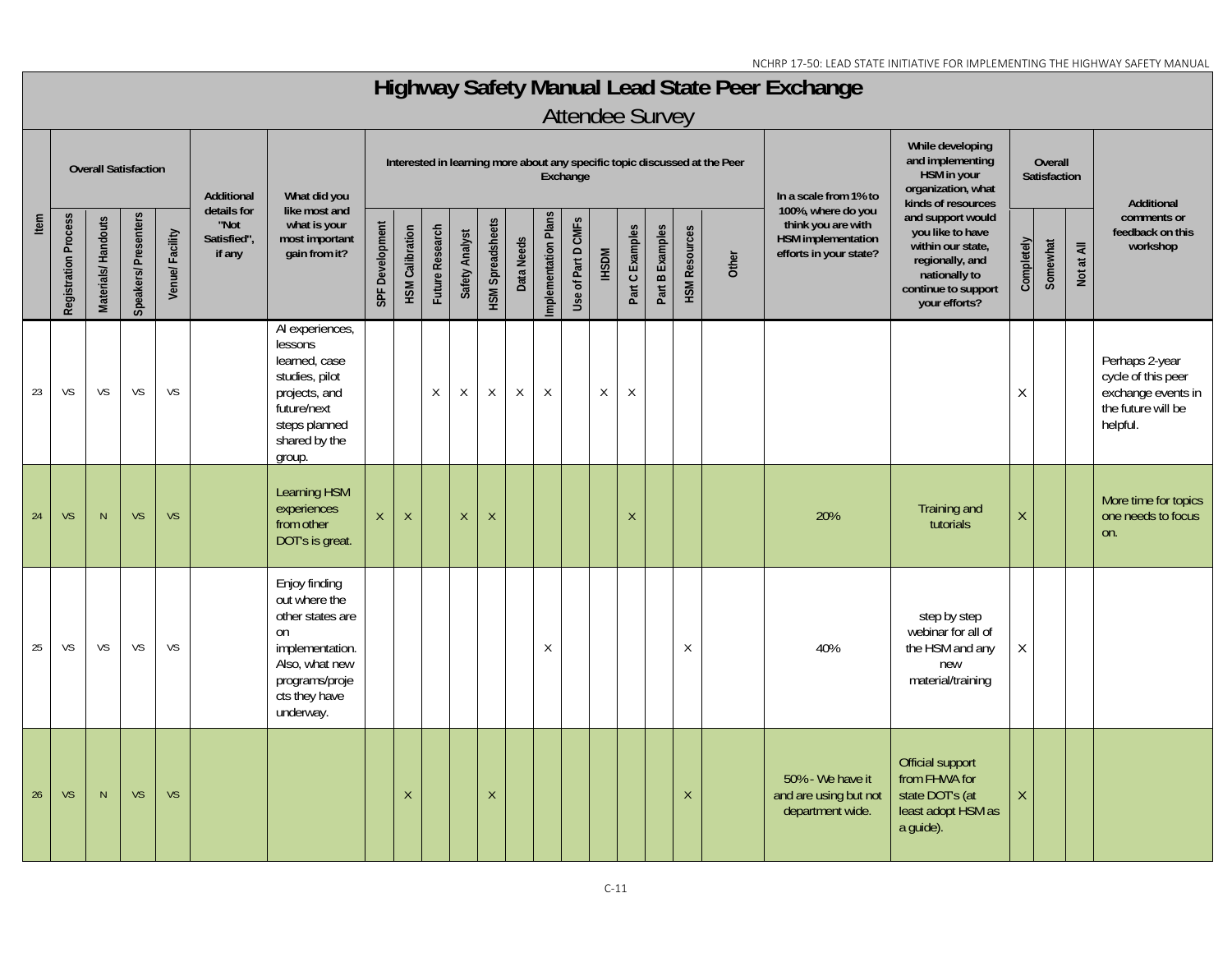#### NCHRP 17-50: LEAD STATE INITIATIVE FOR IMPLEMENTING THE HIGHWAY SAFETY MANUAL

## **Highway Safety Manual Lead State Peer Exchange**

Attendee Survey

|      |                         | <b>Overall Satisfaction</b> |                     |                | Additional                                   | What did you                                                                                                                                          |                    |                        |                 |                   |                         |            |                      | Exchange                     |              |                 |                 |                      | Interested in learning more about any specific topic discussed at the Peer         | In a scale from 1% to                                                                           | While developing<br>and implementing<br>HSM in your<br>organization, what<br>kinds of resources                                        |            | Overall<br>Satisfaction |            | Additional                                                                                                                                                                                                                                   |
|------|-------------------------|-----------------------------|---------------------|----------------|----------------------------------------------|-------------------------------------------------------------------------------------------------------------------------------------------------------|--------------------|------------------------|-----------------|-------------------|-------------------------|------------|----------------------|------------------------------|--------------|-----------------|-----------------|----------------------|------------------------------------------------------------------------------------|-------------------------------------------------------------------------------------------------|----------------------------------------------------------------------------------------------------------------------------------------|------------|-------------------------|------------|----------------------------------------------------------------------------------------------------------------------------------------------------------------------------------------------------------------------------------------------|
| Item | Process<br>Registration | Materials/Handouts          | Speakers/Presenters | Venue/Facility | details for<br>"Not<br>Satisfied",<br>if any | like most and<br>what is your<br>most important<br>gain from it?                                                                                      | Development<br>SPF | <b>HSM Calibration</b> | Future Research | Analyst<br>Safety | <b>HSM Spreadsheets</b> | Data Needs | Implementation Plans | <b>CMFs</b><br>Use of Part D | IHSDM        | Part C Examples | Part B Examples | <b>HSM Resources</b> | Other                                                                              | 100%, where do you<br>think you are with<br><b>HSM</b> implementation<br>efforts in your state? | and support would<br>you like to have<br>within our state,<br>regionally, and<br>nationally to<br>continue to support<br>your efforts? | Completely | Somewhat                | Not at All | comments or<br>feedback on this<br>workshop                                                                                                                                                                                                  |
| 27   | VS                      | <b>VS</b>                   | <b>VS</b>           | <b>VS</b>      |                                              | It was an actual<br>peer exchange<br>and not a lot of<br>talking heads.<br>That was great.<br>A lot of<br>opportunity to<br>talk amongst<br>ourselves | $\mathsf{X}$       | $\chi$                 |                 | X                 | $\sf X$                 | X          | $\mathsf{X}$         | X                            | $\mathsf{X}$ | X               | $\mathsf{X}$    | $\mathsf{X}$         | Any and<br>all info<br>on<br>applied<br>use and<br>real life<br>practical<br>uses. | 25% - We are raising<br>awareness,<br>developing SPF's<br>and trying to put in<br>place policy. | Training & Tutorials                                                                                                                   |            | Χ                       |            | Having lunch in the<br>same room with an<br>opportunity to walk<br>around and talk<br>gave extra time to<br>have conversations.<br>Want to expand to<br>bring others from<br>MA (Chief<br>Engineer, Design<br>Exceptions<br>Committee, etc.) |

VS = Very Satisfied SS=Somewhat Satisfied N=Neutral